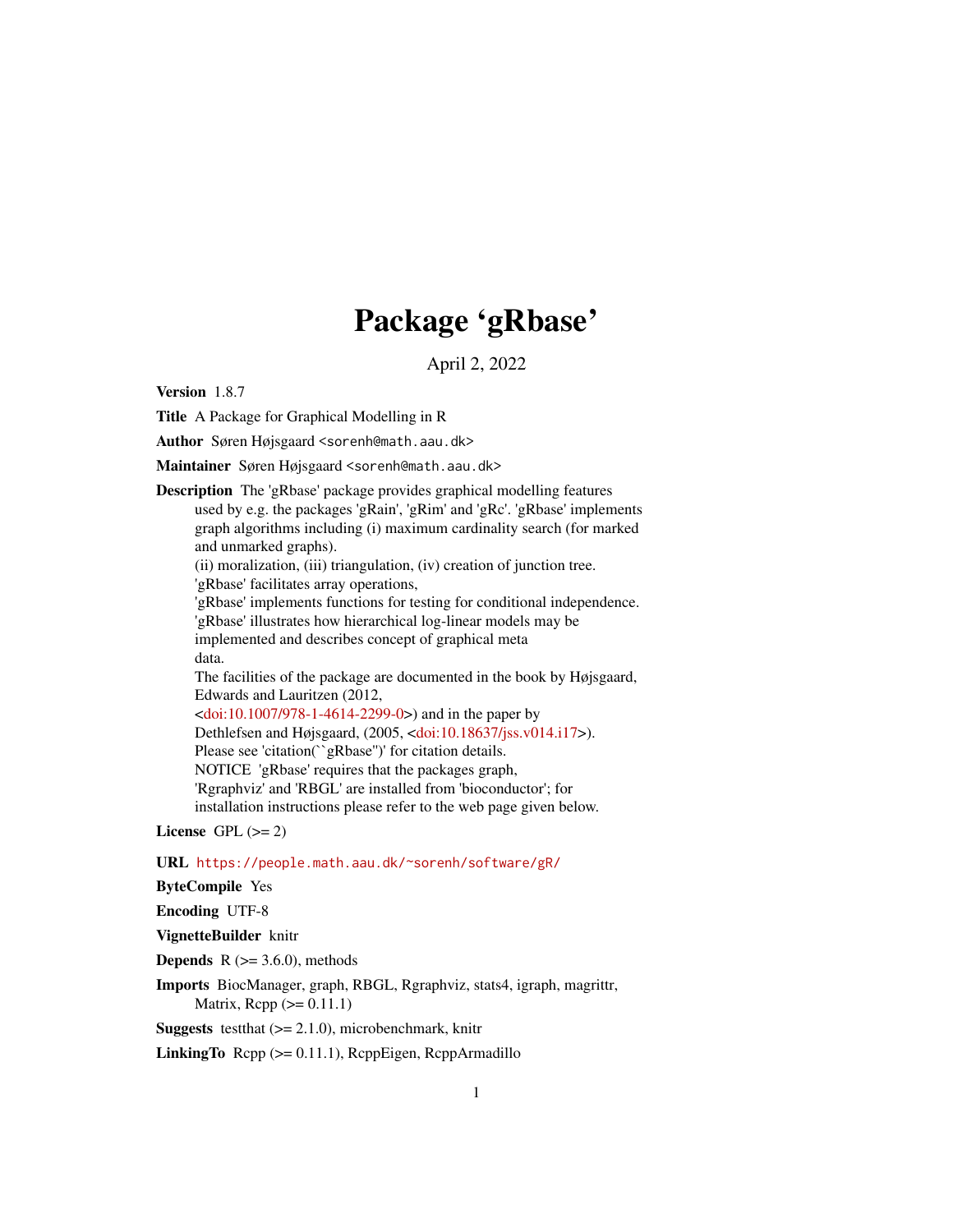RoxygenNote 7.1.2 **NeedsCompilation** yes **Repository CRAN** Date/Publication 2022-04-02 12:30:02 UTC

# R topics documented:

| 3              |
|----------------|
| $\overline{4}$ |
| $\overline{4}$ |
| 6              |
| $\overline{7}$ |
| 8              |
| 9              |
| 11             |
| 12             |
| 14             |
| 15             |
| 16             |
| 17             |
| 18             |
| 20             |
| 20             |
| 21             |
| 22             |
| 23             |
| 24             |
| 25             |
| 26             |
| 27             |
| 28             |
| 29             |
| 29             |
| 30             |
| 31             |
| 32             |
| 33             |
| 34             |
| 35             |
| 35             |
| 36             |
| 37             |
| 37             |
|                |
|                |
|                |
| 41             |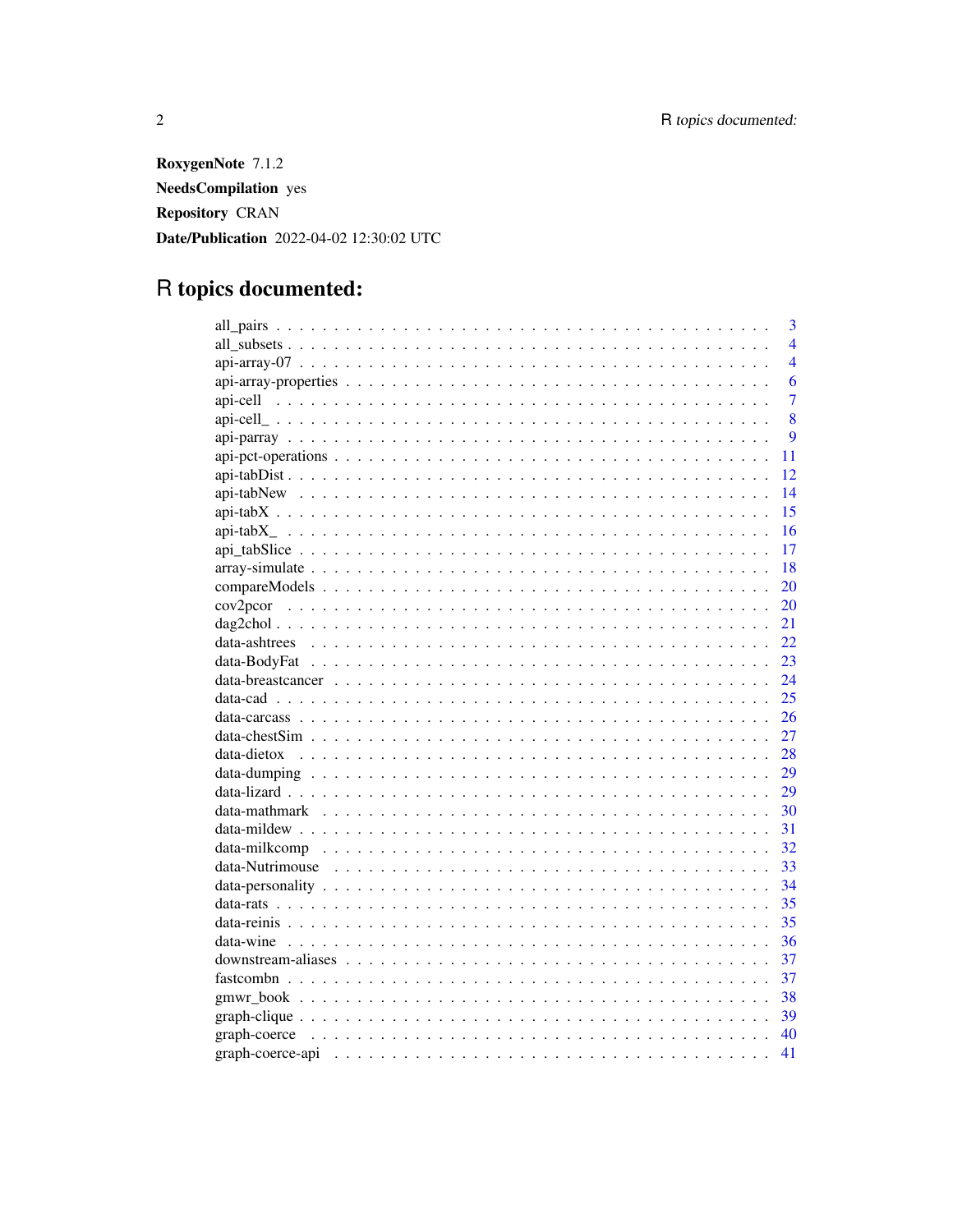#### <span id="page-2-0"></span>all\_pairs 3

| Index |  |  |  |  |  |  | 74 |
|-------|--|--|--|--|--|--|----|
|       |  |  |  |  |  |  |    |
|       |  |  |  |  |  |  |    |
|       |  |  |  |  |  |  |    |
|       |  |  |  |  |  |  |    |
|       |  |  |  |  |  |  |    |
|       |  |  |  |  |  |  |    |
|       |  |  |  |  |  |  |    |
|       |  |  |  |  |  |  |    |
|       |  |  |  |  |  |  |    |
|       |  |  |  |  |  |  |    |
|       |  |  |  |  |  |  |    |
|       |  |  |  |  |  |  |    |
|       |  |  |  |  |  |  |    |
|       |  |  |  |  |  |  |    |
|       |  |  |  |  |  |  |    |
|       |  |  |  |  |  |  |    |
|       |  |  |  |  |  |  |    |
|       |  |  |  |  |  |  |    |
|       |  |  |  |  |  |  |    |
|       |  |  |  |  |  |  |    |
|       |  |  |  |  |  |  |    |
|       |  |  |  |  |  |  |    |

all\_pairs *Create all possible pairs*

# Description

Create all possible pairs of two character vectors.

# Usage

```
all_pairs(x, y = character(0), sort = FALSE, result = "matrix")
```
 $names2pairs(x, y = NULL, sort = TRUE, result = "list")$ 

# Arguments

| x.v    | Character vectors.  |
|--------|---------------------|
| sort   | Logical.            |
| result | A list or a matrix. |

# Details

NOTICE: If y is not NULL then x and y must be disjoint (no checks are made); otherwise pairs of identical elements wil also be obtained.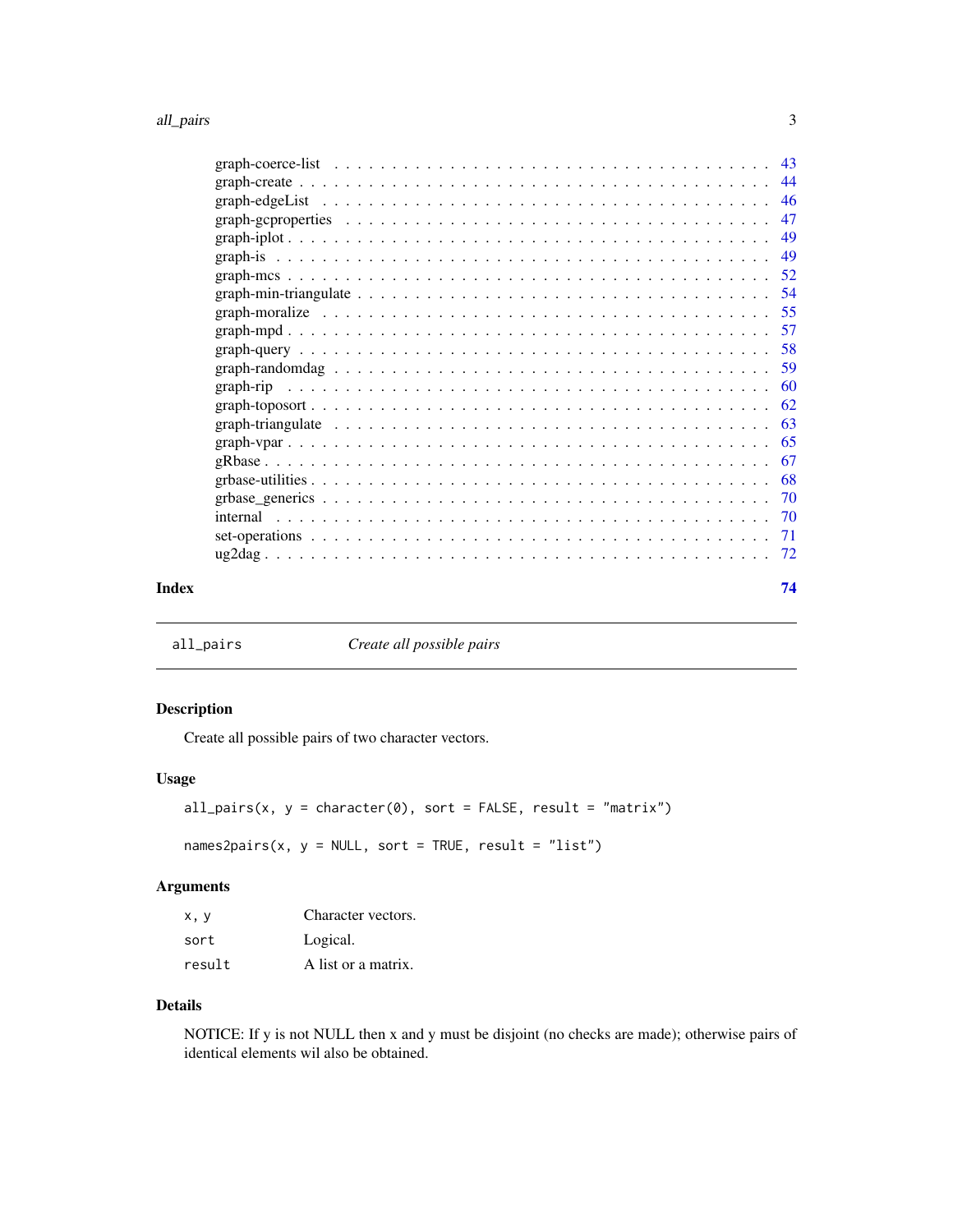# <span id="page-3-0"></span>Author(s)

Søren Højsgaard, <sorenh@math.aau.dk>

# Examples

```
x <- letters[1:4]
y <- letters[5:7]
all_pairs(x)
all_pairs(x, result="matrix")
all_pairs(x, y)
all_pairs(x, y, result="matrix")
```
all\_subsets *Create all subsets*

# Description

Create all subsets of a vector

### Usage

all\_subsets(x)

all\_subsets0(x)

# Arguments

x Vector

# Author(s)

Søren Højsgaard, <sorenh@math.aau.dk>

api-array-07 *Array operations (2007)*

# Description

Array operations; created to facilitate the gRain package in 2007. Now largely replaceable by other (often faster) functions implemented in Rcpp.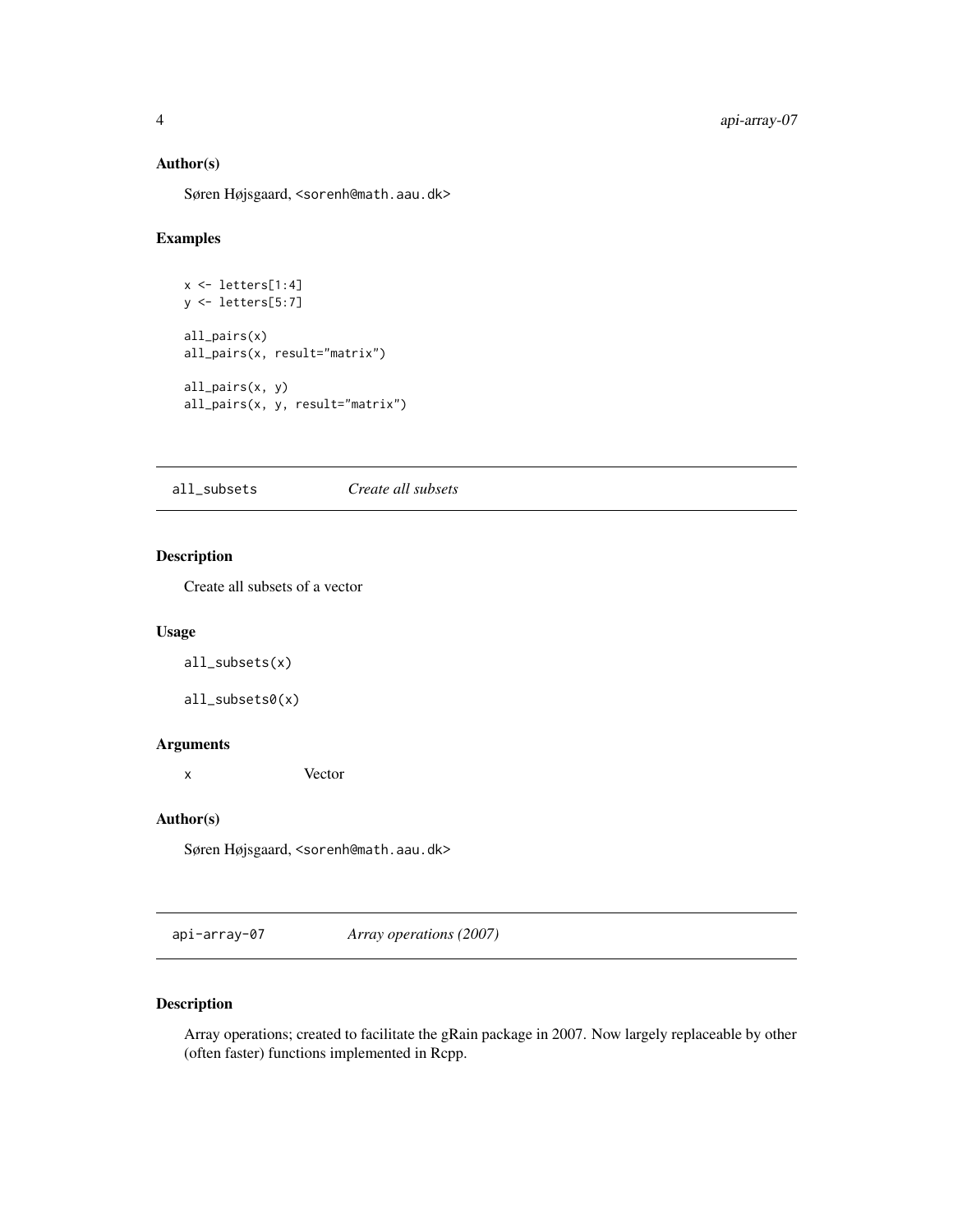# Usage

```
tablePerm(tab, perm, resize = TRUE, keep.class = FALSE)
tableMult(tab1, tab2)
tableDiv(tab1, tab2)
tableOp(tab1, tab2, op = "*")tableOp2(tab1, tab2, op = \rightarrow \rightarrow \rightarrow, restore = FALSE)
tableOp0(tab1, tab2, op = \rightarrow \rightarrow \rightarrow)
tableSlice(tab, margin, level, impose)
tableSlicePrim(tab, mar.idx, lev.idx)
tableMargin(tab, margin, keep.class = FALSE)
tableGetSliceIndex(tab, margin, level, complement = FALSE)
tableSetSliceValue(tab, margin, level, complement = FALSE, value = 0)
```
# Arguments

|            | tab, tab1, tab2 Arrays with named dimnames.                                                                        |
|------------|--------------------------------------------------------------------------------------------------------------------|
| perm       | A permutation; either indices or names.                                                                            |
| resize     | A flag indicating whether the vector should be resized as well as having its<br>elements reordered (default TRUE). |
| keep.class | Obsolete argument.                                                                                                 |
| op         | The operation; choices are " $*$ ", "/", " $+$ ", " $-$ ".                                                         |
| restore    | Not so clear anymore.                                                                                              |
| margin     | Index or name of margin.                                                                                           |
| level      | Corresponding level of margin.                                                                                     |
| impose     | Value to be imposed.                                                                                               |
| mar.idx    | Index of margin                                                                                                    |
| lev.idx    | Index of level                                                                                                     |
| complement | Should values be set for the complement?                                                                           |
| value      | Which value should be set                                                                                          |

# Details

tableOp0 is brute force implementation based on dataframes. It is very slow, but useful for error checking.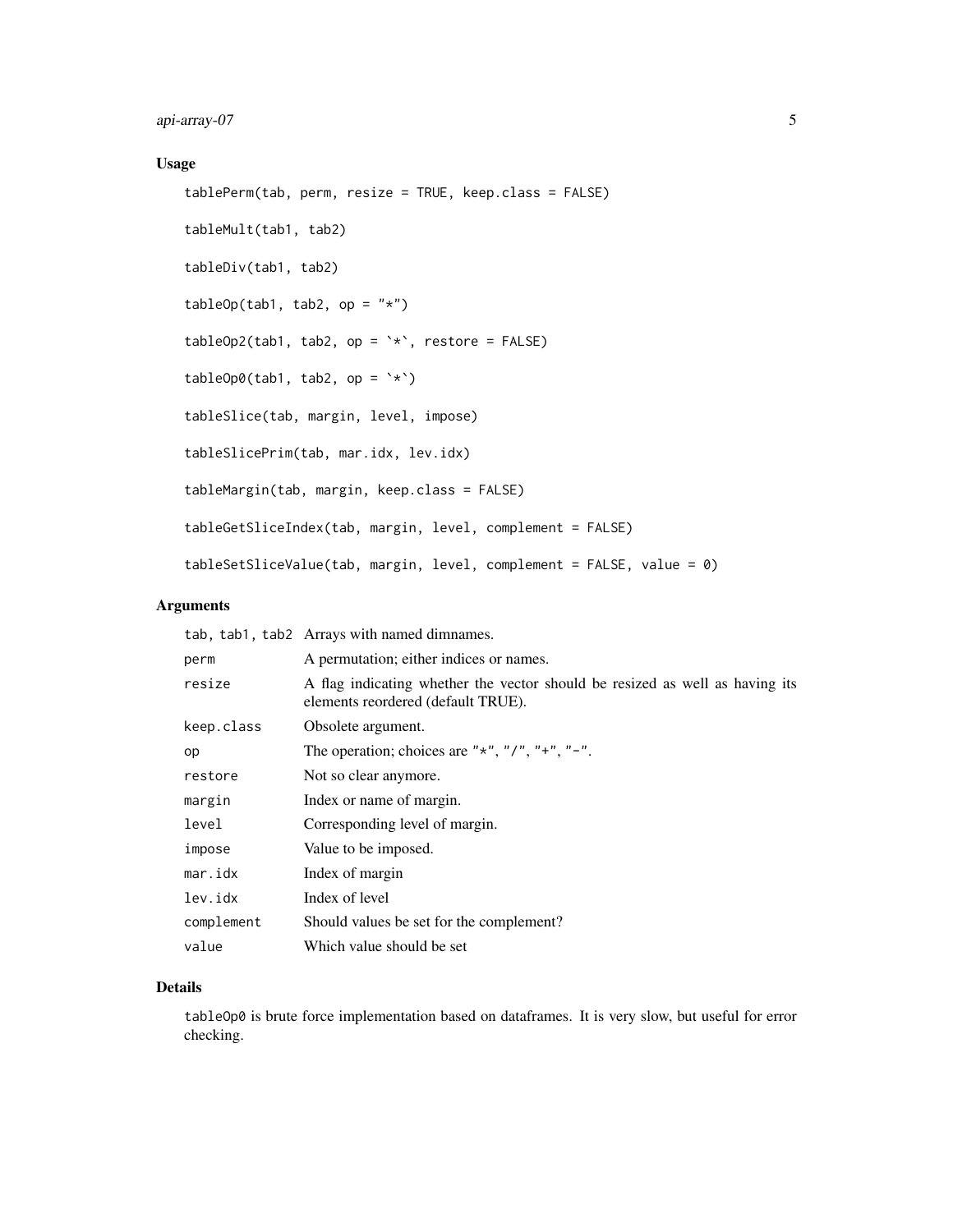<span id="page-5-0"></span>api-array-properties *Check if object is array*

# <span id="page-5-1"></span>Description

Check if object is array (that it is a vector with a dim attribute) and that the object has dimnames and that dimnames are named.

#### Usage

is.named.array(obj) is\_named\_array\_(obj) is\_number\_vector\_(obj) is\_dimnames\_(obj)

dimnames\_match(a1, a2)

#### Arguments

| obi    | Some R object.              |
|--------|-----------------------------|
| a1, a2 | Arrays with named dimnames. |

#### Author(s)

Søren Højsgaard, <sorenh@math.aau.dk>

```
is.named.array( HairEyeColor )
is.named.array( matrix(1:4, nrow=2) )
is_named_array_( HairEyeColor )
is_named_array_( matrix(1:4, nrow=2) )
is_number_vector_(1:4)
is_number_vector_(list(1:4))
ar1 = tabNew(c("a", "b"), levels=c(2, 3))ar2 = tabNew(c("c", "a"), levels=c(2, 2))ar1
ar2
## dimension a has levels a1,a2 in both ar1 and ar2.
# Hence we have a match.
dimnames_match(ar1, ar2)
ar1 = tabNew(c("a", "b"), levels=c(2, 3))ar2 = tabNew(c("c", "a"), levels=c(2, 3))
ar1
```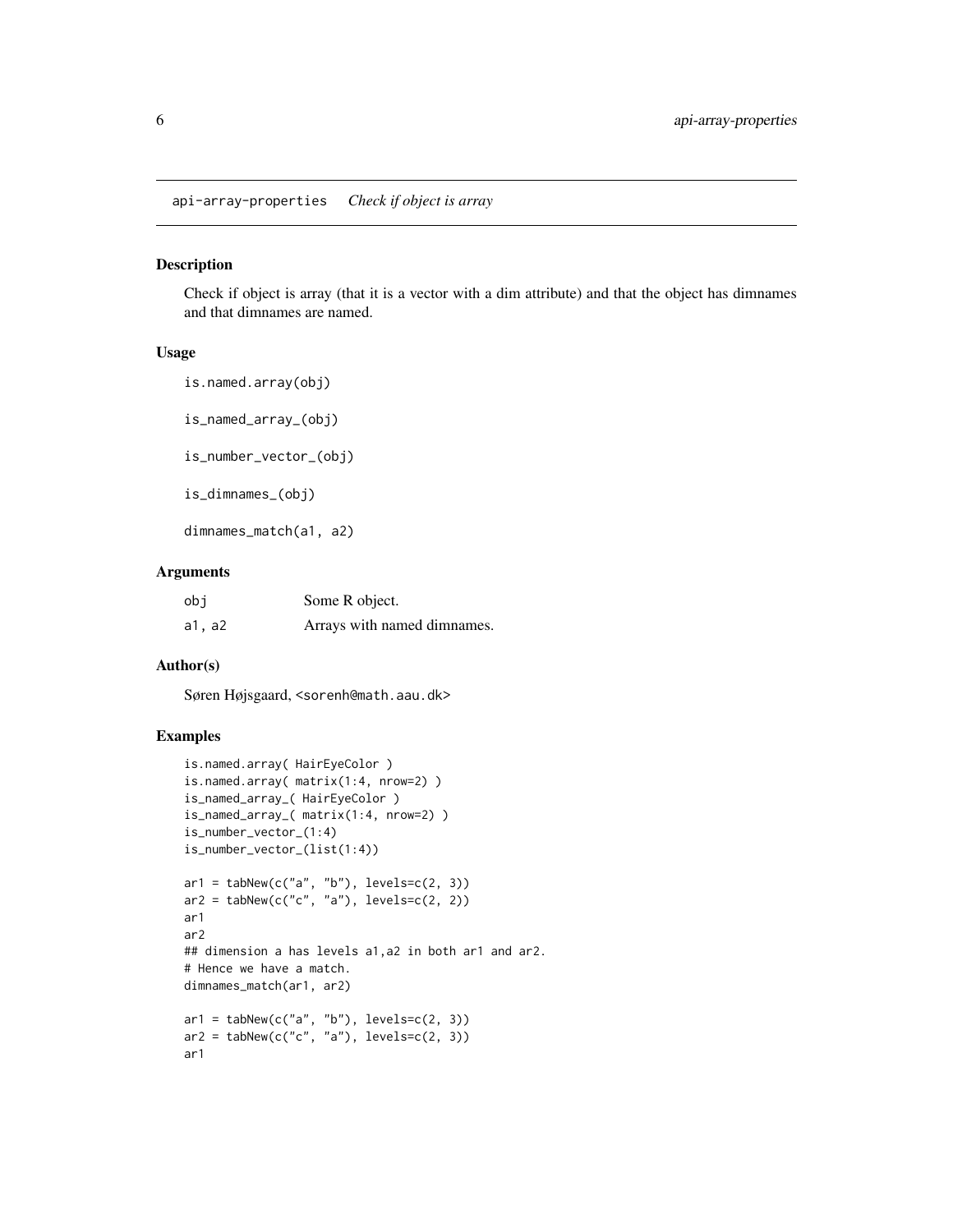<span id="page-6-0"></span>api-cell 7

```
ar2
## dimension a has levels a1,a2 in ar1 and levels a1,a2,a3 in ar2.
# Hence we do not have a match.
dimnames_match(ar1, ar2)
ar2 = tabNew(c("c", 'a"), levels=list(c=c("c1", 'c2"), a=c("a2", 'a1"))ar2
## dimension a has levels a1,a2 in ar1 and levels a2,a1 in ar2.
# Hence we do not have a match.
dimnames_match(ar1, ar2)
```
api-cell *Table cell operations.*

# Description

Low level table cell operations.

# Usage

```
cell2entry(cell, dim)
entry2cell(entry, dim)
next_cell(cell, dim)
next_cell2(cell, dim)
next_cell_slice(cell, dim, slice_marg)
slice2entry(slice_cell, slice_marg, dim)
cell2entry_perm(cell, dim, perm)
perm_cell_entries(perm, dim)
fact_grid(dim, slice_cell = NULL, slice_marg = NULL)
```
# Arguments

| cell       | Vector giving the cell, e.g. $c(1, 1, 2)$ in 3-way table.              |
|------------|------------------------------------------------------------------------|
| dim        | Vector giving array dimension, eg $c(2, 2, 2)$ .                       |
| entry      | An entry in an array (a number indexing a vector).                     |
| slice_marg | Vector giving the margin of a table, eg. $c(2, 3)$                     |
| slice_cell | Vector giving the corresponding cell of marginal table, e.g. $c(1, 2)$ |
| perm       | Vector giving permutaion of array, eg. $c(1, 3, 2)$ .                  |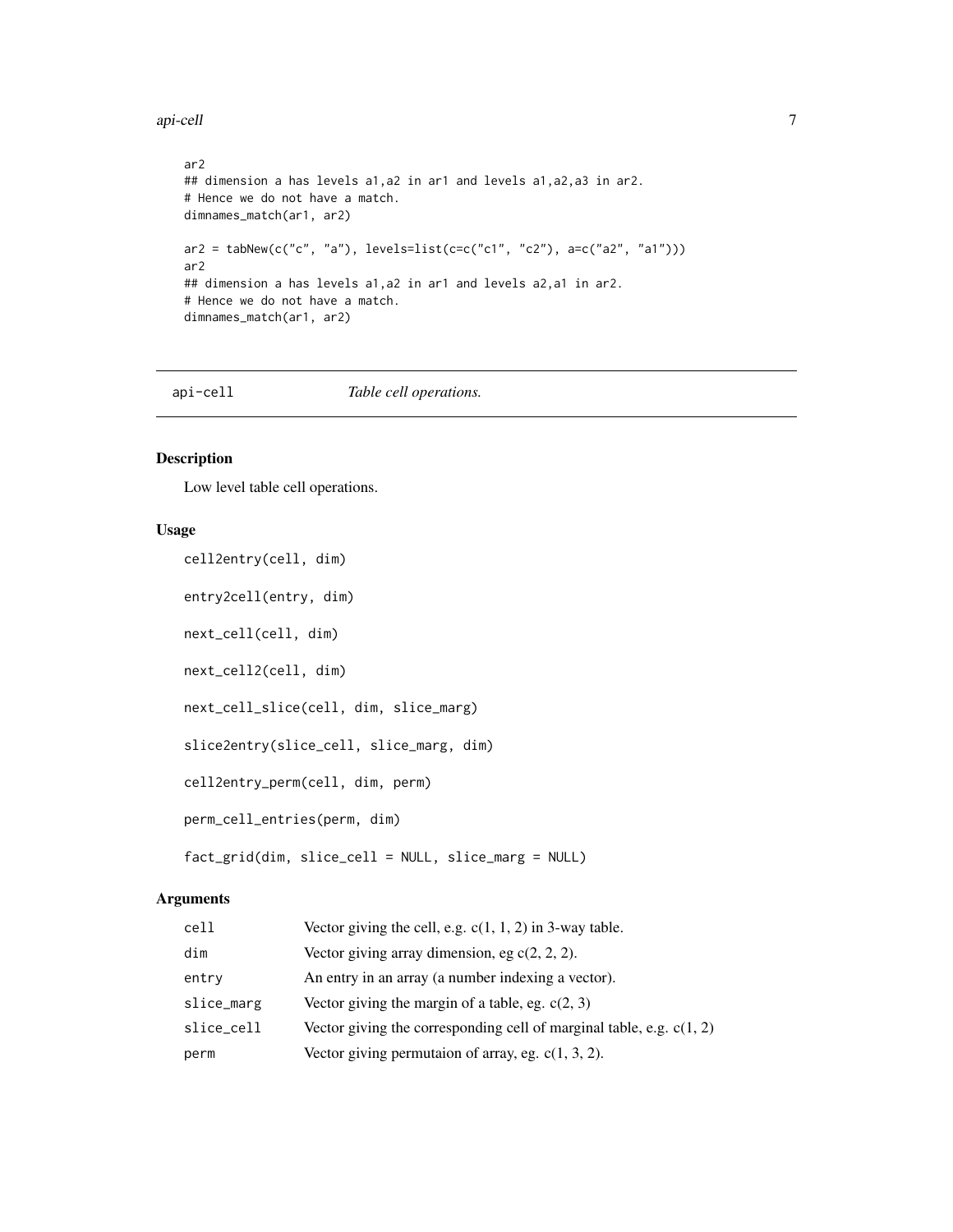# Examples

```
di \leq c(2, 2, 3)cell2entry(c(1, 1, 1), dim=di)
cell2entry(c(2, 2, 3), dim=di)
entry2cell(1, dim=di)
entry2cell(12, dim=di)
next_cell(c(1, 1, 1), dim=di)
next\_cell(c(2, 1, 1), dim=di)## The first two entries are kept fixed
next_cell_slice(c(2, 1, 1), dim=di, slice_marg=c(1, 2))
next_cell_slice(c(2, 1, 2), dim=di, slice_marg=c(1, 2))
## Cell (2, 2, 1) corresponds to entry 4
cell2entry(c(2, 2, 1), dim=di)
## Same as
cell2entry_perm(c(2, 2, 1), dim=di, perm=c(1, 2, 3))
## If the table dimensions are permuted as (3, 1, 2)
## the entry becomes
cell2entry_perm(c(2, 2, 1), dim=di, perm=c(3, 1, 2))
```
api-cell\_ *Low level table cell operations implemented in c++*

#### Description

Corresponding R functions without the trailing underscore exist.

#### Usage

```
cell2entry_(cell, dim)
```

```
make_plevels_(dim)
```
entry2cell\_(entry, dim)

next\_cell\_(cell, dim)

next\_cell2\_(cell, dim)

next\_cell\_slice\_(cell, dim, slice\_marg)

```
slice2entry_(slice_cell, slice_marg, dim)
```
<span id="page-7-0"></span>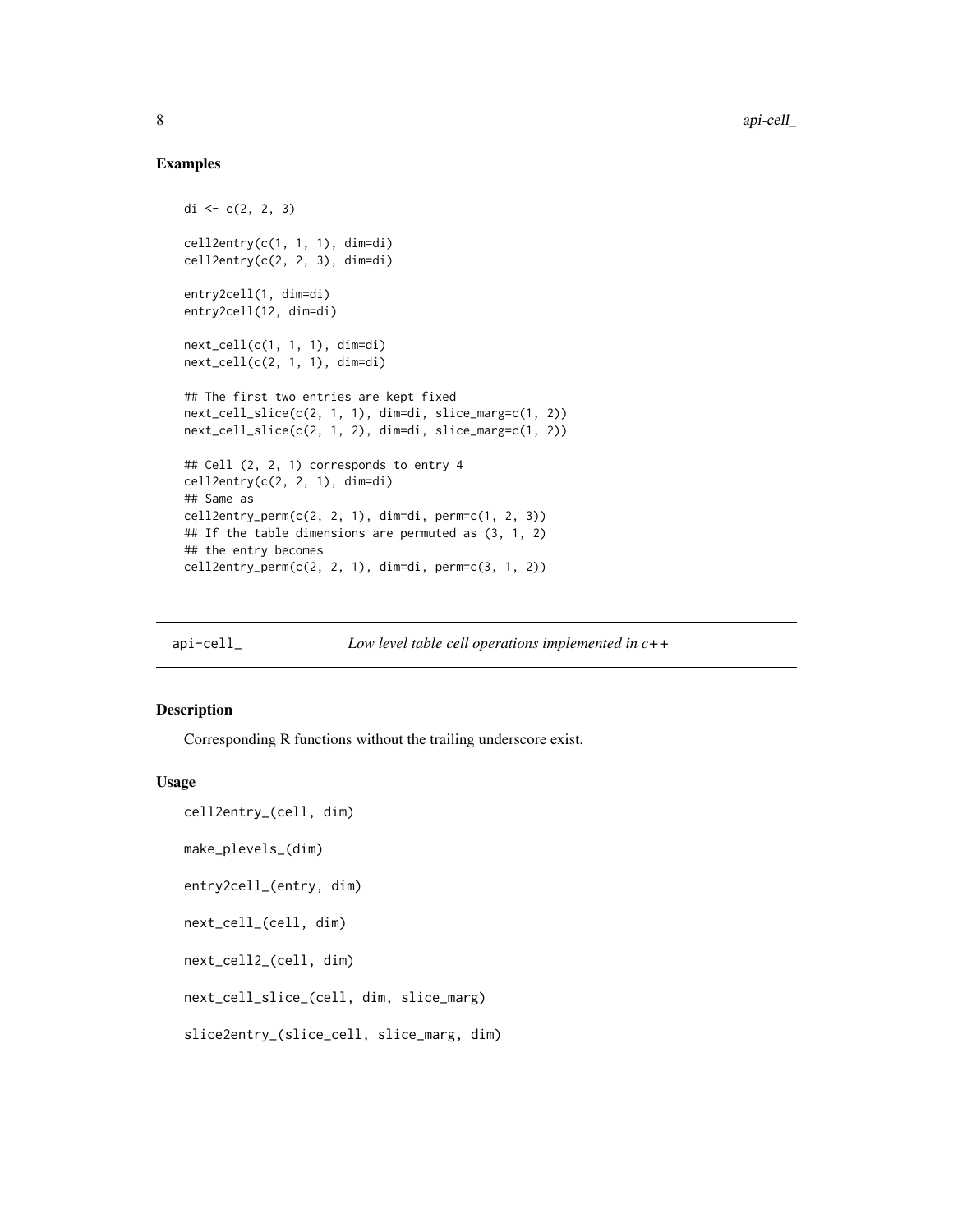# <span id="page-8-0"></span>api-parray 9

cell2entry\_perm\_(cell, dim, perm)

perm\_cell\_entries\_(perm, dim)

# Arguments

| cell       | Vector giving the cell, e.g. $c(1, 1, 2)$ in 3-way table.              |
|------------|------------------------------------------------------------------------|
| dim        | Vector giving array dimension, eg $c(2, 2, 2)$ .                       |
| entry      | An entry in an array (a number indexing a vector).                     |
| slice_marg | Vector giving the margin of a table, eg. $c(2, 3)$                     |
| slice_cell | Vector giving the corresponding cell of marginal table, e.g. $c(1, 2)$ |
| perm       | Vector giving permutaion of array, eg. $c(1, 3, 2)$ .                  |

api-parray *Representation of and operations on multidimensional arrays*

# Description

General representation of multidimensional arrays (with named dimnames, also called named arrays.)

# Usage

```
parray(varNames, levels, values = 1, normalize = "none", smooth = 0)as.parray(values, normalize = "none", smooth = 0)
data2parray(data, varNames = NULL, normalize = "none", smooth = 0)
makeDimNames(varNames, levels, sep = "")
```
# Arguments

| varNames  | Names of variables defining table; can be a right hand sided formula.                                                                                                     |
|-----------|---------------------------------------------------------------------------------------------------------------------------------------------------------------------------|
| levels    | Either 1) a vector with number of levels of the factors in varNames or 2) a<br>list with specification of the levels of the factors in varNames. See 'examples'<br>below. |
| values    | Values to go into the array                                                                                                                                               |
| normalize | Either "none", "first" or "all". Should result be normalized, see 'Details' below.                                                                                        |
| smooth    | Should values be smoothed, see 'Details' below.                                                                                                                           |
| data      | Data to be coerced to a parray; can be data. frame, table, xtabs, matrix.                                                                                                 |
| sep       | Desired separator in dim names; defaults to "".                                                                                                                           |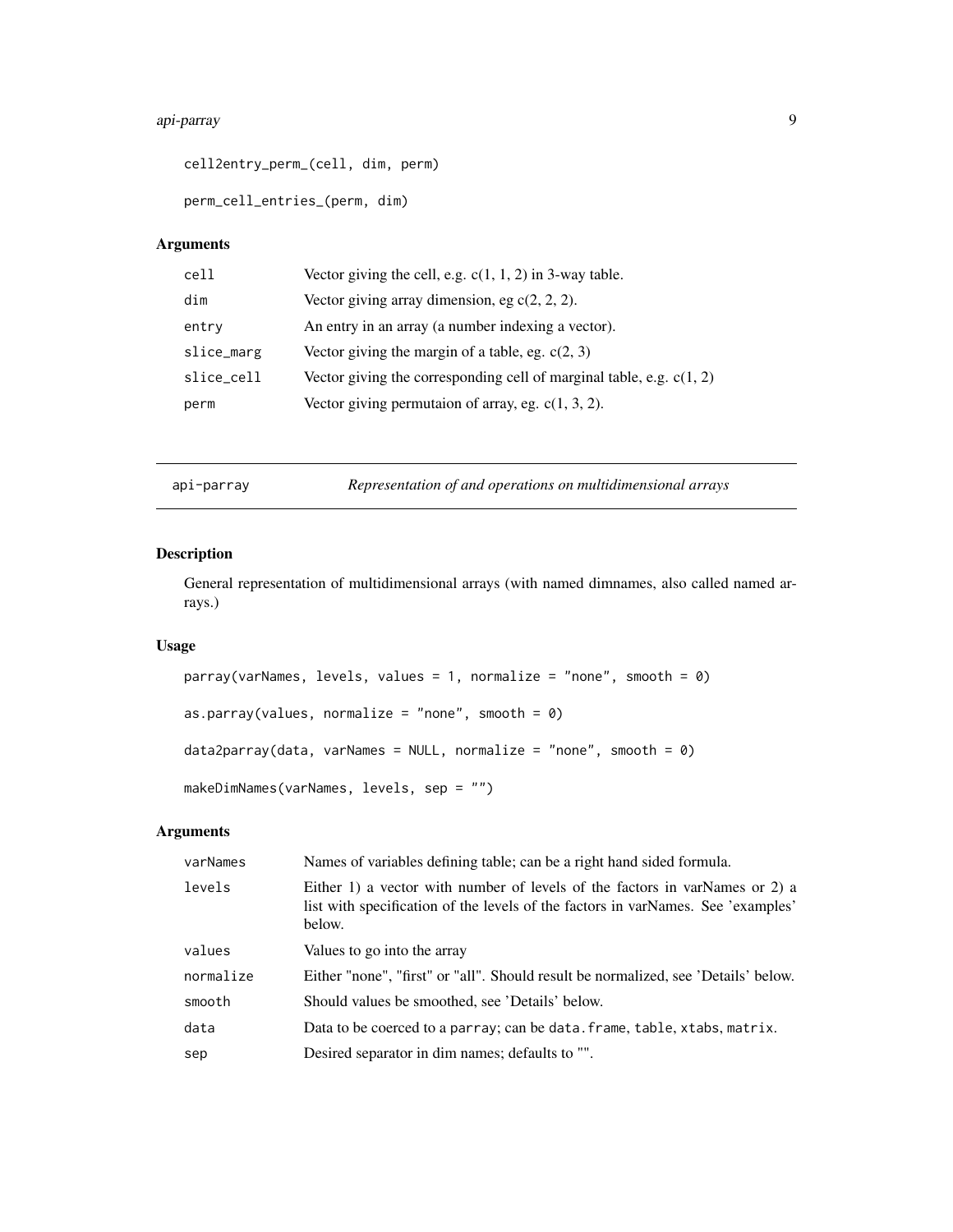# Details

A named array object represents a table defined by a set of variables and their levels, together with the values of the table. E.g.  $f(a,b,c)$  can be a table with  $a,b,c$  representing levels of binary variable

If normalize="first" then for each configuration of all other variables than the first, the probabilities are normalized to sum to one. Thus  $f(a,b,c)$  becomes a conditional probability table of the form  $p($ alb,c).

If normalize="all" then the sum over all entries of  $f(a,b,c)$  is one.

If smooth is positive then smooth is added to values before normalization takes place.

# Value

A a named array.

#### Author(s)

Søren Højsgaard, <sorenh@math.aau.dk>

# See Also

[is.named.array](#page-5-1)

```
t1 <- parray(c("gender","answer"), list(c('male','female'),c('yes','no')), values=1:4)
t1 <- parray(~gender:answer, list(c('male','female'),c('yes','no')), values=1:4)
t1 <- parray(~gender:answer, c(2,2), values=1:4)
t2 <- parray(c("answer","category"), list(c('yes', 'no'), c(1,2)), values=1:4+10)
t3 < - parray(c("category","foo"), c(2,2), values=1:4+100)
varNames(t1)
nLevels(t1)
valueLabels(t1)
## Create 1-dimensional vector with dim and dimnames
x1 < -1:5as.parray(x1)
x2 <- parray("x", levels=length(x1), values=x1)
dim(x2)
dimnames(x2)
## Matrix
x1 \leftarrow \text{matrix}(1:6, \text{nrow=2})as.parray(x1)
parray(~a:b, levels=dim(x1), values=x1)
## Extract parrays from data
## 1) a dataframe
data(cad1)
```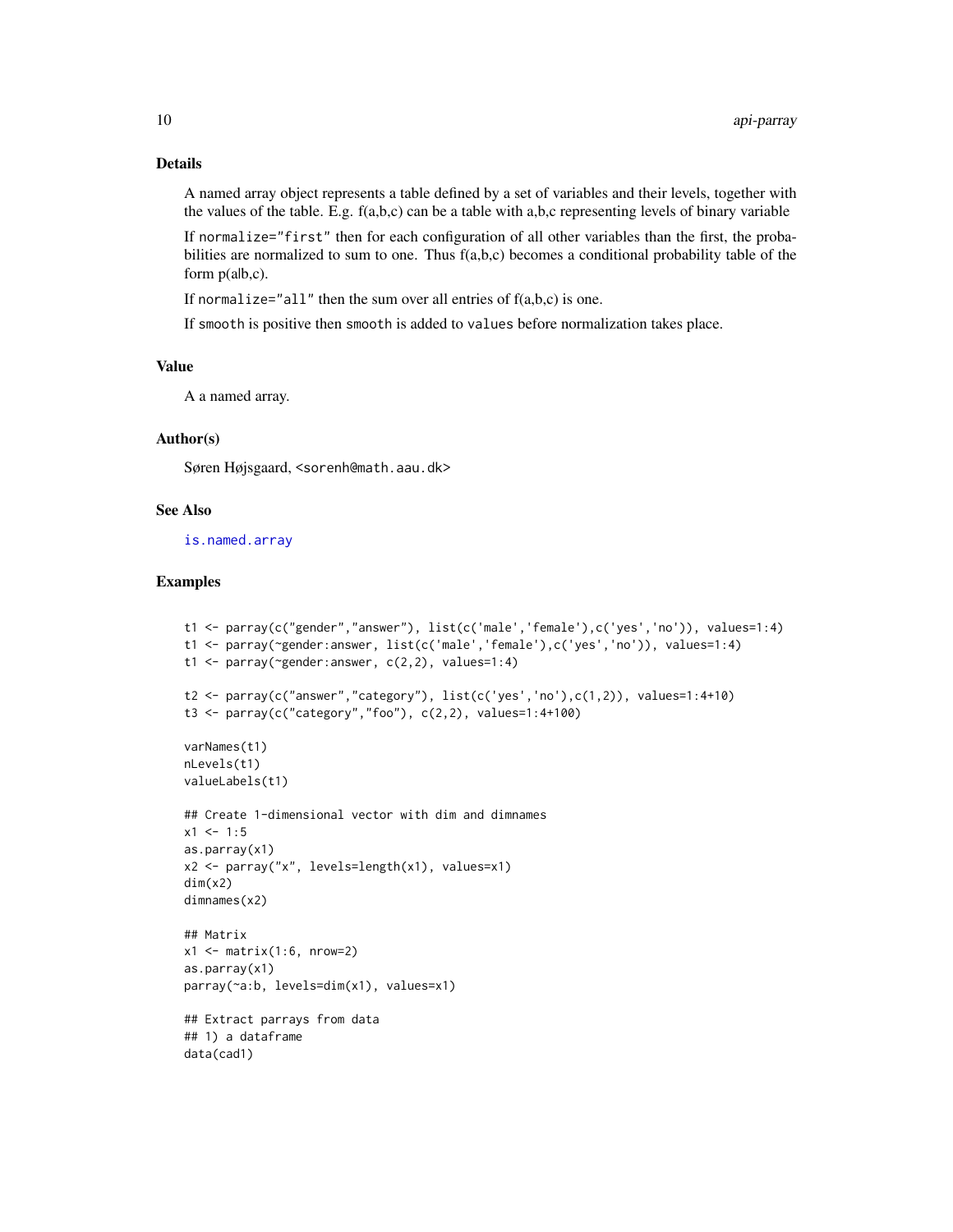```
data2parray(cad1, ~Sex:AngPec:AMI)
data2parray(cad1, c("Sex","AngPec","AMI"))
data2parray(cad1, c(1,2,3))
## 2) a table
data2parray(UCBAdmissions,c(1,2), normalize="first")
```
api-pct-operations *Array algebra*

# Description

Addition, subtraction etc. of arrays

# Usage

- a1 %a+% a2
- a1 %a-% a2
- a1 %a\*% a2
- a1 %a/% a2
- a1 %a/0% a2
- tab1 %a\_% marg
- tab1 %a==% tab2
- tab1 %a^% extra
- tab1 %aperm% perm
- tab1 %aalign% tab2
- tab1 %aslice% slice
- tab1 %aslice\*% slice
- tab1 %amarg% marg

#### Arguments

| tab1.tab2 | Multidimensional arrays with named dimnames (we call them 'named arrays').                    |
|-----------|-----------------------------------------------------------------------------------------------|
| marg      | A vector of indices or dimnames or a right hand sided formula giving the desired<br>marginal. |
| extra     | List defining the extra dimensions.                                                           |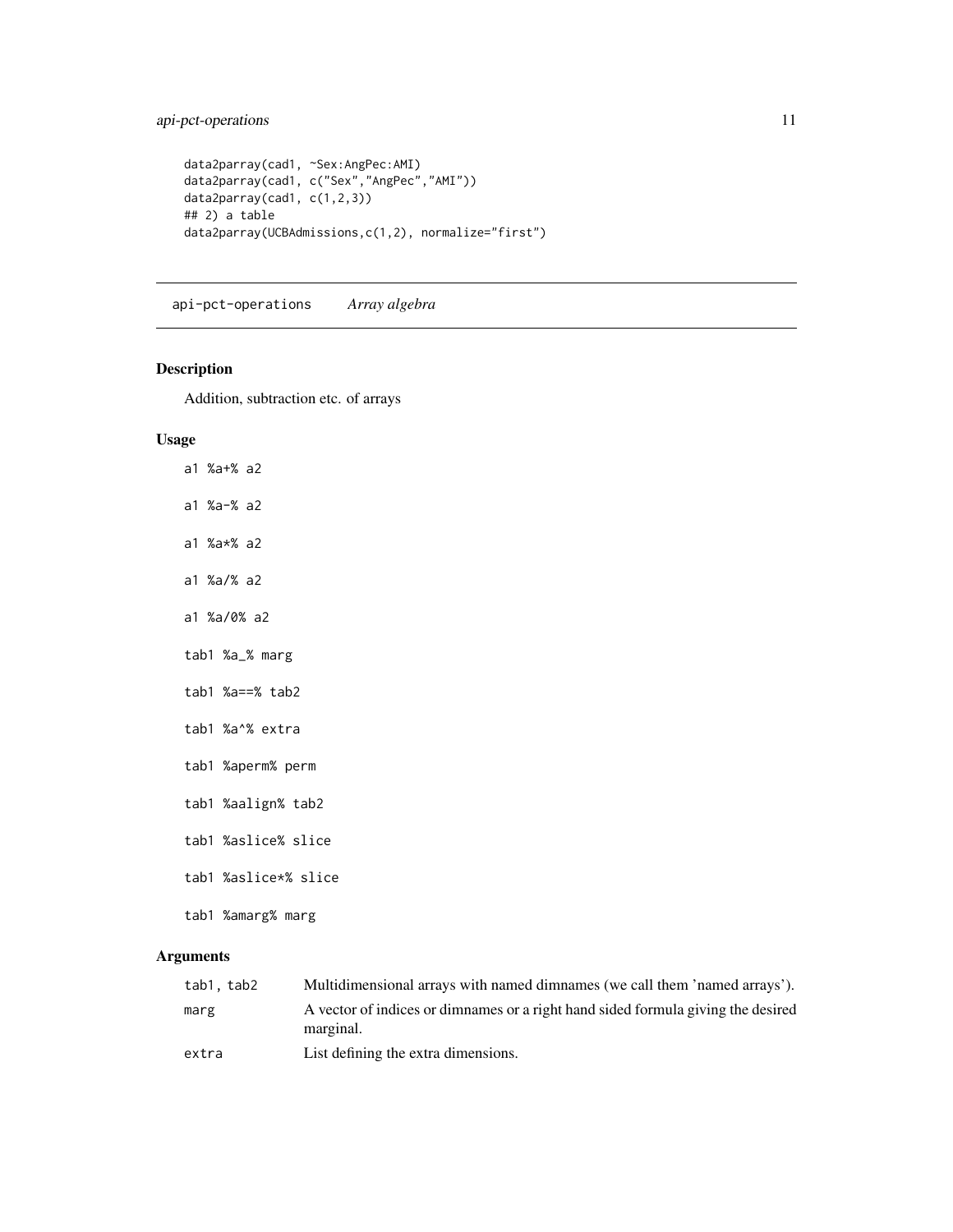<span id="page-11-0"></span>

| perm      | A vector of indices or dimnames or a right hand sided formula giving the desired<br>permutiation. |
|-----------|---------------------------------------------------------------------------------------------------|
| slice     | A list of the form name=value.                                                                    |
| a. a1. a2 | Arrays (with named dimnames)                                                                      |

# Author(s)

Søren Højsgaard, <sorenh@math.aau.dk>

#### Examples

```
hec <- HairEyeColor
a1 <- tabMarg(hec, c("Hair", "Eye"))
a2 <- tabMarg(hec, c("Hair", "Sex"))
a3 <- tabMarg(hec, c("Eye", "Sex"))
## Binary operations
a1 %a+% a2
a1 %a-% a2
a1 %a*% a2
a1 %a/% a2
```
api-tabDist *Marginalize and condition in multidimensional array.*

# Description

Marginalize and condition in a multidimensional array which is assumed to represent a discrete multivariate distribution.

# Usage

tabDist(tab, marg = NULL, cond = NULL, normalize = TRUE)

# Arguments

| tab       | Multidimensional array with dimnames.                                                                                                                                                                                                                           |
|-----------|-----------------------------------------------------------------------------------------------------------------------------------------------------------------------------------------------------------------------------------------------------------------|
| marg      | A specification of the desired margin; a character vector, a numeric vector or a<br>right hand sided formula.                                                                                                                                                   |
| cond      | A specification of what is conditioned on. Can take two forms: Form one is a a<br>character vector, a numeric vector or a right hand sided formula. Form two is as<br>a simple slice of the array, which is a list of the form var1=value1, var2=value2<br>etc. |
| normalize | Should the result be normalized to sum to 1.                                                                                                                                                                                                                    |

# Value

A multidimensional array.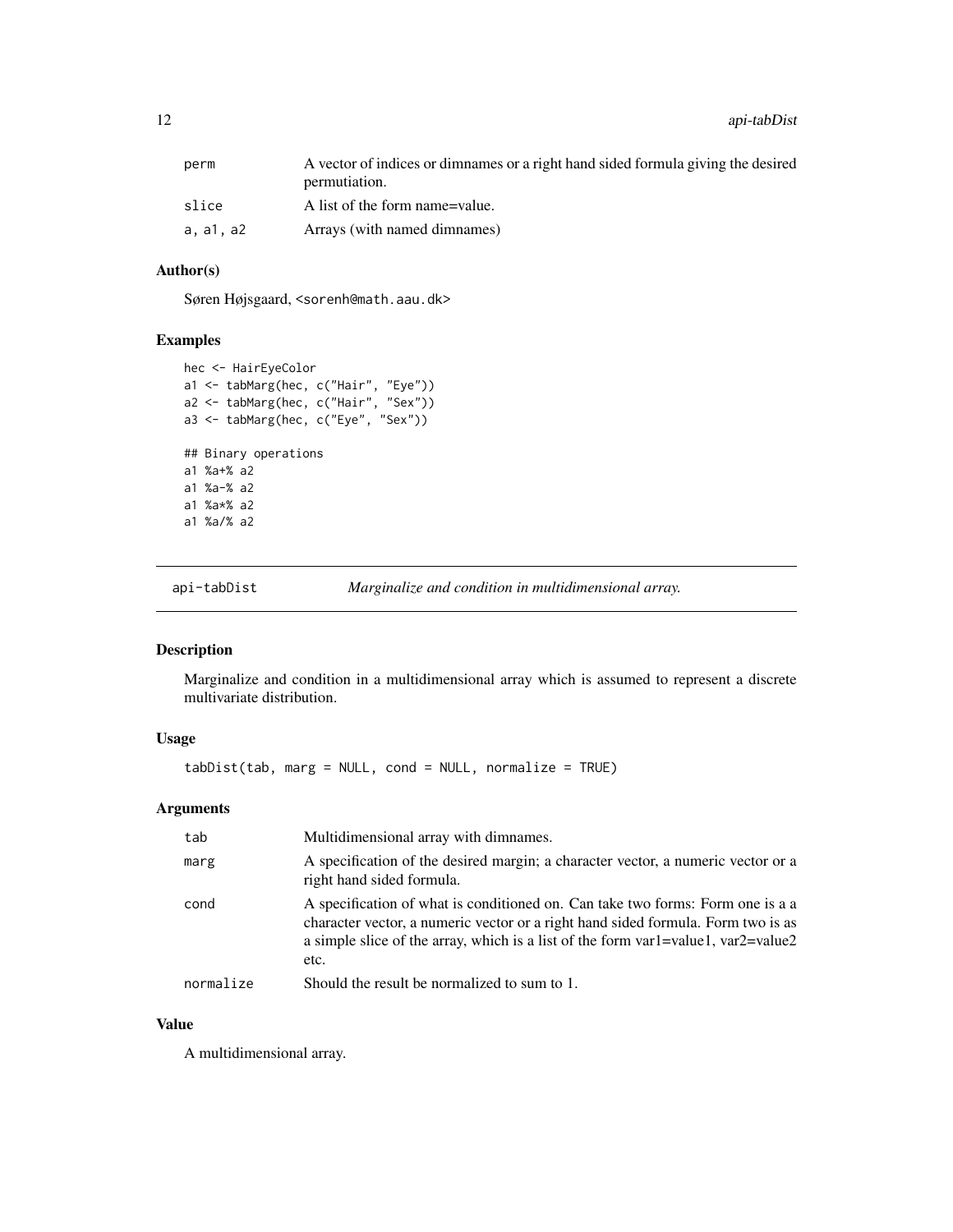# api-tabDist 13

#### Author(s)

Søren Højsgaard, <sorenh@math.aau.dk>

```
hec <- HairEyeColor
is.named.array( hec )
## We need dimnames, and names on the dimnames
## Marginalize:
tabDist(hec, marg= ~Hair + Eye)
tabDist(hec, marg= ~Hair:Eye)
tabDist(hec, marg= c("Hair", "Eye"))
tabDist(hec, marg= 1:2)
tabDist(hec, marg= ~Hair + Eye, normalize=FALSE)
## Condition
tabDist(hec, cond= ~Sex + Hair)
tabDist(hec, cond= ~Sex:Hair)
tabDist(hec, cond= c("Sex", "Hair"))
tabDist(hec, cond= c(3,1))
tabDist(hec, cond= list(Hair="Black"))
tabDist(hec, cond= list(Hair=1))
## Not run:
## This will fail
tabDist(hec, cond= list(Hair=c("Black", "Brown")))
tabDist(hec, cond= list(Hair=1:2))
## End(Not run)
## But this will do the trick
a <- tabSlice(hec, slice=list(Hair=c("Black", "Brown")))
tabDist(a, cond=~Hair)
## Combined
tabDist(hec, marg=~Hair+Eye, cond=~Sex)
tabDist(hec, marg=~Hair+Eye, cond="Sex")
tabDist(hec, marg=~Hair+Eye, cond=list(Sex="Male"))
tabDist(hec, marg=~Hair+Eye, cond=list(Sex="Male"), normalize=FALSE)
tabDist(hec, cond=list(Sex="Male"))
tabDist(hec, cond=list(Sex="Male"), normalize=FALSE)
```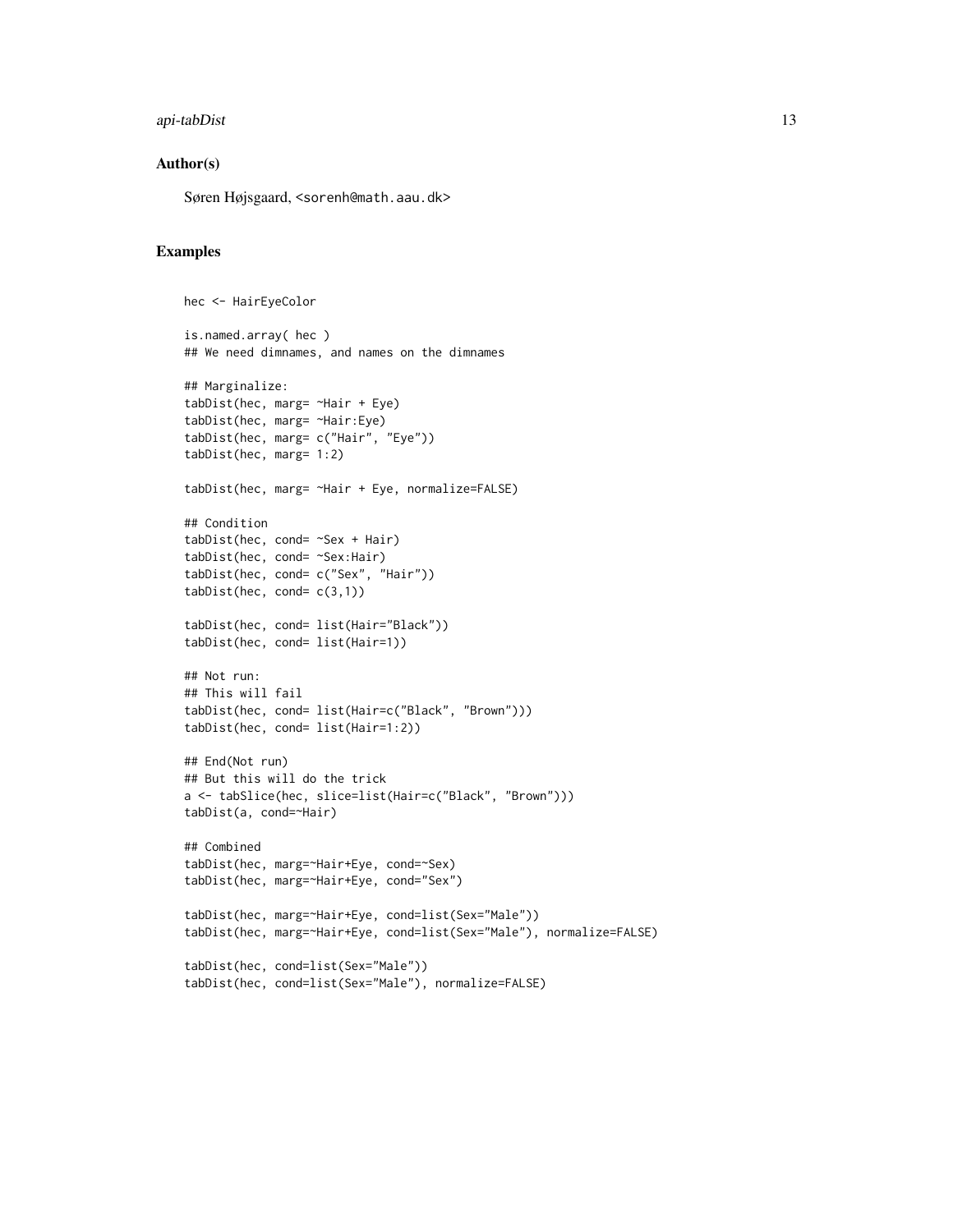<span id="page-13-0"></span>

# Description

Alternative ways of creating arrays

#### Usage

```
tabNew(names, levels, values, normalize = "none", smooth = \emptyset)
```
# Arguments

| names     | Names of variables defining table; a character vector or a right hand sided for-<br>mula.                                                                 |
|-----------|-----------------------------------------------------------------------------------------------------------------------------------------------------------|
| levels    | 1. a list with specification of the levels of the factors in names or 2) a vector<br>with number of levels of the factors in names. See 'examples' below. |
| values    | values to go into the parray                                                                                                                              |
| normalize | Either "none", "first" or "all". Should result be normalized, see 'Details' below.                                                                        |
| smooth    | Should values be smoothed, see 'Details' below.                                                                                                           |

# Details

If normalize="first" then for each configuration of all other variables than the first, the probabilities are normalized to sum to one. Thus  $f(a,b,c)$  becomes a conditional probability table of the form  $p(ab,c)$ . If normalize="all" then the sum over all entries of  $f(a,b,c)$  is one.

If \code{smooth} is positive then \code{smooth} is added to \code{values} before normalization takes place.

#### Value

An array.

#### Author(s)

Søren Højsgaard, <sorenh@math.aau.dk>

```
universe <- list(gender=c('male','female'),
                 answer=c('yes','no'),
                 rain=c('yes','no'))
t1 <- tabNew(c("gender","answer"), levels=universe, values=1:4)
t1
```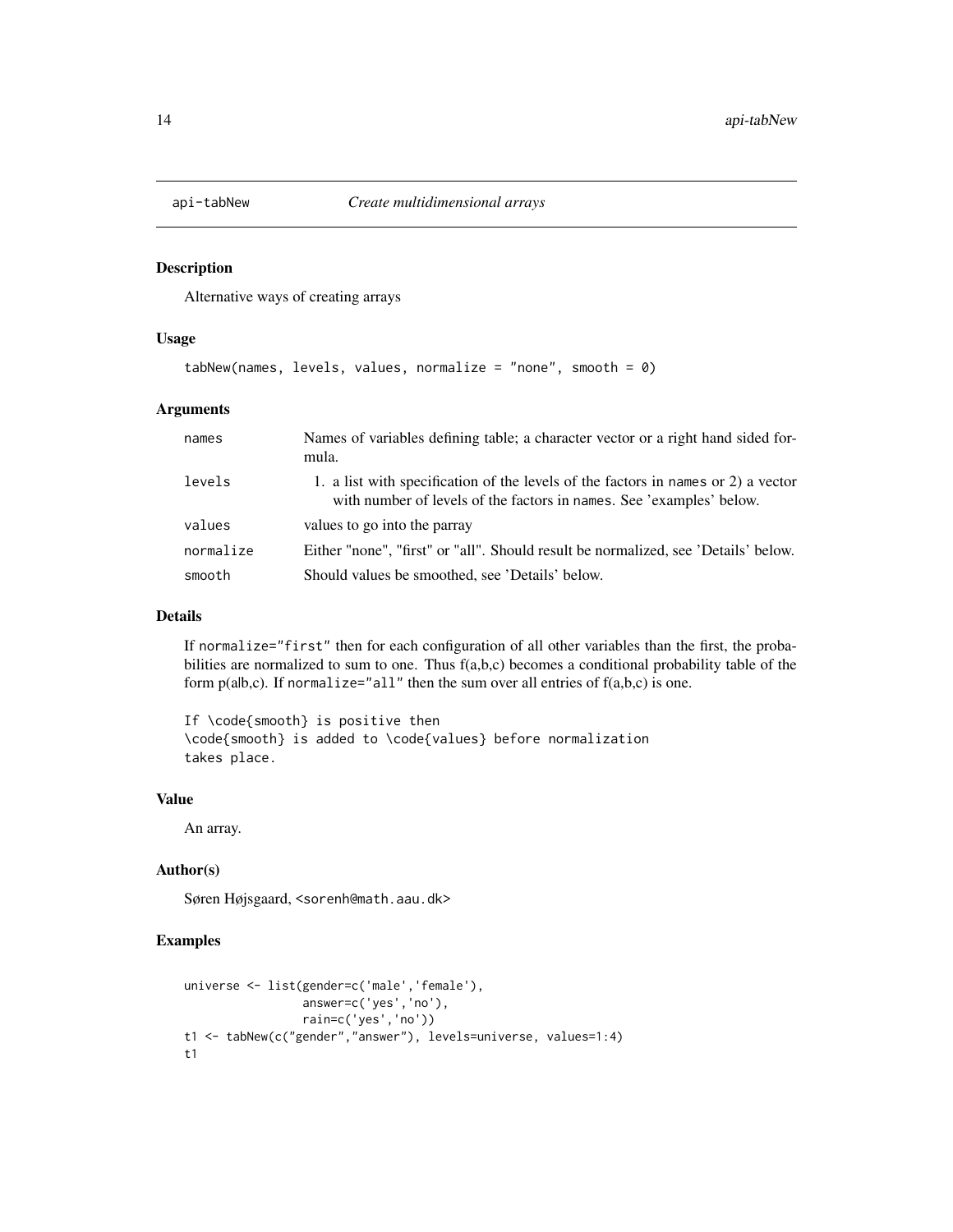#### <span id="page-14-0"></span>api-tab $X$  15

```
t2 <- tabNew(~gender:answer, levels=universe, values=1:4)
t2
t3 <- tabNew(~gender:answer, c(2,2), values=1:4)
t3
```
# api-tabX *Interface - operations on multidimensional arrays.*

# Description

Interface functions and minor extensions to cpp functions.

#### Usage

```
tabAdd(tab1, tab2)
tabAlign(tab1, tab2)
tabDiv(tab1, tab2)
tabDiv0(tab1, tab2)
tabOp(tab1, tab2, op = "*")tabEqual(tab1, tab2, eps = 1e-12)
tabExpand(tab, aux, type = 0L)
tabMult(tab1, tab2)
tabSubt(tab1, tab2)
tabListMult(lst)
tabListAdd(lst)
tabPerm(tab, perm)
tabMarg(tab, marg = NULL)
tabSum(tab, ...)
tabProd(tab, ...)
tabNormalize(tab, type = "none")
```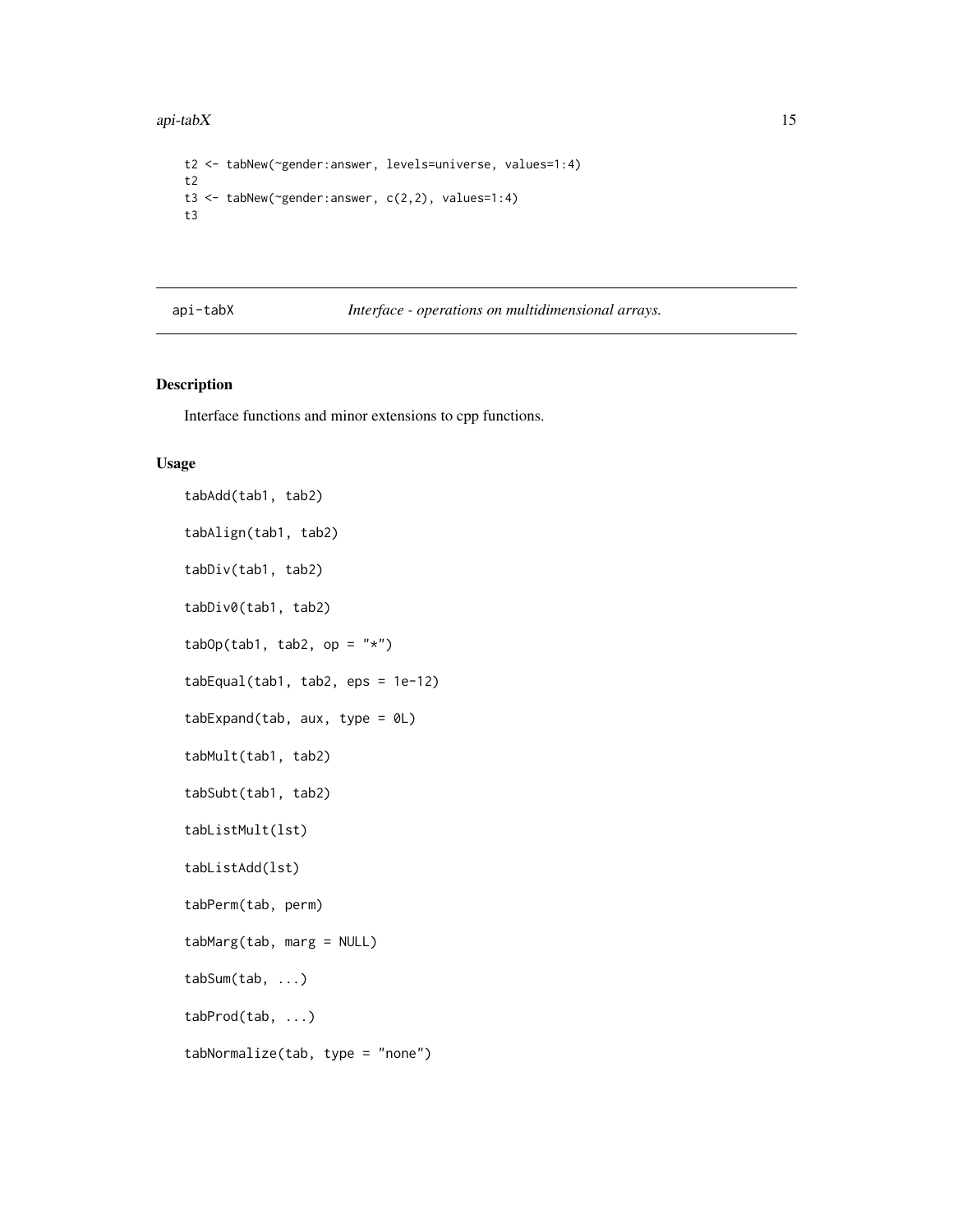# <span id="page-15-0"></span>Arguments

| op               | The algebraic operation to be carried out.                                                              |
|------------------|---------------------------------------------------------------------------------------------------------|
| eps              | Criterion for checking equality of two arrays.                                                          |
| tab, tab1, tab2, |                                                                                                         |
|                  | Arrays with named dimnames (we call them 'named arrays').                                               |
| aux              | Either a list with names and dimnames or a named array from which such a list<br>can be extracted.      |
| type             | If 0 then entries are duplicated. If 3 then averages are computed. If 2 then 0<br>slices are inserted.  |
| lst              | List of arrays.                                                                                         |
| perm, marg       | A vector of indices or dimnames or a right hand sided formula giving the desired<br>permutation/margin. |
|                  |                                                                                                         |

api-tabX\_ *Table operations implemented in c++*

# Description

Table operations implemented in c++. Corresponding R functions without the trailing underscore exist.

# Usage

```
tab_perm_(tab, perm)
tab_expand_(tab, aux, type = 0L)
tab_align_(tab1, tab2)
tab_marg_(tab, marg)
tab\_op_{tab1}, tab2, op = "*")tab_add_(tab1, tab2)
tab_subt_(tab1, tab2)
tab_mult_(tab1, tab2)
tab_div_(tab1, tab2)
tab_div0_(tab1, tab2)
tab_equal_(tab1, tab2, eps = 1e-12)
```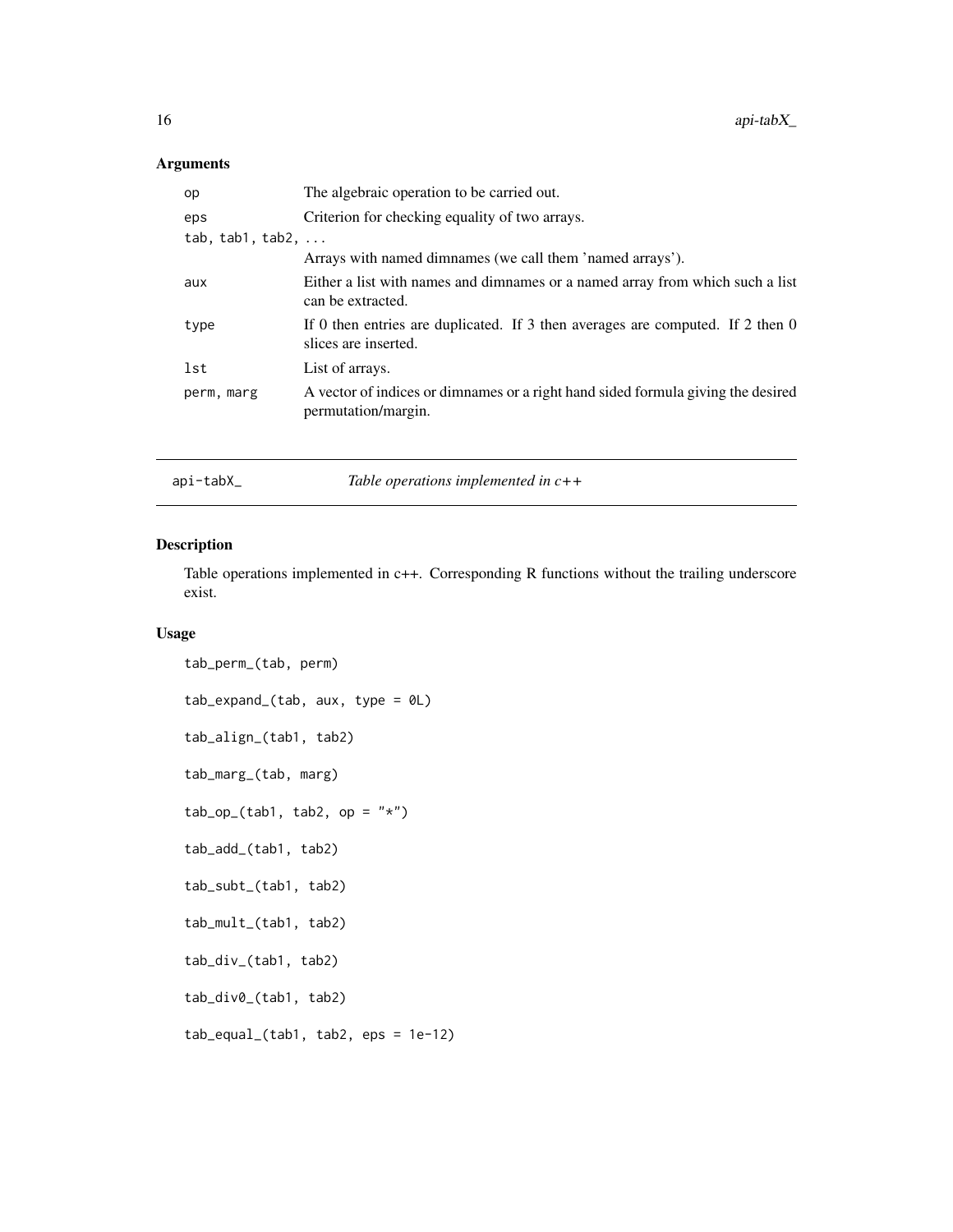<span id="page-16-0"></span>tab\_list\_mult\_(lst)

tab\_list\_add\_(lst)

# Arguments

| tab  | Arrays with named dimnames (we call them 'named arrays').                                               |
|------|---------------------------------------------------------------------------------------------------------|
| perm | A vector of indices or dimnames or a right hand sided formula giving the desired<br>permutation/margin. |
| aux  | Either a list with names and dimnames or a named array from which such a list<br>can be extracted.      |
| type | If 0 then entries are duplicated. If 3 then averages are computed. If 2 then 0<br>slices are inserted.  |
| tab1 | Arrays with named dimnames (we call them 'named arrays').                                               |
| tab2 | Arrays with named dimnames (we call them 'named arrays').                                               |
| marg | A vector of indices or dimnames or a right hand sided formula giving the desired<br>permutation/margin. |
| op   | The operation to be carried out; "+", "-", "*", "/".                                                    |
| eps  | Criterion for checking equality of two arrays.                                                          |
| lst  | List of arrays.                                                                                         |

api\_tabSlice *Array slices*

# Description

Functions for extracting slices of arrays

# Usage

```
tabSlice(
  tab,
 slice = NULL,
 margin = names(slice),
 drop = TRUE,as.array = FALSE
)
tabSlice2(tab, slice, margin.idx, drop = TRUE, as.array = FALSE)
tabSlicePrim(tab, slice, drop = TRUE)
tabSliceMult(tab, slice, val = 1, comp = 0)
tabSlice2Entries(tab, slice, complement = FALSE)
```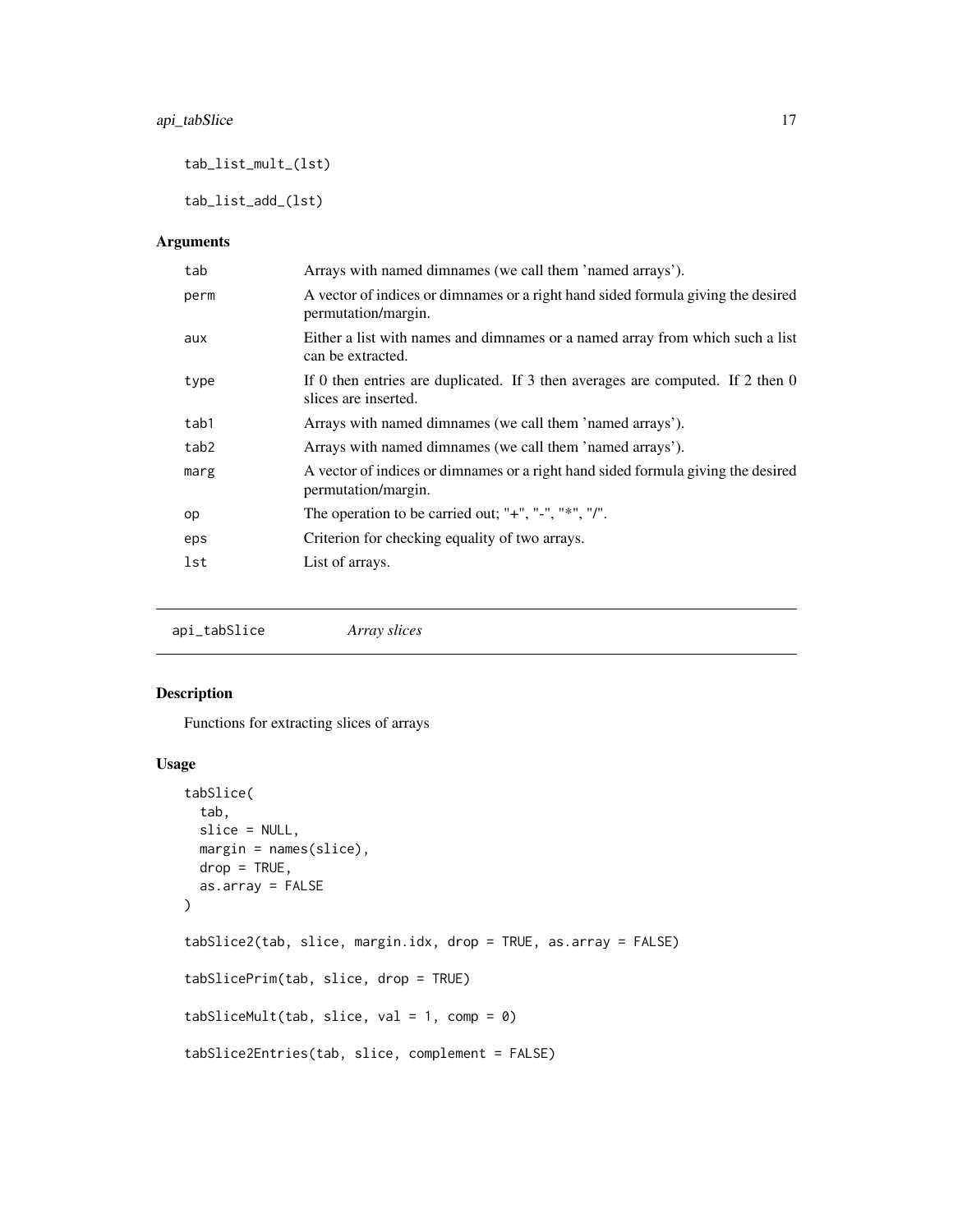# <span id="page-17-0"></span>Arguments

| tab        | An array with named dimnames.                                                                                                      |
|------------|------------------------------------------------------------------------------------------------------------------------------------|
| slice      | A list defining the slice.                                                                                                         |
| margin     | Names of variables in slice.                                                                                                       |
| drop       | If TRUE then dimensions with only one level will be dropped from the output.                                                       |
| as.array   | If the resulting array is one-dimensional the result will by default be a vector<br>with no dim attribute unless as array is TRUE. |
| margin.idx | Indec of variables in slice.                                                                                                       |
| val        | The values that entries in the slice will be multiplied with.                                                                      |
| comp       | The values that entries NOT in the slice will be multiplied with.                                                                  |
| complement | If TRUE the complement of the entries are returned.                                                                                |

# Author(s)

Søren Højsgaard, <sorenh@math.aau.dk>

#### Examples

```
x = HairEyeColor
s = list(Hair=c("Black", "Brown"), Eye=c("Brown", "Blue"))
s1 = tabSlice(x, slice=s); s1
tabSlice2Entries(x, slice=s)
tabSlice2Entries(x, slice=s, complement=TRUE)
## tabSliceMult
s2 = tabSliceMult(x, slice=s); s2
sp = list(c(1,2), c(1,2), TRUE)tabSlicePrim(x, slice=sp)
tabSlice(x, slice=s)
```
array-simulate *Simulate data from array.*

# Description

Simulate data (slice of) an array: Simulate n observations from the array x conditional on the variables in margin (a vector of indices) takes values given by margin.value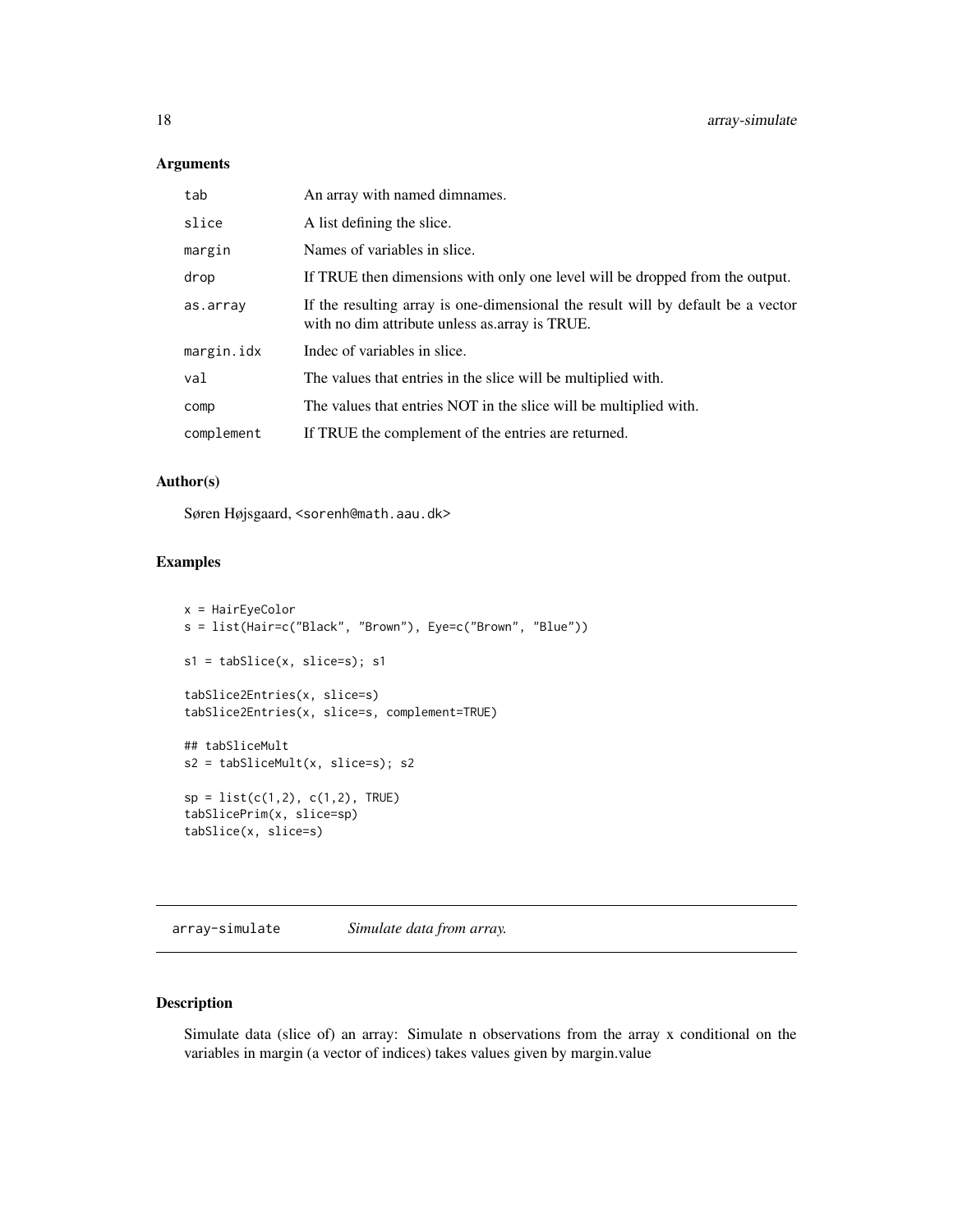# array-simulate 19

#### Usage

```
simulatedrray(x, nsim = 1, margin, value.margin, seed = NULL)## S3 method for class 'table'
simulate(object, nsim = 1, seed = NULL, margin, value.margin, ...)
## S3 method for class 'xtabs'
simulate(object, nsim = 1, seed = NULL, margin, value.margin, ...)
## S3 method for class 'array'
simulate(object, nsim = 1, seed = NULL, margin, value.margin, ...)
```
#### Arguments

| x, object            | An array.                                         |  |
|----------------------|---------------------------------------------------|--|
| nsim                 | Number of cases to simulate.                      |  |
| margin, value.margin |                                                   |  |
|                      | Specification of slice of array to simulate from. |  |
| seed                 | Seed to be used for random number generation.     |  |
|                      | Additional arguments, currently not used.         |  |

#### Value

A matrix.

# Note

The current implementation is fragile in the sense that it is not checked that the input argument x is an array.

# Author(s)

Søren Højsgaard, <sorenh@math.aau.dk>

```
## 2x2 array
x \leq parray(c("a", "b"), levels=c(2, 2), values=1:4)
## Simulate from entire array
s <- simulateArray(x, 1000)
xtabs(~., as.data.frame(s))
## Simulate from slice defined by that dimension 1 is fixed at level 2
s <-simulateArray(x, 6000, 1, 2)
xtabs(~., as.data.frame(s))
## 2 x 2 x 2 array
x \le - parray(c("a", "b", "c"), levels=c(2, 2, 2), values=1:8)
```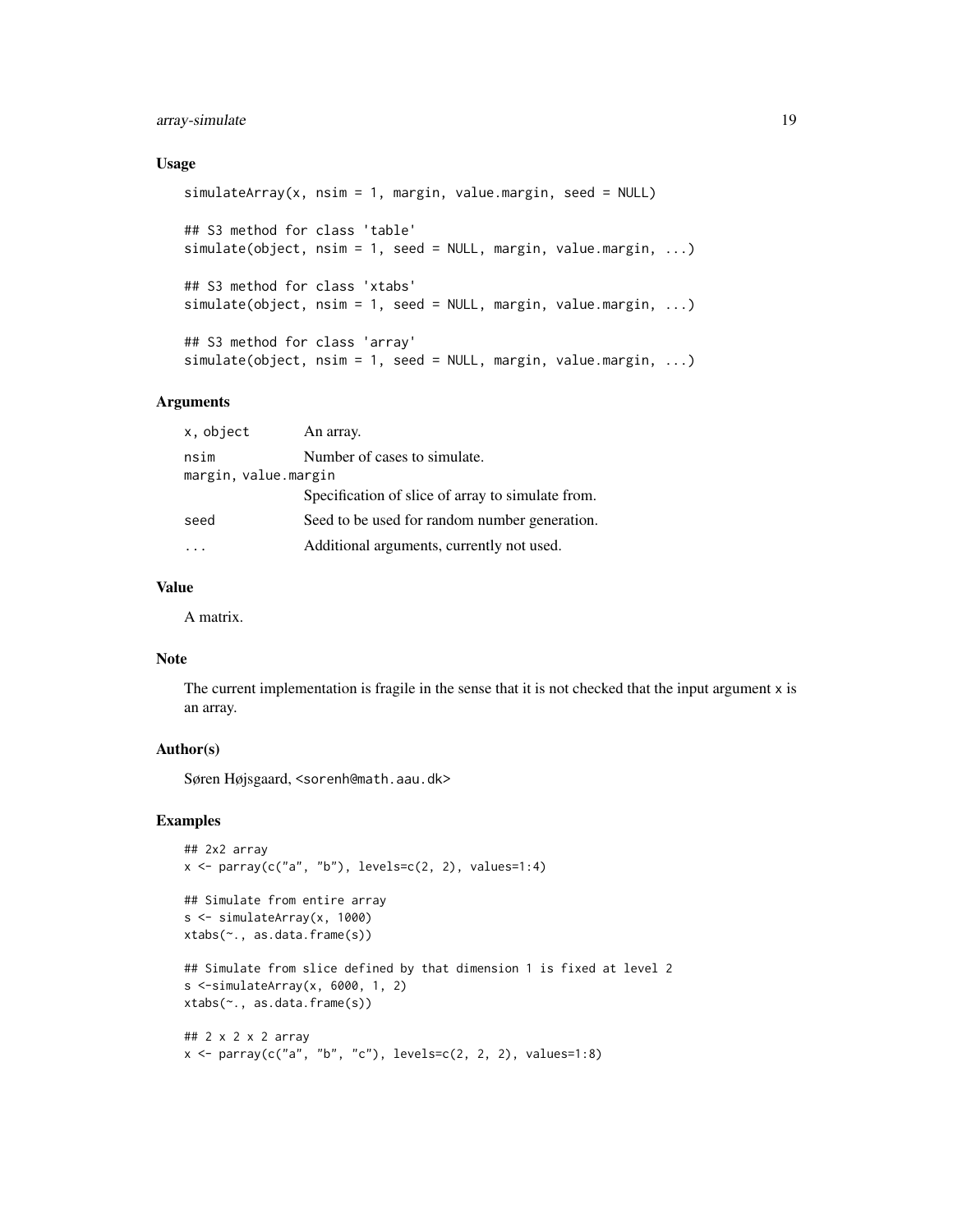#### <span id="page-19-0"></span>20 cov2pcor

```
## Simulate from entire array
s <-simulateArray(x, 36000)
xtabs(~., as.data.frame(s))
## Simulate from slice defined by that dimension 3 is fixed at level 1
s <-simulateArray(x, 10000, 3, 1)
xtabs(~., as.data.frame(s))
```
compareModels *Generic function for model comparison*

# Description

compareModels is a generic functions which invoke particular methods which depend on the class of the first argument

# Usage

```
compareModels(object, object2, ...)
```
# Arguments

object, object2 Model objects ... Additional arguments

# Value

The value returned depends on the class of the first argument.

# Author(s)

Søren Højsgaard, <sorenh@math.aau.dk>

cov2pcor *Partial correlation (matrix)*

# Description

cov2pcor calculates the partial correlation matrix from an (empirical) covariance matrix while conc2pcor calculates the partial correlation matrix from a concentration matrix (inverse covariance matrix).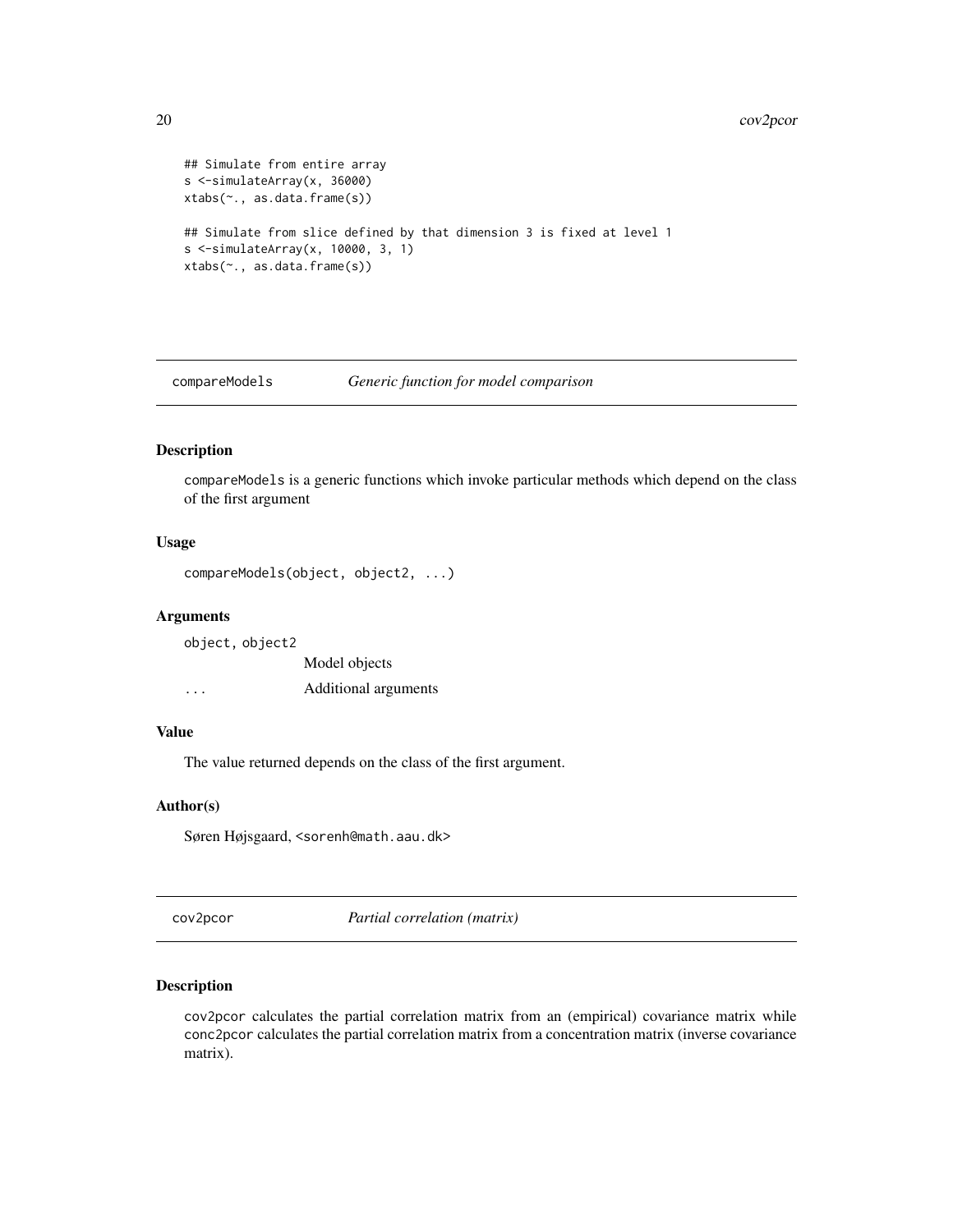#### <span id="page-20-0"></span>dag2chol 21

# Usage

cov2pcor(V)

conc2pcor(K)

# Arguments

| V | Covariance matrix    |
|---|----------------------|
| К | Concentration matrix |

# Value

A matrix with the same dimension as V.

# Author(s)

Søren Højsgaard, <sorenh@math.aau.dk>

# Examples

data(math) S <- cov.wt(math)\$cov cov2pcor(S)

| dag2chol | Create regression matrix matrix from DAG A DAG can be represented |
|----------|-------------------------------------------------------------------|
|          | as a triangular matrix of regression coefficients.                |

# Description

Create regression matrix matrix from DAG A DAG can be represented as a triangular matrix of regression coefficients.

# Usage

dag2chol(object)

# Arguments

object A graph, either a graphNEL or an igraph object.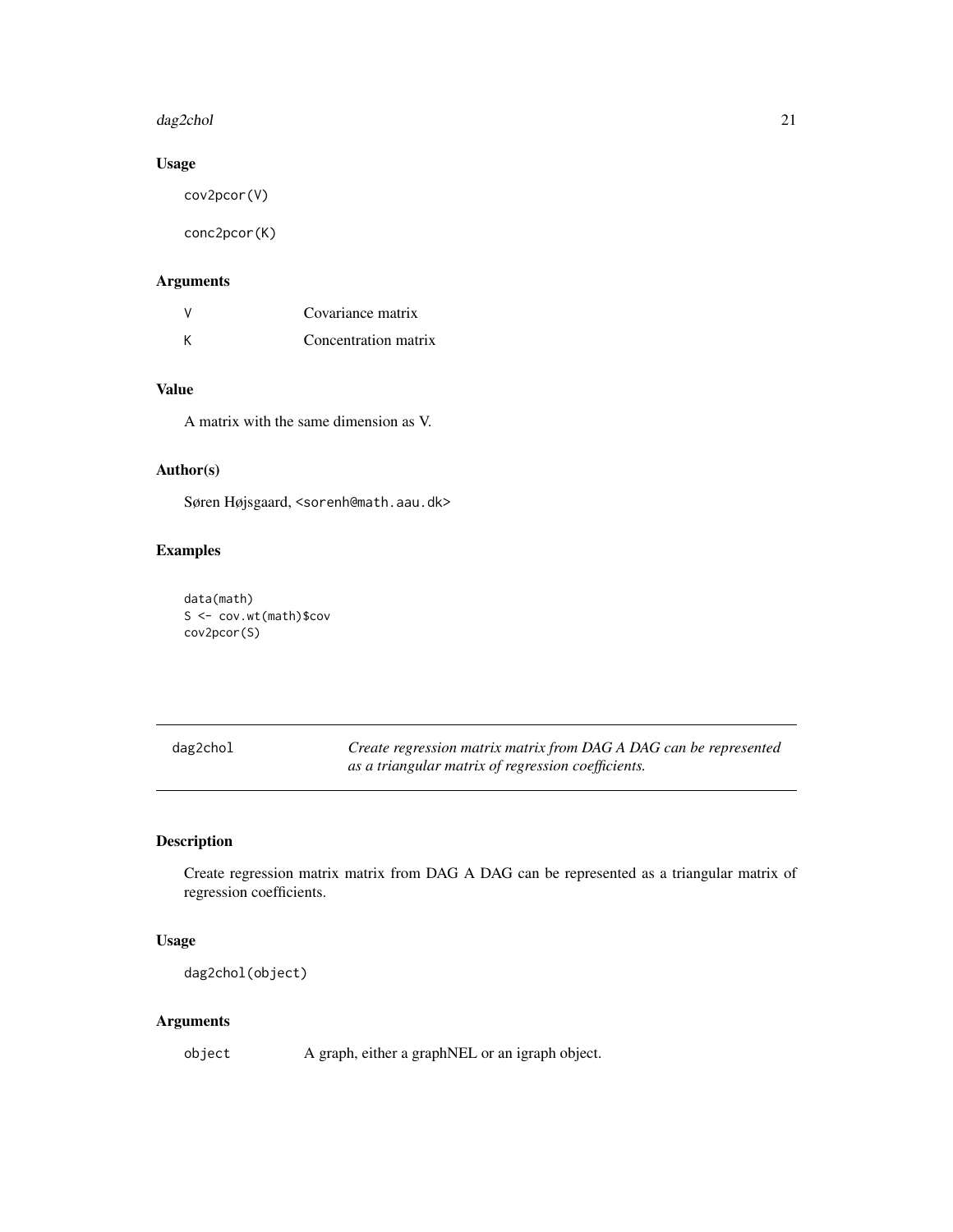# Examples

```
g \leftarrow \text{dag}(\neg x2|x1 + x3|x1:x2 + x4|x3)gi \leftarrow as(g, "igraph")dag2chol(g)
dag2chol(gi)
```
data-ashtrees *Crown dieback in ash trees*

# Description

This dataset comes from a study of symptoms of crown dieback, cankers and symptoms caused by other pathogens and pests in ash trees (Fraxinus excelsior). In all 454 trees were observed in two plots. There are 8 categorical variables, 6 of which are binary and two are trichotomous with values representing increasing severity of symptoms, and one continuous variable, tree diameter at breast height (DBH).

# Usage

data(ashtrees)

#### Format

A data frame with 454 observations on the following 9 variables.

plot a factor with levels 2 6 dieback a factor with levels 0 1 2 dead50 a factor with levels 0 0.5 1 bushy a factor with levels 0 1 canker a factor with levels BRNCH MAIN NONE wilt a factor with levels 0 1 roses a factor with levels 0 1 discolour a factor with levels 0 1 dbh a numeric vector

# References

Skovgaard JP, Thomsen IM, Skovgaard IM and Martinussen T (2009). Associations among symptoms of dieback in even-aged stands of ash (Fraxinus excelsior L.). Forest Pathology.

# Examples

data(ashtrees) head(ashtrees)

<span id="page-21-0"></span>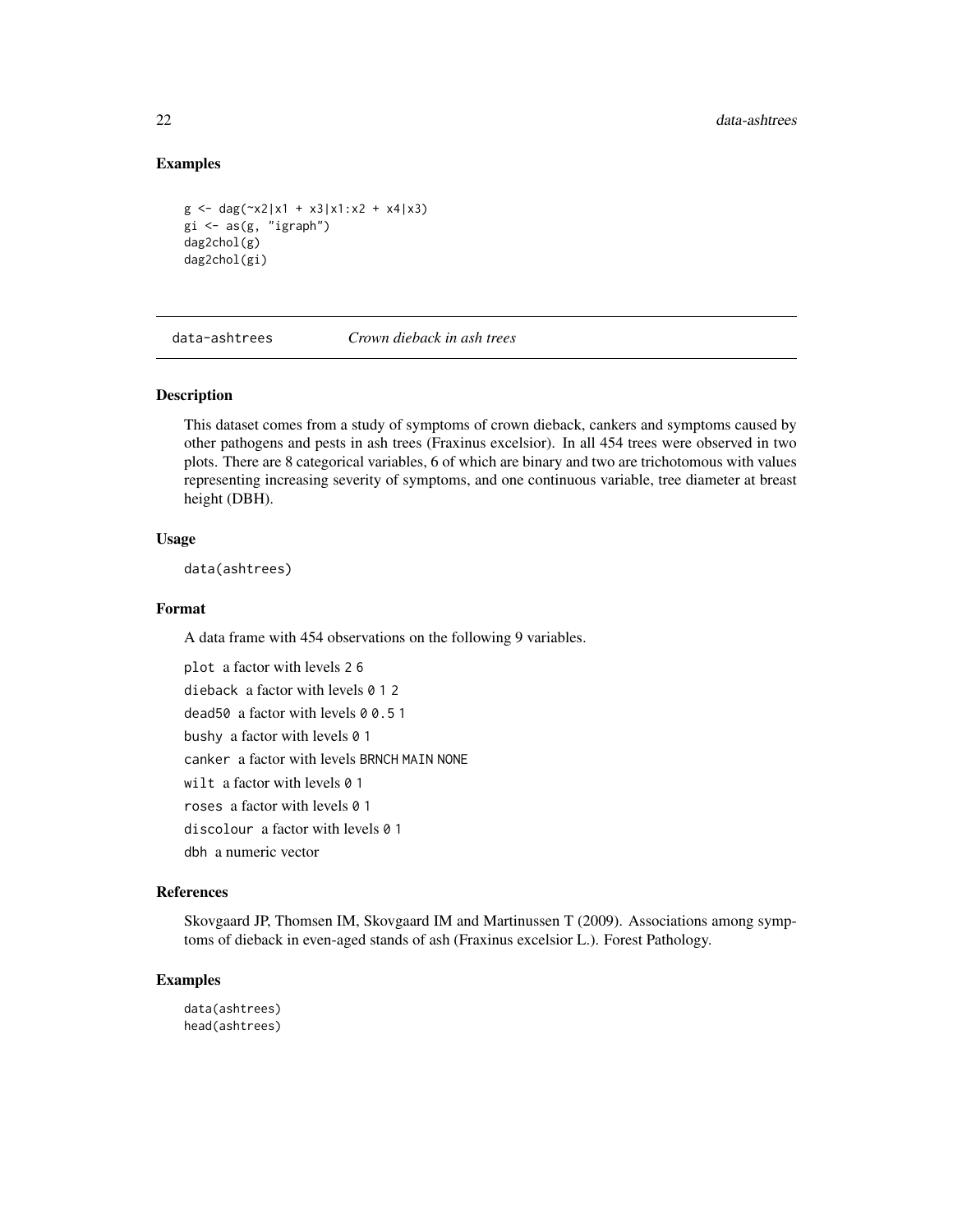<span id="page-22-0"></span>

#### Description

Estimates of the percentage of body fat determined by underwater weighing and various body circumference measurements for 252 men.

#### Usage

data(BodyFat)

data(BodyFat)

# Format

A data frame with 252 observations on the following 15 variables.

Density Density determined from underwater weighing, a numeric vector

BodyFat Percent body fat from Siri's (1956) equation, a numeric vector

Age in years, a numeric vector

Weight in lbs, a numeric vector

Height in inches, a numeric vector

Neck circumference in cm, a numeric vector

Chest circumference in cm, a numeric vector

Abdomen circumference in cm, a numeric vector

Hip circumference in cm, a numeric vector

Thigh circumference in cm, a numeric vector

Knee circumference in cm, a numeric vector

Ankle circumference in cm, a numeric vector

Biceps circumference in cm, a numeric vector

Forearm circumference in cm, a numeric vector

Wrist circumference in cm, a numeric vector

# Source

For more information see https://lib.stat.cmu.edu/datasets/bodyfat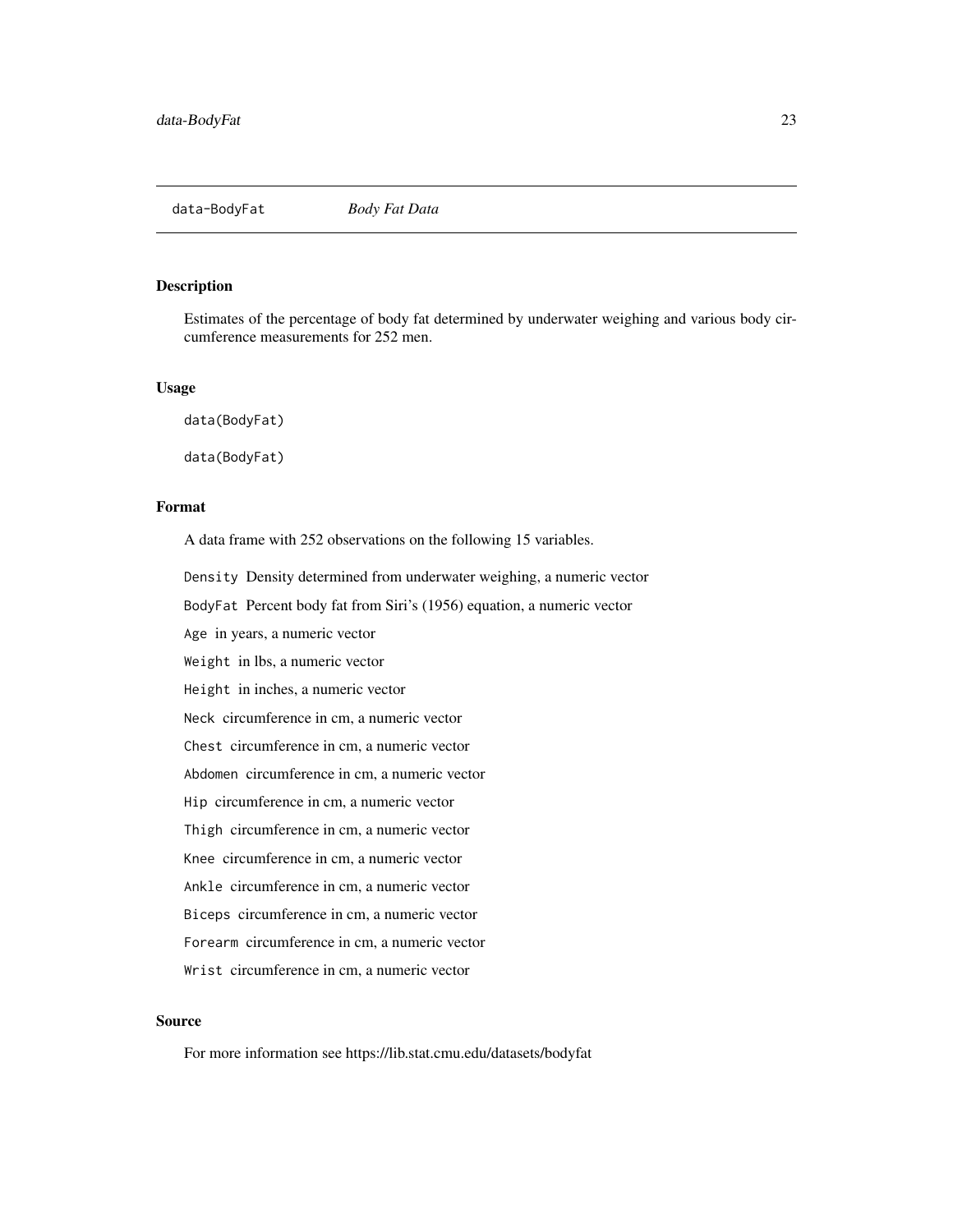#### <span id="page-23-0"></span>References

Bailey, Covert (1994). *Smart Exercise: Burning Fat, Getting Fit*, Houghton-Mifflin Co., Boston, pp. 179-186.

Behnke, A.R. and Wilmore, J.H. (1974). *Evaluation and Regulation of Body Build and Composition*, Prentice-Hall, Englewood Cliffs, N.J.

Siri, W.E. (1956), "Gross composition of the body", in *Advances in Biological and Medical Physics*, vol. IV, edited by J.H. Lawrence and C.A. Tobias, Academic Press, Inc., New York.

Katch, Frank and McArdle, William (1977). *Nutrition, Weight Control, and Exercise*, Houghton Mifflin Co., Boston.

Wilmore, Jack (1976). *Athletic Training and Physical Fitness: Physiological Principles of the Conditioning Process*, Allyn and Bacon, Inc., Boston.

#### Examples

data(BodyFat) head(BodyFat)

| data-breastcancer | Gene expression signatures for p53 mutation status in 250 breast can- |
|-------------------|-----------------------------------------------------------------------|
|                   | cer samples                                                           |

#### Description

Perturbations of the p53 pathway are associated with more aggressive and therapeutically refractory tumours. We preprocessed the data using Robust Multichip Analysis (RMA). Dataset has been truncated to the 1000 most informative genes (as selected by Wilcoxon test statistics) to simplify computation. The genes have been standardised to have zero mean and unit variance (i.e. z-scored).

#### Usage

data(breastcancer)

# Format

A data frame with 250 observations on 1001 variables. The first 1000 columns are numerical variables; the last column (named code) is a factor with levels case and control.

#### Details

The factor code defines whether there was a mutation in the p53 sequence (code=case) or not (code=control).

#### Source

Dr. Chris Holmes, c.holmes at stats dot. ox . ac .uk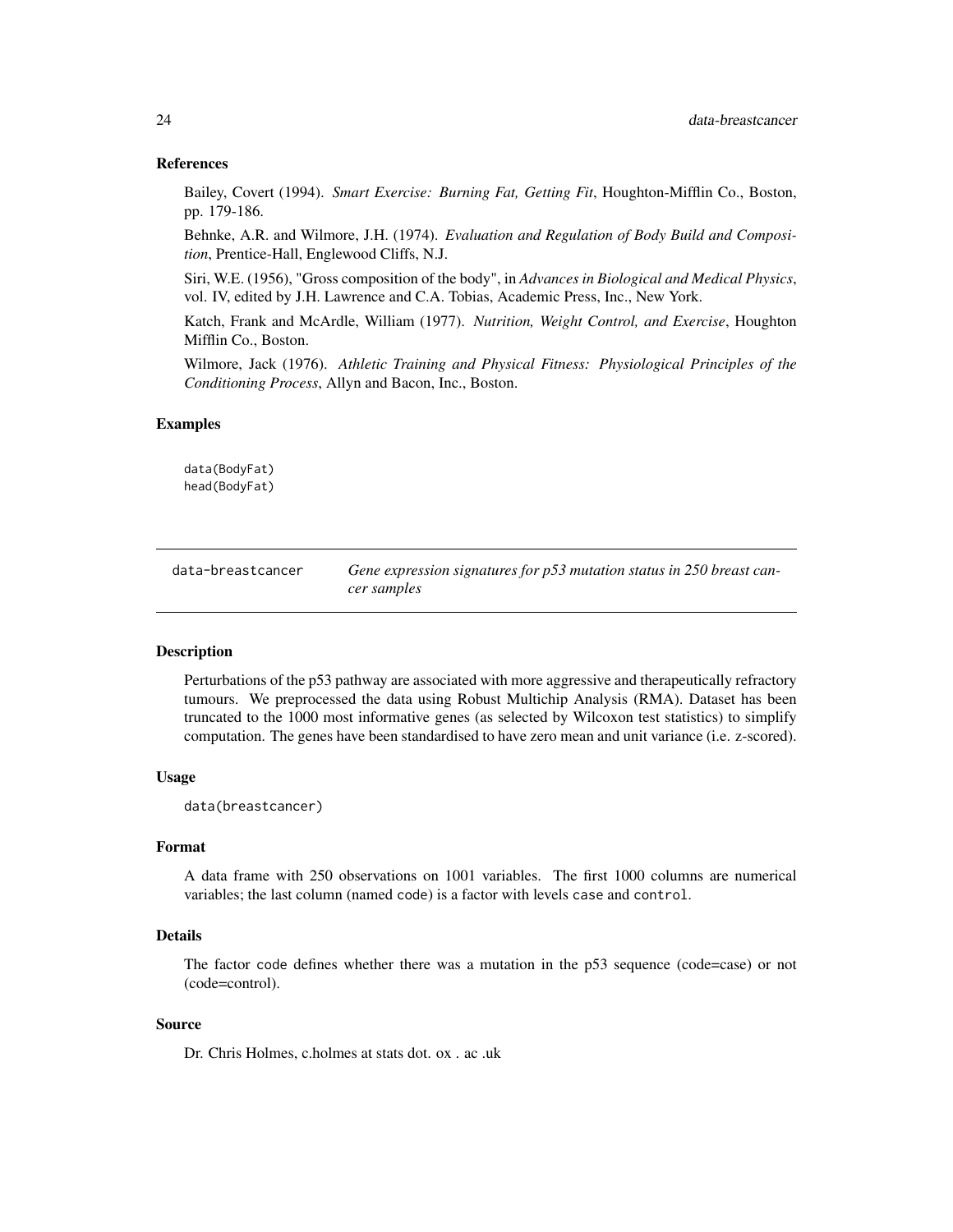#### <span id="page-24-0"></span>data-cad 25

# References

Miller et al (2005, PubMed ID:16141321)

#### Examples

```
data(breastcancer)
## maybe str(breastcancer) ; plot(breastcancer) ...
```
data-cad *Coronary artery disease data*

# Description

A cross classified table with observational data from a Danish heart clinic. The response variable is CAD (coronary artery disease, some times called heart attack).

#### Usage

data(cad1)

#### Format

A data frame with 236 observations on the following 14 variables.

Sex Sex; a factor with levels Female Male

AngPec Angina pectoris (chest pain attacks); a factor with levels Atypical None Typical

AMI Acute myocardic infarct; a factor with levels Definite NotCertain

- QWave A reading from an electrocardiogram; a factor with levels No Yes; Yes means pathological and is a sign of previous myocardial infarction.
- QWavecode a factor with levels Nonusable Usable. An assesment of whether QWave is reliable.

STcode a factor with levels Nonusable Usable. An assesment of whether STchange is reliable.

STchange A reading from an electrocardiogram; a factor with levels No Yes. An STchange indicates a blockage of the coronary artery.

SuffHeartF Sufficient heart frequency; a factor with levels No, Yes

- Hypertrophi a factor with levels No, Yes. Hypertrophy refers to an increased size of the heart muscle due to exercise.
- Hyperchol a factor with levels No Yes. Hypercholesterolemia, also called high cholesterol, is the presence of high levels of cholesterol in the blood.
- Smoker Is the patient a smoker; a factor with levels No, Yes.

Inherit Hereditary predispositions for CAD; a factor with levels No, Yes.

- Heartfail Previous heart failures; a factor with levels No Yes
- CAD Coronary Artery Disease; a factor with levels No Yes. CAD refers to a reduction of blood flow to the heart muscle (commonly known as a heart attack). The diagnosis made from biopsies.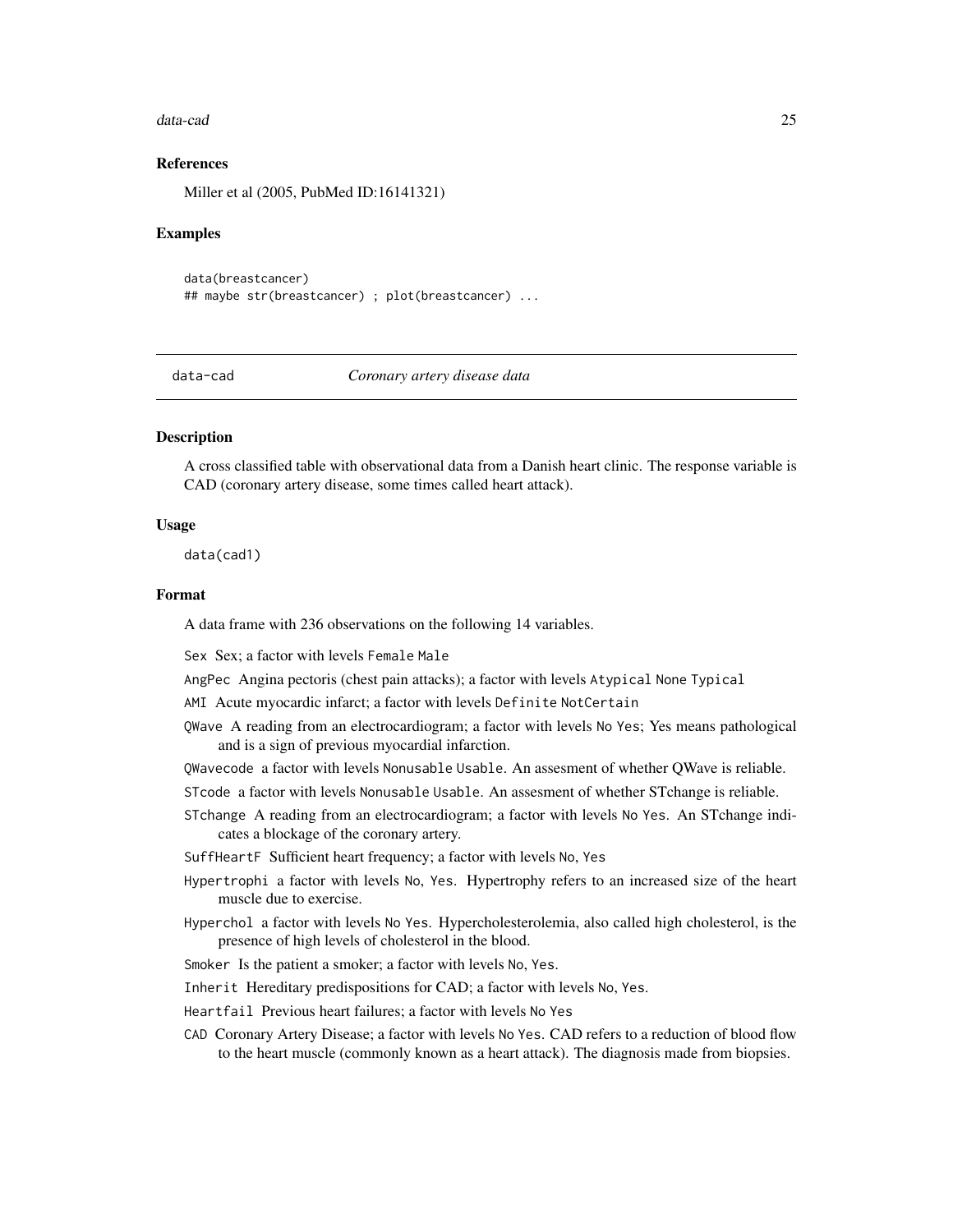# <span id="page-25-0"></span>Details

Notice that data are collected at a heart clinic, so data do not represent the population, but are conditional on patients having ended up at the clinic.

- cad1: Complete dataset, 236 cases.
- cad2: Incomplete dataset, 67 cases. Information on (some of) the variables 'Hyperchol', 'Smoker' and 'Inherit' is missing.

#### References

Hansen, J. F. (1980). The clinical diagnoisis of ichaeme heart disease du to coronary artery disease. Danish Medical Bulletin

Højsgaard, Søren and Thiesson, Bo (1995). BIFROST - Block recursive models Induced From Relevant knowledge, Observations and Statistical Techniques. Computational Statistics and Data Analysis, vol. 19, p. 155-175

## Examples

```
data(cad1)
## maybe str(cad1) ; plot(cad1) ...
```
data-carcass *Lean meat contents of 344 pig carcasses*

#### Description

Measurement of lean meat percentage of 344 pig carcasses together with auxillary information collected at three Danish slaughter houses

#### Usage

data(carcass)

# Format

carcassall: A data frame with 344 observations on the following 17 variables.

weight Weight of carcass

lengthc Length of carcass from back toe to head (when the carcass hangs in the back legs)

lengthf Length of carcass from back toe to front leg (that is, to the shoulder)

lengthp Length of carcass from back toe to the pelvic bone

Fat02, Fat03, Fat11, Fat12, Fat13, Fat14, Fat16 Thickness of fat layer at different locations on the back of the carcass (FatXX refers to thickness at (or rather next to) rib no. XX. Notice that 02 is closest to the head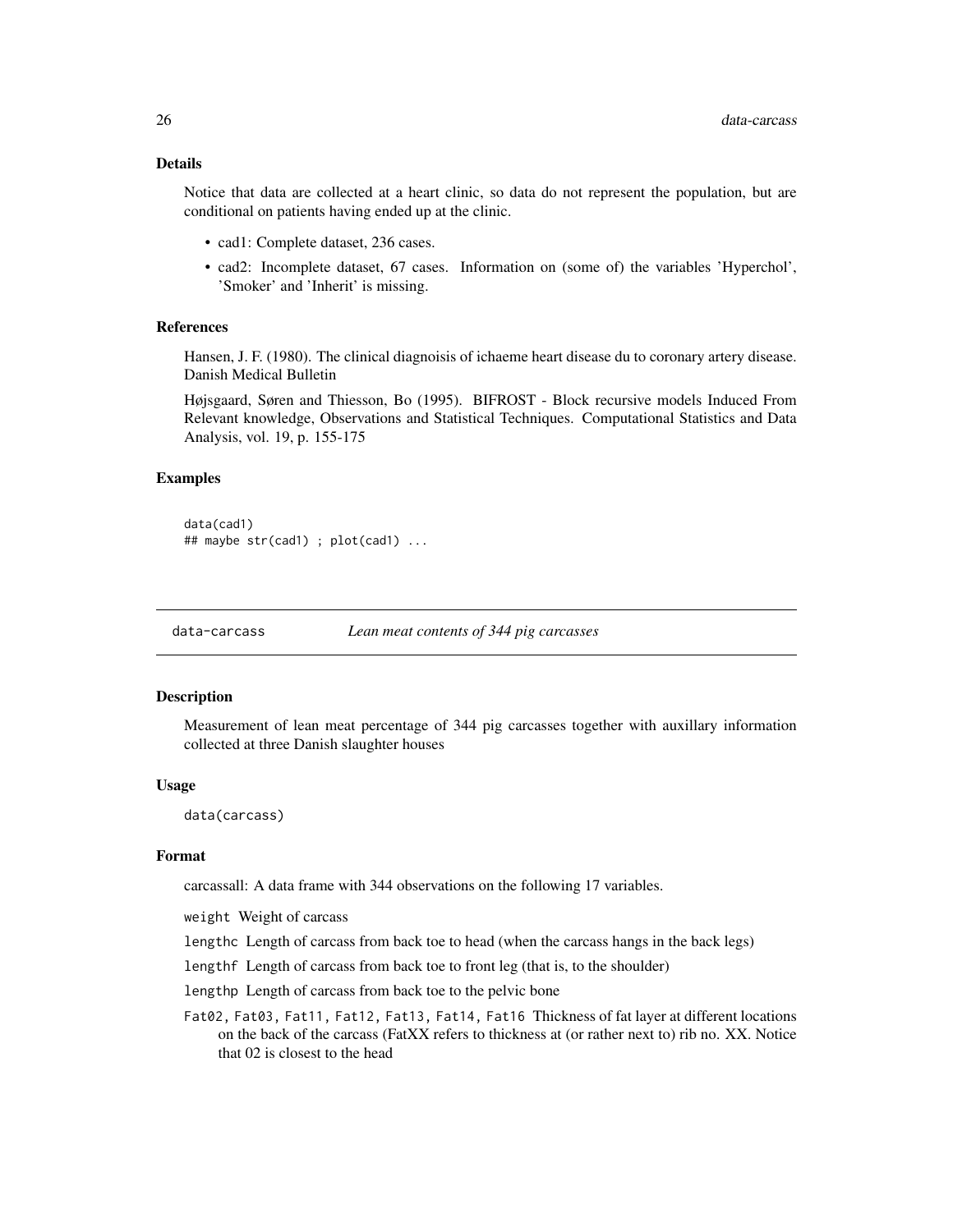# <span id="page-26-0"></span>data-chestSim 27

- Meat11, Meat12, Meat13 Thickness of meat layer at different locations on the back of the carcass, see description above
- LeanMeat Lean meat percentage determined by dissection
- slhouse Slaughter house; a factor with levels a b c
- sex Sex of the pig; a factor with a b c. Notice that it is no an error to have three levels; the third level refers to castrates

#### **Note**

carcass: Contains only the variables Fat11, Fat12, Fat13, Meat11, Meat12, Meat13, LeanMeat

# Source

Busk, H., Olsen, E. V., Brøndum, J. (1999) Determination of lean meat in pig carcasses with the Autofom classification system, Meat Science, 52, 307-314

#### Examples

data(carcass) head(carcass)

data-chestSim *Simulated data from the Chest Clinic example*

#### Description

Simulated data from the Chest Clinic example (also known as the Asia example) from Lauritzen and Spiegelhalter, 1988 (see reference below).

#### Usage

data(chestSim500)

#### Format

A data frame with 500 observations on the following 8 variables.

asia Recent visit to Asia?; a factor with levels yes no

tub Has tuberculosis?; a factor with levels yes no

smoke Is a smoker?; a factor with levels yes no

lung Has lung cancer?; a factor with levels yes no

bronc Has bronchitis?; a factor with levels yes no

either Either lung cancer or tuberculosis?; a factor with levels yes no

xray Positive x-ray? a factor with levels yes no

dysp Dyspnoea (shortness of breath)?; a factor with levels yes no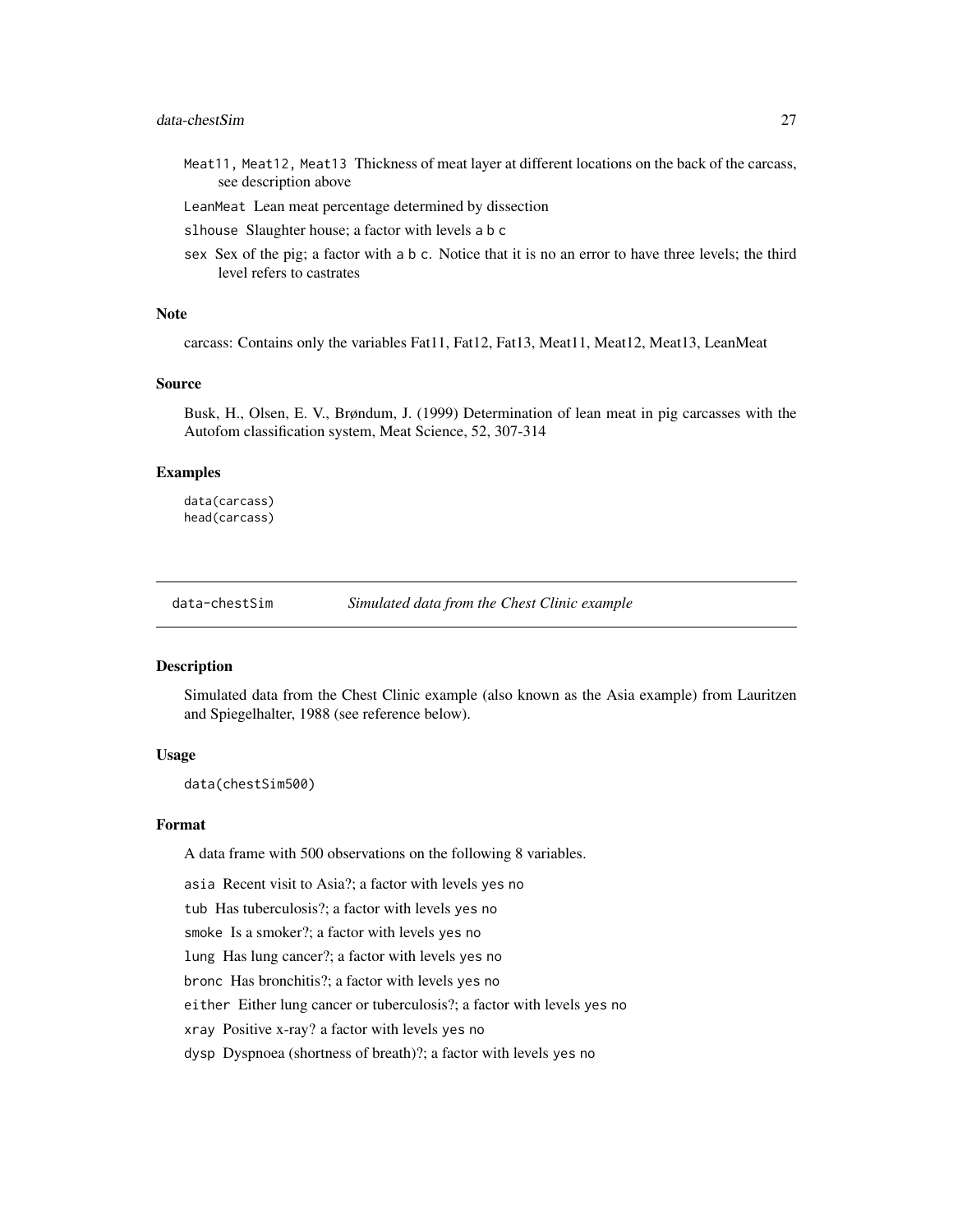# Details

Notice that the chest clinic example is a contrieved example; it does not originate from an empirical study.

# References

Lauritzen and Spiegelhalter (1988) Local Computations with Probabilities on Graphical Structures and their Application to Expert Systems (with Discussion). J. Roy. Stat. Soc. 50, p. 157-224.

# Examples

```
data(chestSim500)
## maybe str(chestSim500) ; plot(chestSim500) ...
```
data-dietox *Growth curves of pigs in a 3x3 factorial experiment*

# Description

The dietox data frame has 861 rows and 7 columns.

#### Usage

data(dietox)

#### Format

This data frame contains the following columns: Weight, Feed, Time, Pig, Evit, Cu, Litter.

#### Source

Lauridsen, C., Højsgaard, S., Sørensen, M.T. C. (1999) Influence of Dietary Rapeseed Oli, Vitamin E, and Copper on Performance and Antioxidant and Oxidative Status of Pigs. J. Anim. Sci.77:906- 916

#### Examples

data(dietox)

<span id="page-27-0"></span>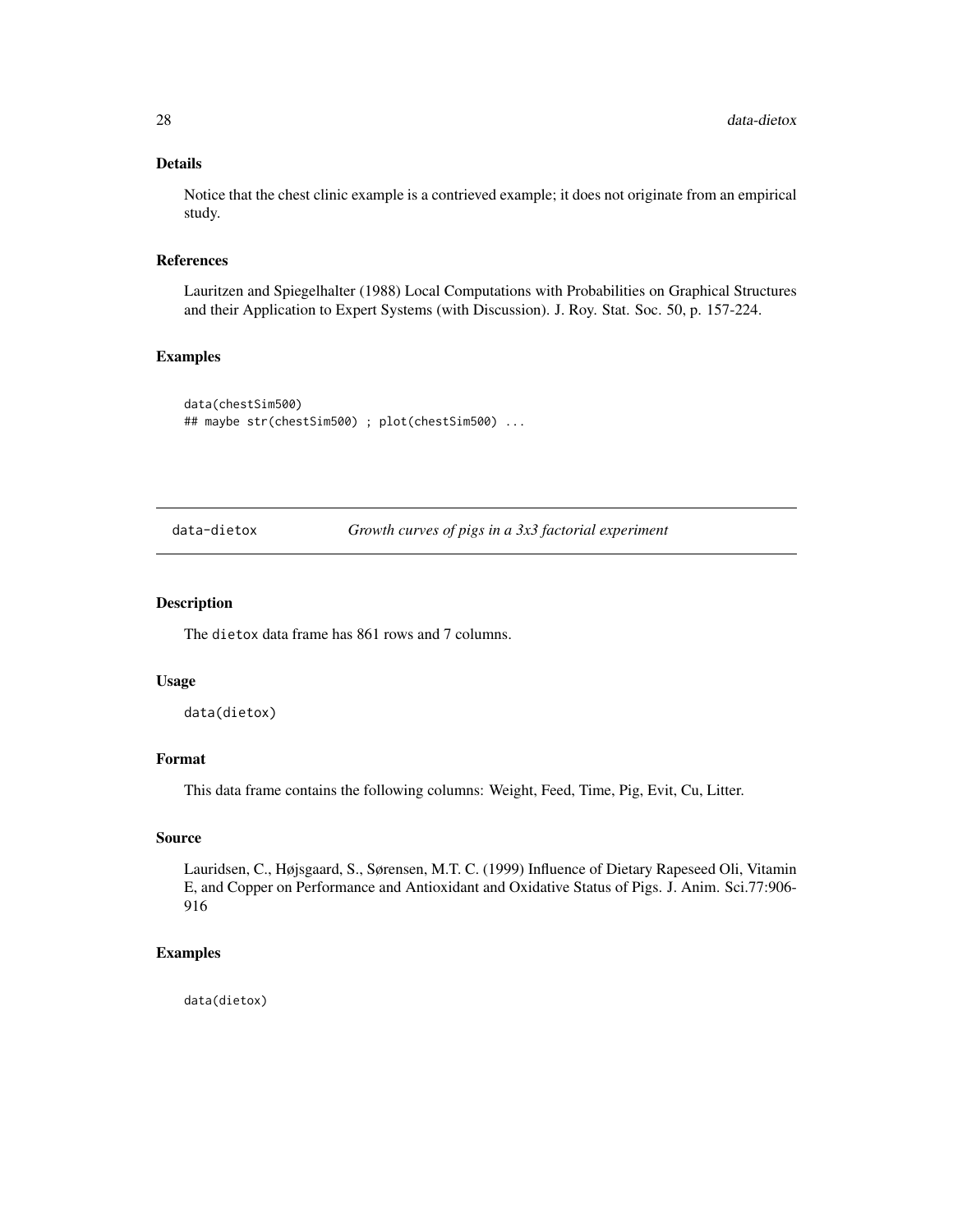<span id="page-28-0"></span>

#### Description

A contingency table relating surgical operation, centre and severity of gastric dumping, a syndrome associated with gastric surgery.

# Usage

data(dumping)

# Format

A 3x4x4 table of counts cross-classified by Symptom (none/slight/moderate), Operation (Vd/Va/Vh/Gr) and Centre (1:4).

#### Details

Gastric dumping syndrome is a condition where ingested foods bypass the stomach too rapidly and enter the small intestine largely undigested. It is an undesirable side-effect of gastric surgery. The table summarizes the results of a study comparing four different surgical operations on patients with duodenal ulcer, carried out in four centres, as described in Grizzle et al (1969). The four operations were: vagotomy and drainage, vagotomy and antrectomy (removal of 25\ (removal of 50\ 75\)

#### Source

Grizzle JE, Starmer CF, Koch GG (1969) Analysis of categorical data by linear models. Biometrics 25(3):489-504.

# Examples

data(dumping) plot(dumping)

data-lizard *Lizard behaviour*

#### Description

In a study of lizard behaviour, characteristics of 409 lizards were recorded, namely species (S), perch diameter (D) and perch height (H). Perch means preferred place to settle down (a branch on a tree). The focus of interest is in how the propensities of the lizards to choose perch height and diameter are related, and whether and how these depend on species.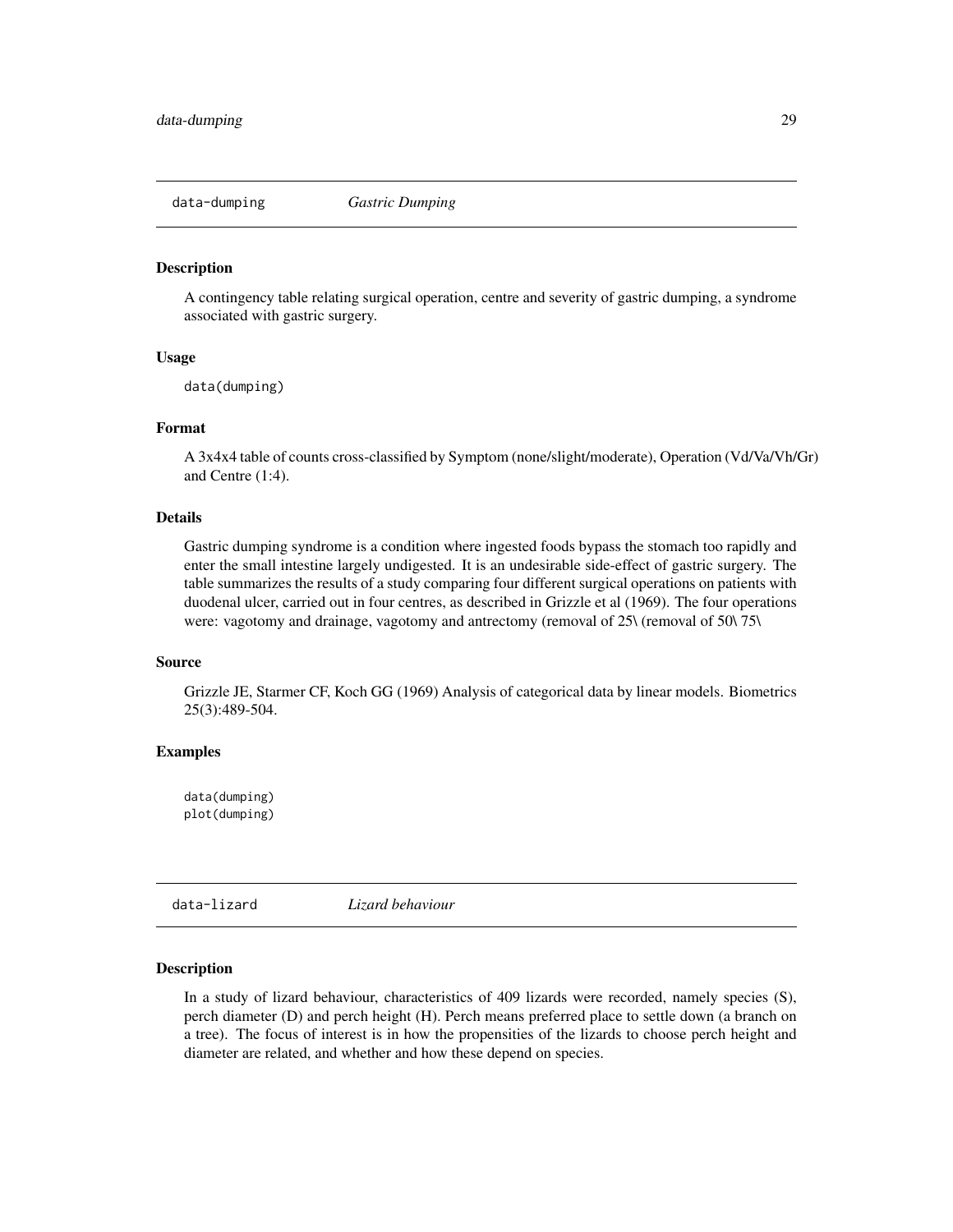#### Usage

data(lizard)

# Format

A 3–dimensional array with factors diam: "<=4" ">4" height: ">4.75" "<=4.75" species: "anoli" "dist"

#### References

Schoener TW (1968) The anolis lizards of bimini: Resource partitioning in a complex fauna. Ecology 49:704-726

# Examples

```
data(lizard)
```

```
# Datasets lizardRAW and lizardDF are generated with the following code
#lizardAGG <- as.data.frame(lizard)
#f <- lizardAGG$Freq
#idx <- unlist(mapply(function(i, n) rep(i, n), 1:8, f))
#set.seed(0805)
#idx <- sample(idx)
#lizardRAW <- as.data.frame(lizardAGG[idx, 1:3])
#rownames(lizardRAW) <- 1:NROW(lizardRAW)
```
data-mathmark *Mathematics marks for students*

# Description

The mathmark data frame has 88 rows and 5 columns.

#### Usage

```
data(mathmark)
```
# Format

This data frame contains the following columns: mechanics, vectors, algebra, analysis, statistics.

#### Author(s)

Søren Højsgaard, <sorenh@math.aau.dk>

<span id="page-29-0"></span>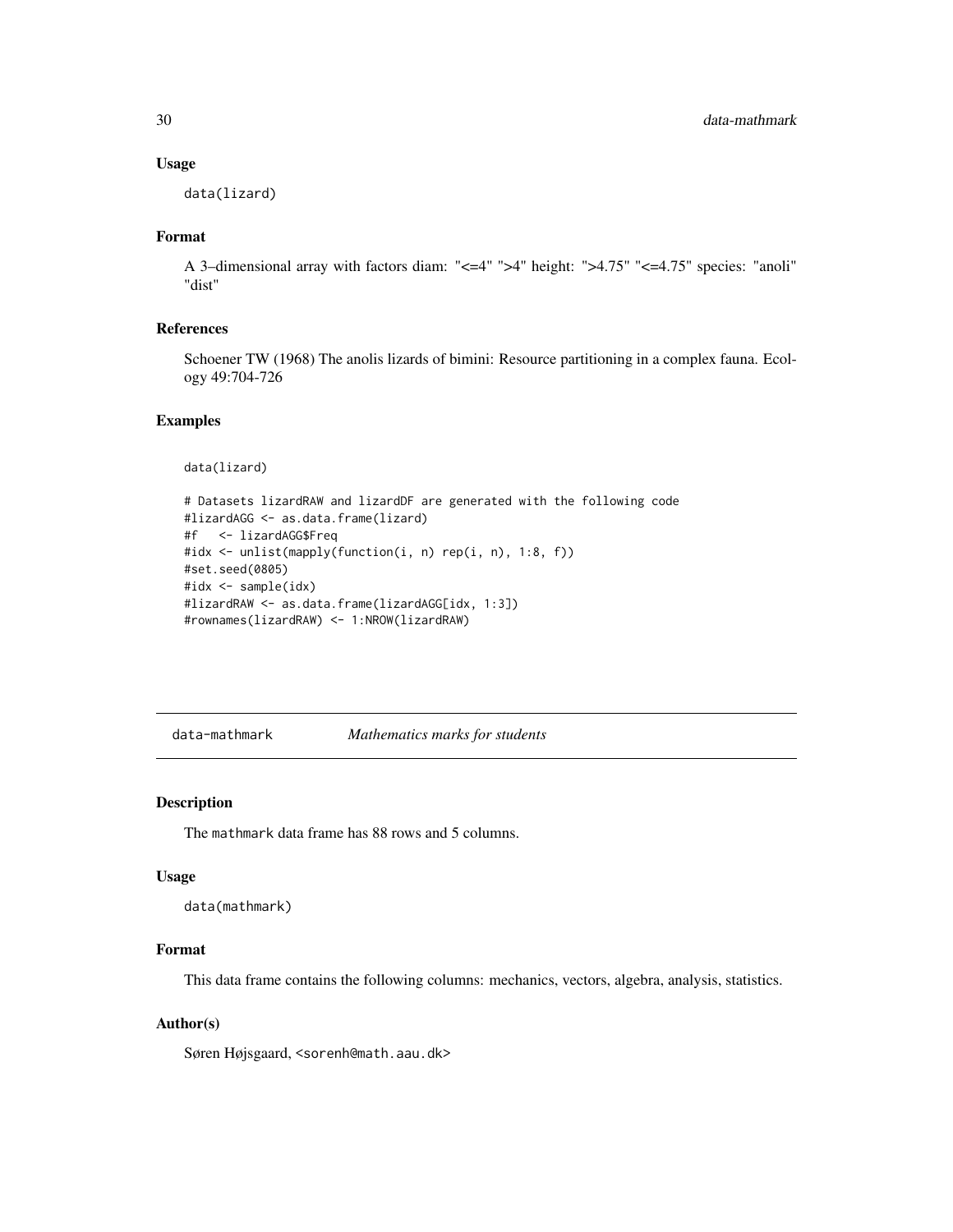#### <span id="page-30-0"></span>data-mildew 31

# References

David Edwards, An Introduction to Graphical Modelling, Second Edition, Springer Verlag, 2000

# Examples

data(mathmark)

data-mildew *Mildew fungus*

# Description

The data stem from a cross between two isolates of the barley powdery mildew fungus. For each offspring 6 binary characteristics, each corresponding to a single locus, were recorded. The object of the analysis is to determine the order of the loci along the chromosome.

#### Usage

data(mildew)

#### Format

A 6 dimensional array where each variable has levels "1" and "2". The variables are: la10, locc, mp58, c365, p53a and a365.

#### References

Christiansen, S.K., Giese, H (1991) Genetic analysis of obligate barley powdery mildew fungus based on RFLP and virulence loci. Theor. Appl. Genet. 79:705-712

```
data(mildew)
## maybe str(mildew) ; plot(mildew) ...
```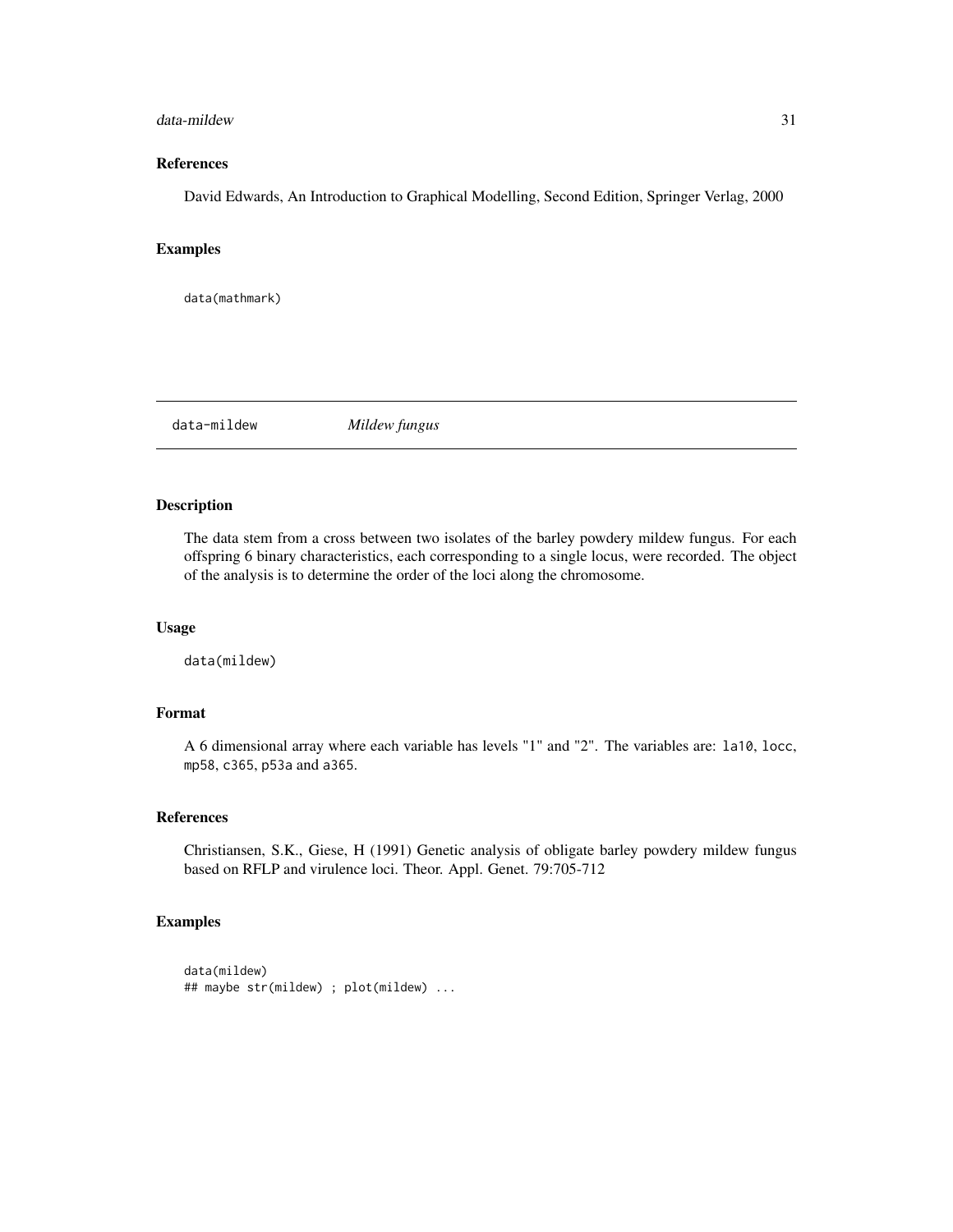<span id="page-31-0"></span>

# Description

Data from an experiment on composition of sow milk. Milk composition is measured on four occasions during lactation on a number of sows. The treatments are different types of fat added to the sows feed.

#### Usage

data(milkcomp)

#### Format

A data frame with 214 observations on the following 7 variables.

sow a numeric vector lactime a numeric vector treat a factor with levels a b c d e f g fat a numeric vector protein a numeric vector dm (dry matter) a numeric vector lactose a numeric vector

# Details

a is the control, i.e. no fat has been added.

fat + protein + lactose almost add up to dm (dry matter)

# References

Charlotte Lauridsen and Viggo Danielsen (2004): Lactational dietary fat levels and sources influence milk composition and performance of sows and their progeny Livestock Production Science 91 (2004) 95-105

```
data(milkcomp)
## maybe str(milk) ; plot(milk) ...
```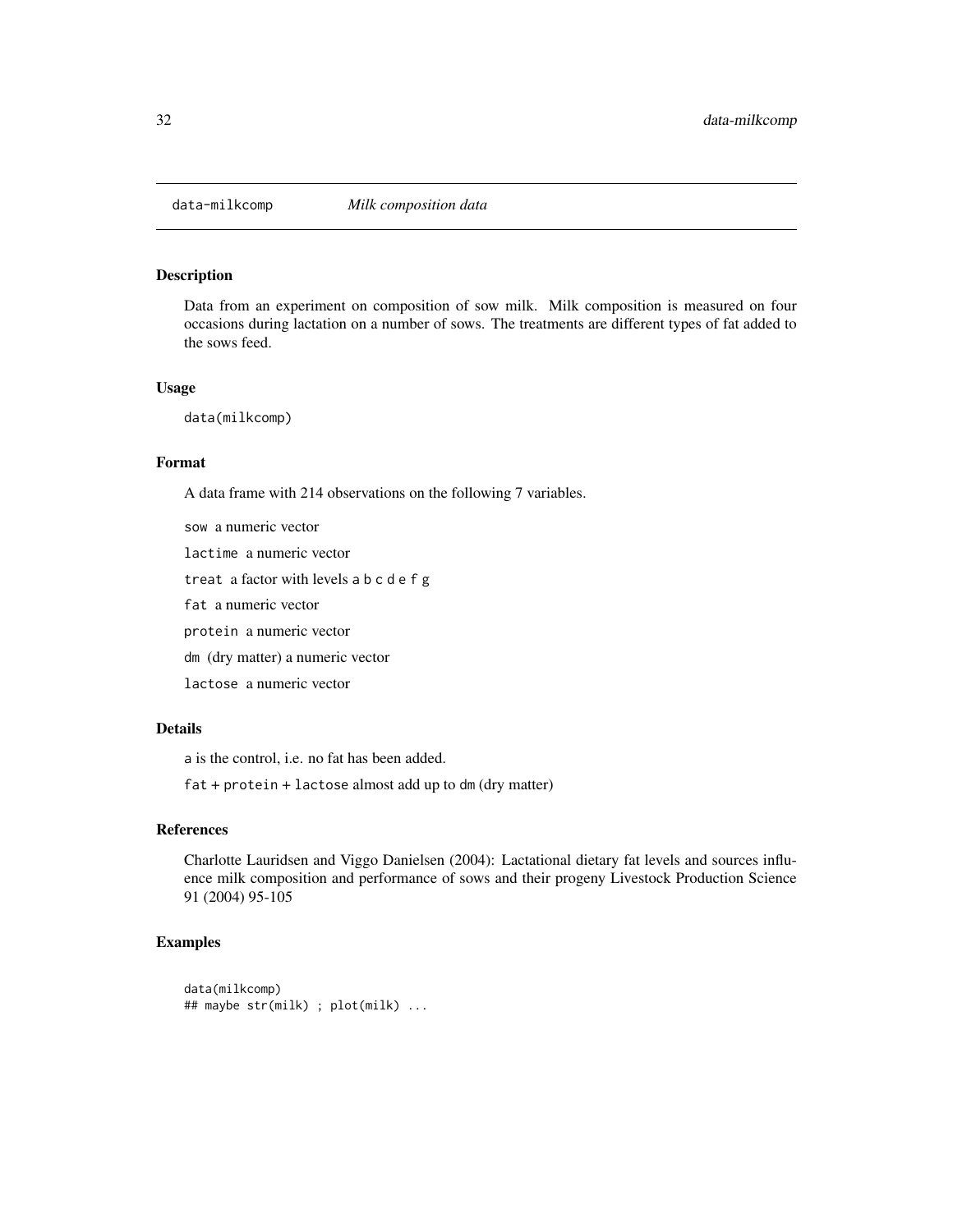#### <span id="page-32-0"></span>**Description**

The data come from a study of the effects of five dietary regimens with different fatty acid compositions on liver lipids and hepatic gene expression in 40 mice.

#### Usage

data(Nutrimouse)

# Format

A data frame with 40 observations on 143 variables of which two are factors and 141 are numeric.

genotype a factor with levels wt ppar

diet a factor with levels coc fish lin ref sun

#### Details

The data come from a study of the effects of five dietary regimens with different fatty acid compositions on liver lipids and hepatic gene expression in wild-type and PPAR-alpha-deficient mice (Martin et al., 2007).

There were 5 replicates per genotype and diet combination.

There are two design variables: (i) genotype, a factor with two levels: wild-type (wt) and PPARalpha-deficient (ppar), and (ii) diet, a factor with five levels. The oils used for experimental diet preparation were: corn and colza oils (50/50) for a reference diet (ref); hydrogenated coconut oil for a saturated fatty acid diet (coc); sunflower oil for an Omega6 fatty acid-rich diet (sun); linseed oil for an Omega3-rich diet (lin); and corn/colza/enriched (43/43/14) fish oils (fish).

There are 141 response variables: (i) the log-expression levels of 120 genes measured in liver cells, and (ii) the concentrations (in percentages) of 21 hepatic fatty acids measured by gas chromatography.

#### Source

The data were provided by Pascal Martin from the Toxicology and Pharmacology Laboratory, National Institute for Agronomic Research, France.

#### References

Martin, P. G. P., Guillou, H., Lasserre, F., D'jean, S., Lan, A., Pascussi, J.-M., San Cristobal, M., Legrand, P., Besse, P. and Pineau, T. (2007). Novel aspects of PPARa-mediated regulation of lipid and xenobiotic metabolism revealed through a multrigenomic study. Hepatology 54, 767-777.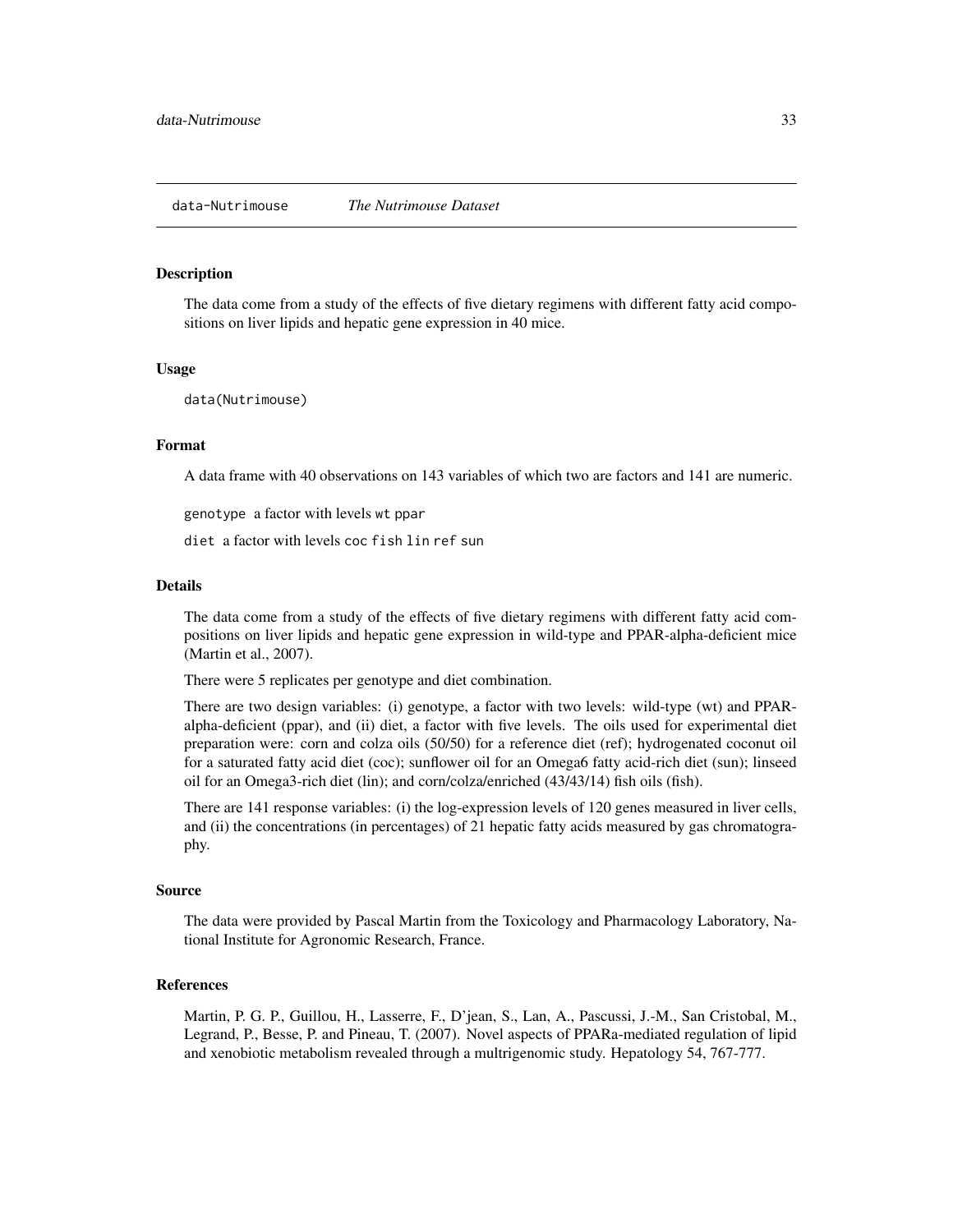# <span id="page-33-0"></span>Examples

data(Nutrimouse)

data-personality *Personality traits*

# Description

The peronality dataframe has 240 rows and 32 columns

### Usage

data(personality)

#### Format

This dataframe has recordings on the following 32 variables: distant, talkatv, carelss, hardwrk, anxious, agreebl, tense, kind, opposng, relaxed, disorgn, outgoin, approvn, shy, discipl, harsh, persevr, friendl, worryin, respnsi, contrar, sociabl, lazy, coopera, quiet, organiz, criticl, lax, laidbck, withdrw, givinup, easygon

# Author(s)

Søren Højsgaard, <sorenh@math.aau.dk>

#### References

Origin unclear

```
data(personality)
str(personality)
```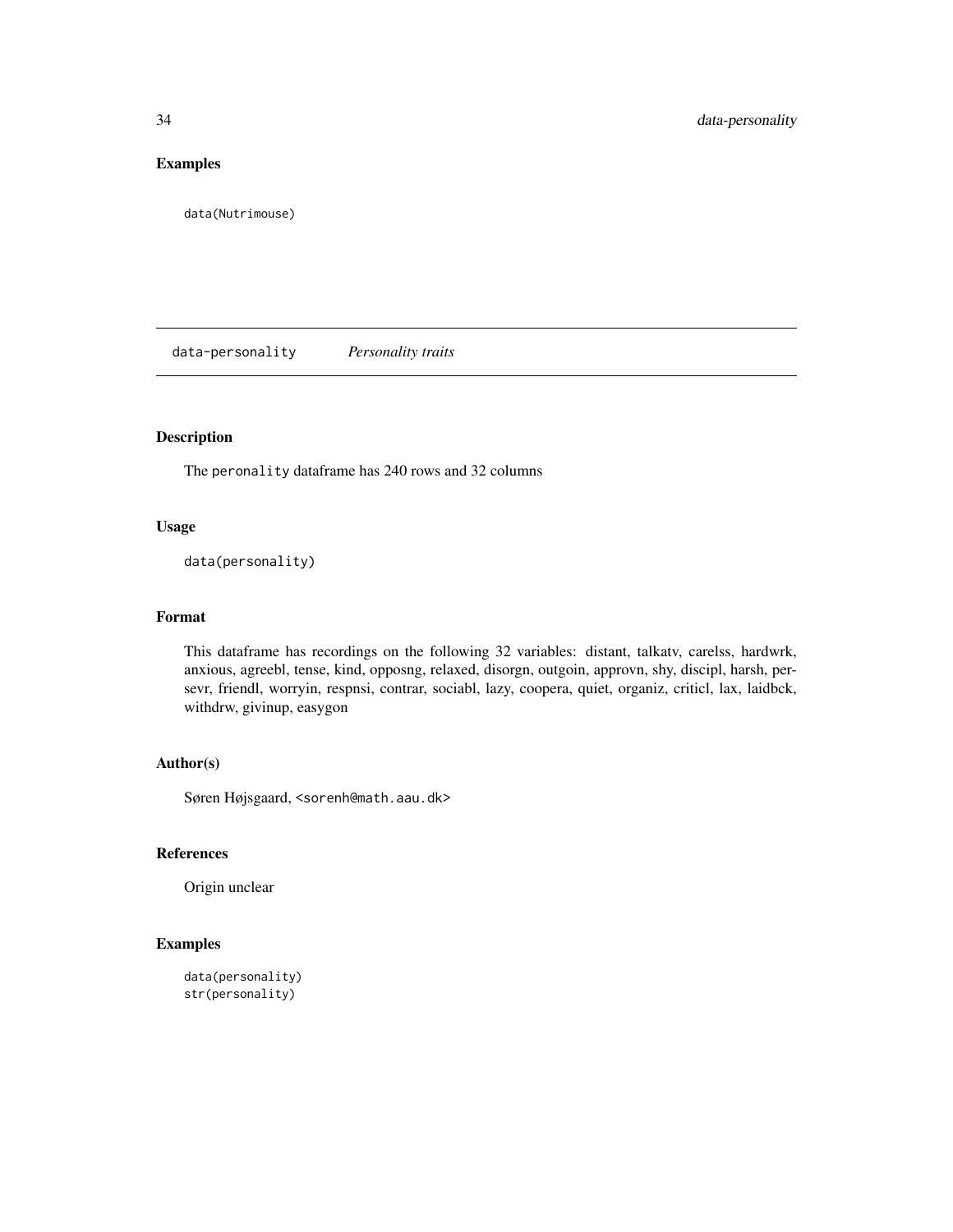<span id="page-34-0"></span>

# Description

An artificial dataset. 24 rats (12 female, 12 male) have been randomized to use one of three drugs (products for loosing weight). The weightloss for each rat is noted after one and two weeks.

#### Usage

data(rats)

# Format

A dataframe with 4 variables. Sex: "M" (male), "F" (female). Drug: "D1", "D2", "D3" (three types). W1 weightloss, week one. W2 weightloss, week 2.

# References

Morrison, D.F. (1976). Multivariate Statistical Methods. McGraw-Hill, USA. Edwards, D. (1995). Introduction to Graphical Modelling, Springer-Verlag. New York.

data-reinis *Risk factors for coronary heart disease.*

#### Description

Data collected at the beginning of a 15 year follow-up study of probable risk factors for coronary thrombosis. Data are from all men employed in a car factory.

#### Usage

data(reinis)

#### Format

A table with 6 discrete variables. A: smoking, B: strenous mental work, D: strenuous physical work, E: systolic blood pressure, F: ratio of lipoproteins, G: Family anamnesis of coronary heart disease.

#### References

Edwards and Havranek (1985): A fast procedure for model search in multidimensional contingency tables. Biometrika, 72: 339-351.

Reinis et al (1981): Prognostic significance of the risk profile in the prevention of coronary heart disease. Bratis. lek. Listy. 76: 137-150.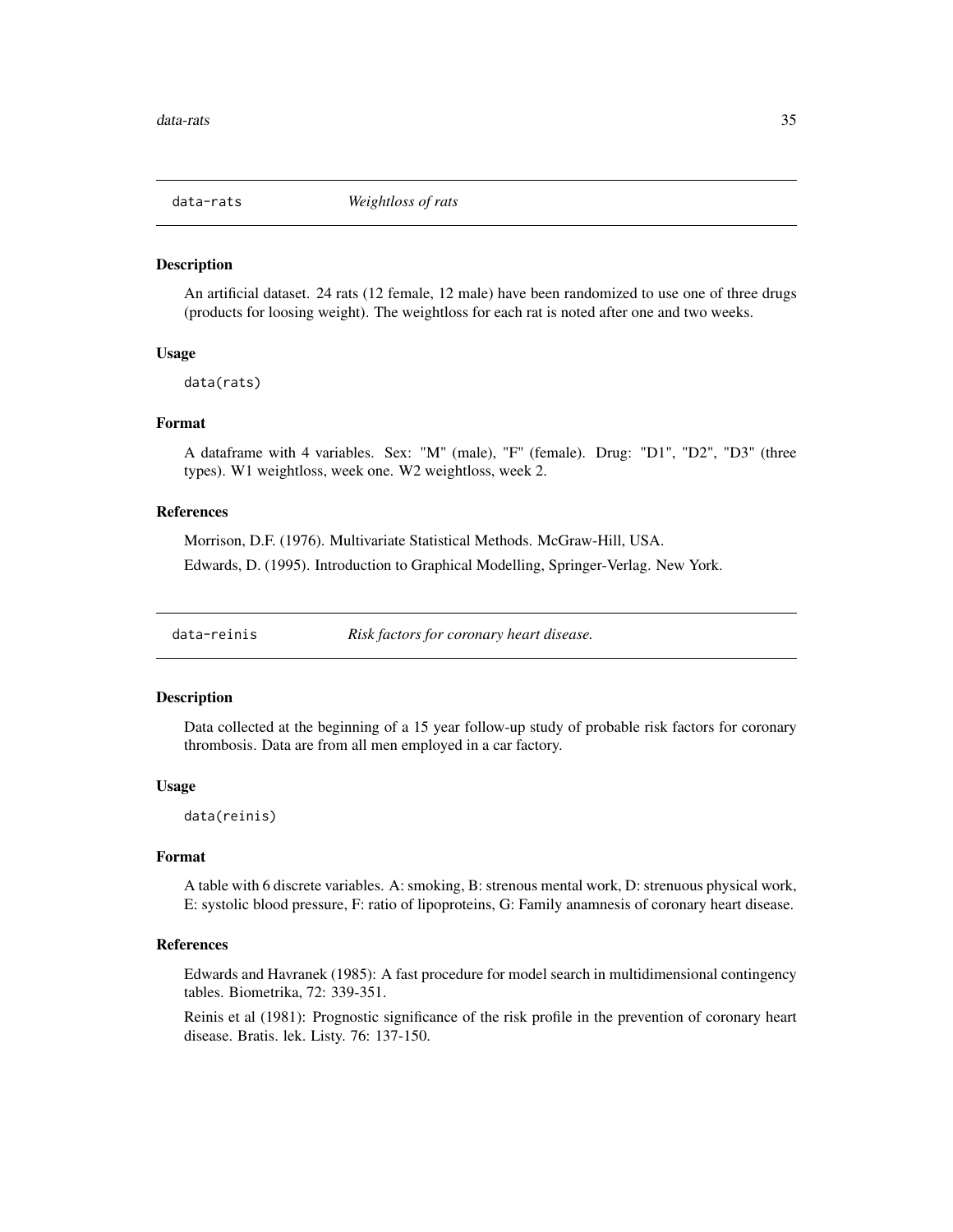<span id="page-35-0"></span>

#### Description

Using chemical analysis determine the origin of wines

# Usage

data(wine)

### Format

A data frame with 178 observations on the following 14 variables.

Cult a factor with levels v1 v2 v3: 3 different graph varieties

Alch Alcohol

Mlca Malic acid

Ash Ash

- Aloa Alcalinity of ash
- Mgns Magnesium
- Ttlp Total phenols
- Flvn Flavanoids
- Nnfp Nonflavanoid phenols
- Prnt Proanthocyanins
- Clri Color intensity
- Hue Hue
- Oodw OD280/OD315 of diluted wines
- Prln Proline

# Details

Data comes from the UCI Machine Learning Repository. The grape variety Cult is the class identifier.

# Source

Frank, A. & Asuncion, A. (2010). UCI Machine Learning Repository [https://archive.ics.](https://archive.ics.uci.edu/ml/) [uci.edu/ml/](https://archive.ics.uci.edu/ml/). Irvine, CA: University of California, School of Information and Computer Science.

# References

See references at <https://archive.ics.uci.edu/ml/datasets/Wine/>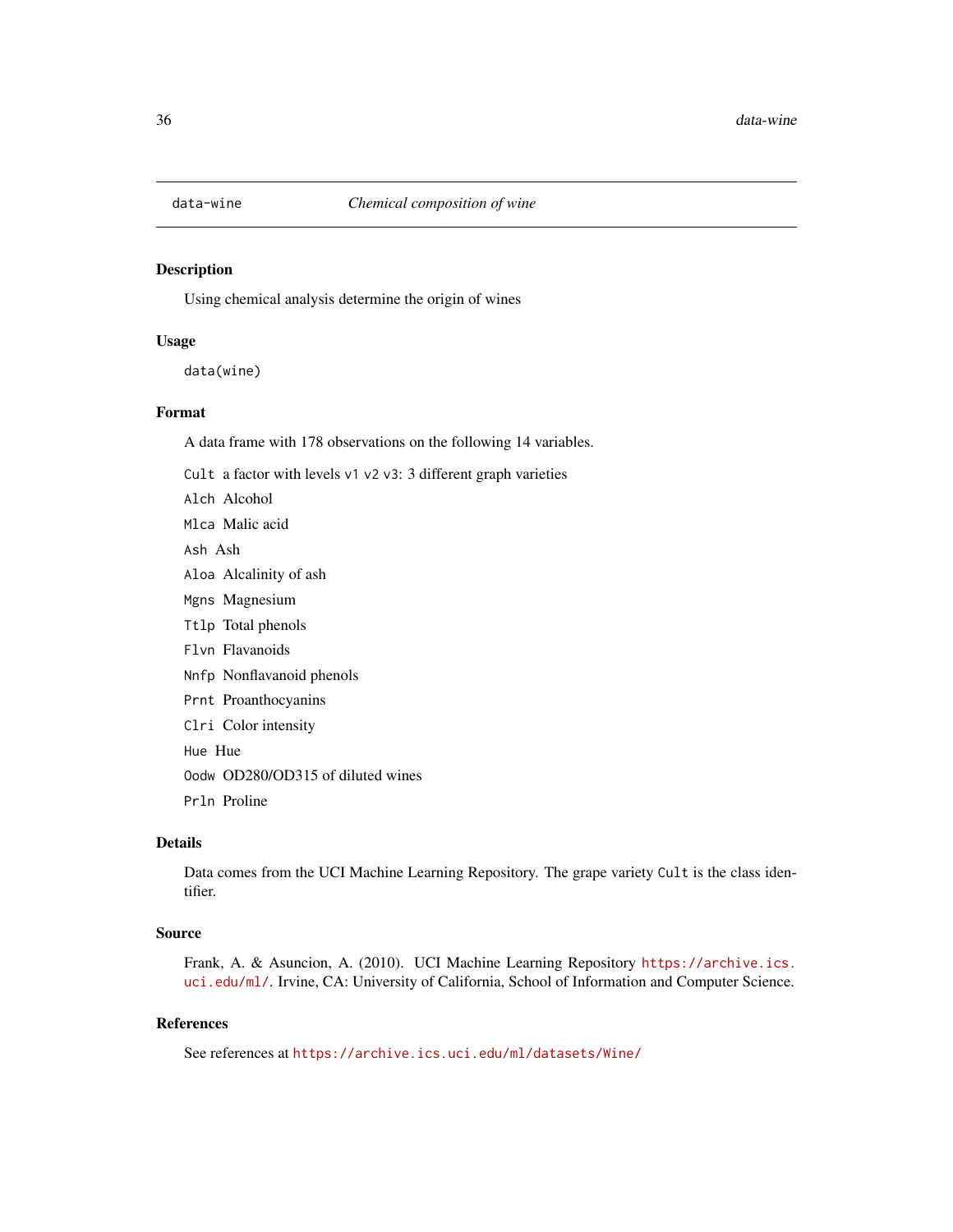## downstream-aliases 37

# Examples

data(wine) ## maybe str(wine) ; plot(wine) ...

downstream-aliases *Downstream aliases*

## Description

Downstream aliases for other graphical modelling packages. Will be deprecated in due course.

fastcombn *Generate All Combinations of n Elements Taken m at a Time*

# Description

Generate all combinations of the elements of x taken m at a time. If x is a positive integer, returns all combinations of the elements of  $seq(x)$  taken m at a time.

## Usage

 $fastcombn(x, m, FUN = NULL, simplify = TRUE, ...)$ 

 $combn\_prim(x, m, simplify = TRUE)$ 

# Arguments

| x          | vector source for combinations, or integer n for $x <$ - seq(n).                                                                          |
|------------|-------------------------------------------------------------------------------------------------------------------------------------------|
| m          | number of elements to choose.                                                                                                             |
| <b>FUN</b> | function to be applied to each combination; default 'NULL' means the identity,<br>i.e., to return the combination (vector of length 'm'). |
| simplify   | logical indicating if the result should be simplified to a matrix; if FALSE, the<br>function returns a list.                              |
| $\ddotsc$  | Further arguments passed on to FUN.                                                                                                       |

## Details

- Factors x are accepted.
- combn\_prim is a simplified (but faster) version of the combn function. Does nok take the FUN argument.
- fastcombn is intended to be a faster version of the combn function.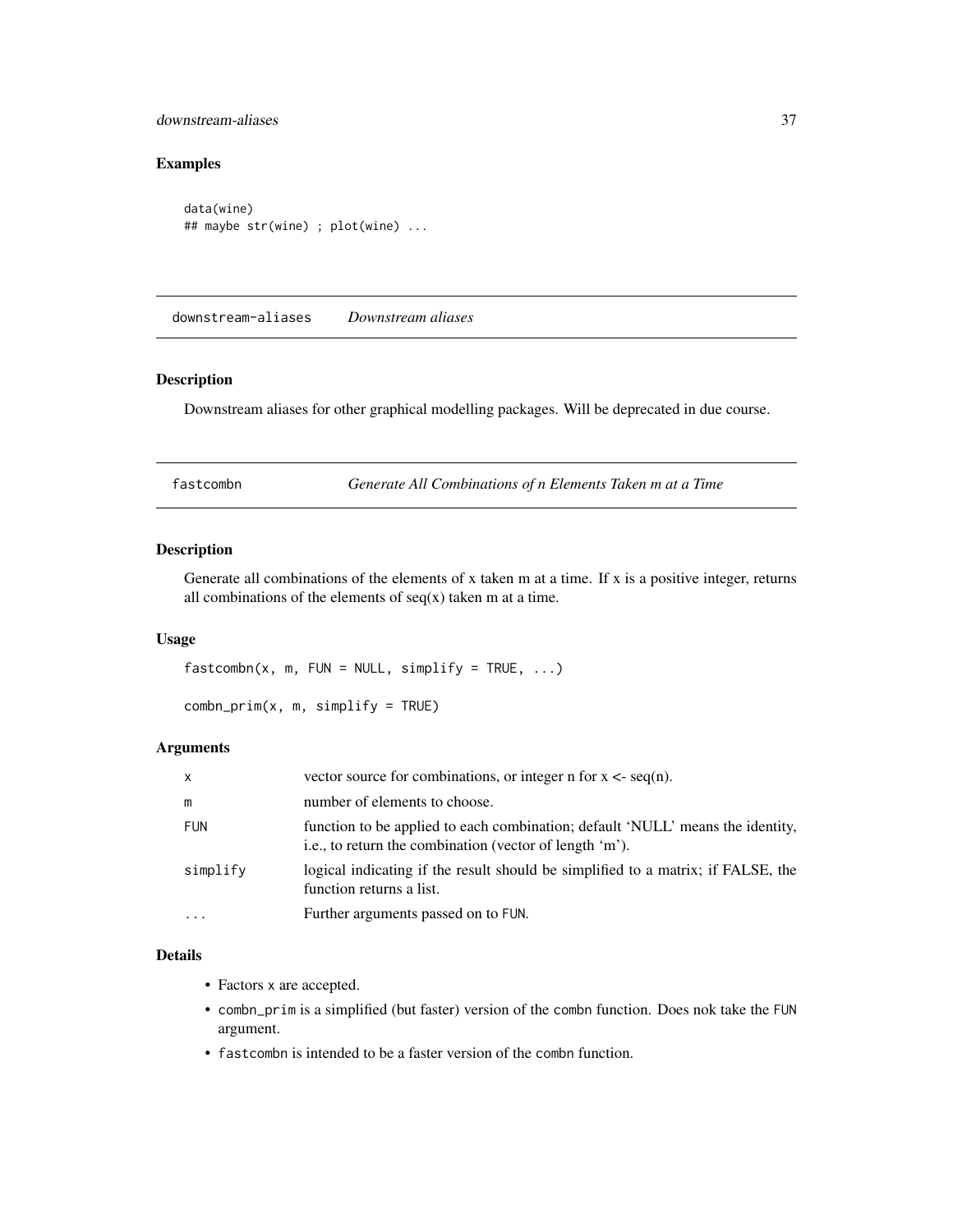# Value

A matrix or a list.

# Author(s)

Søren Højsgaard

# See Also

[combn](#page-0-0)

# Examples

```
x <- letters[1:5]; m <- 3
fastcombn(x, m)
combn(x, m)
combn_prim(x, m)
x <- letters[1:4]; m <- 3
fastcombn(x, m, simplify=FALSE)
combn(x, m, simplify=FALSE)
combn_prim(x, m, simplify=FALSE)
x \le -1:10; m \le -3fastcombn(x, m, min)
combn(x, m, min)
x <- factor(letters[1:8]); m <- 5
if (require(microbenchmark)){
  microbenchmark(
    combn(x, m, simplify=FALSE),
    combn_prim(x, m, simplify=FALSE),
    fastcombn(x, m, simplify=FALSE),
    times=50
  )
}
```
gmwr\_book *Functions from Graphical Modelling with R book*

## Description

Functions that must be retained to make code from gmwr-book work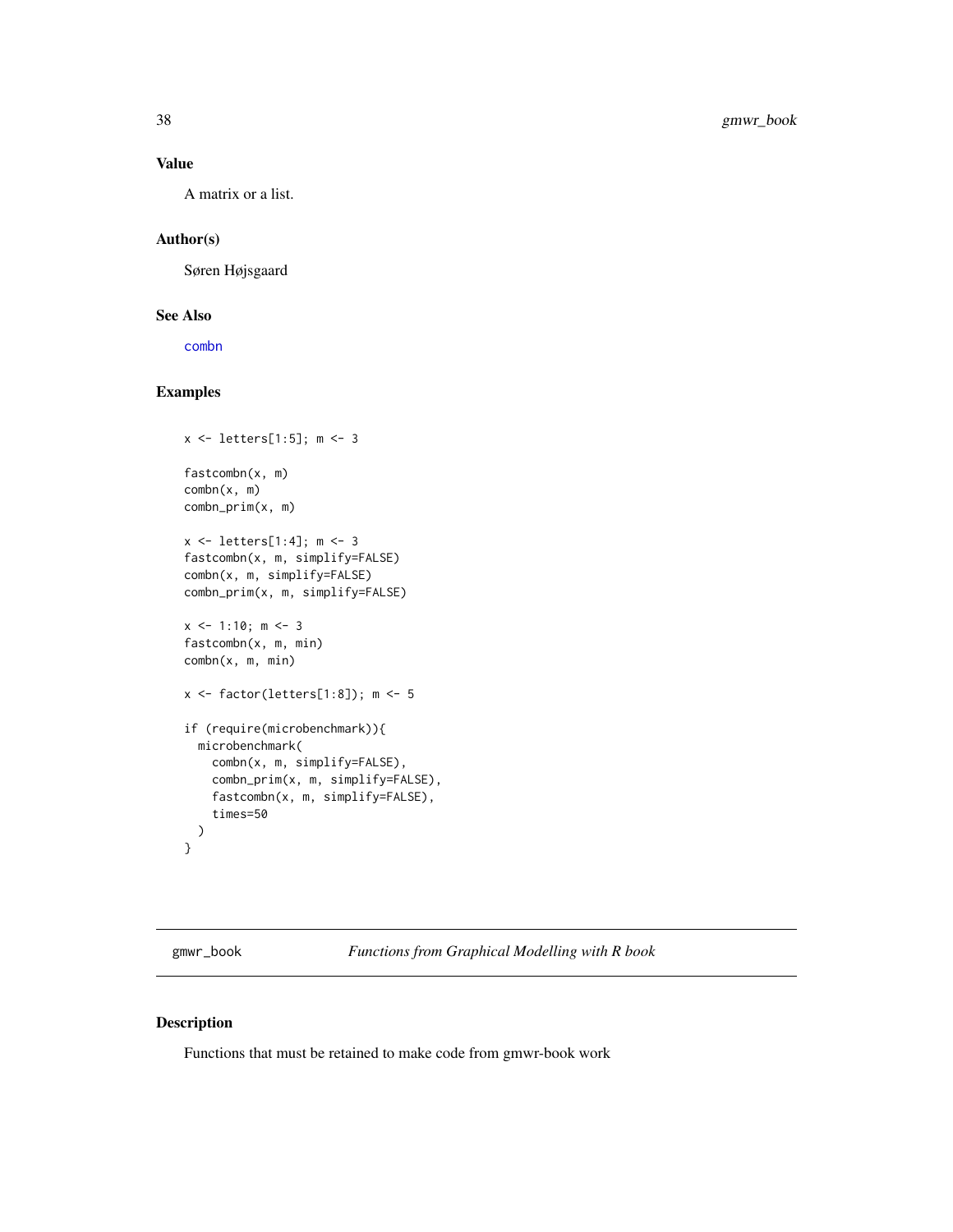# graph-clique 39

# Usage

as.adjMAT(object, result = "matrix")

## Arguments

| object | An object to be coerced.     |
|--------|------------------------------|
| result | The format to be coerced to. |

graph-clique *Get cliques of an undirected graph*

# Description

Return a list of (maximal) cliques of an undirected graph.

## Usage

get\_cliques(object) max\_cliqueMAT(amat)

getCliques(object)

maxCliqueMAT(amat)

## Arguments

| object | An undirected graph represented either as a graph NEL object, an igraph object, |
|--------|---------------------------------------------------------------------------------|
|        | a (dense) matrix, a (sparse) dgCMatrix                                          |
| amat   | An adjacency matrix.                                                            |

# Details

In graph theory, a clique is often a complete subset of a graph. A maximal clique is a clique which can not be enlarged. In statistics (and that is the convention we follow here) a clique is usually understood to be a maximal clique.

Finding the cliques of a general graph is an NP complete problem. Finding the cliques of triangualted graph is linear in the number of cliques.

The workhorse is the max\_cliqueMAT function which calls the maxClique function in the RBGL package.

#### Value

A list.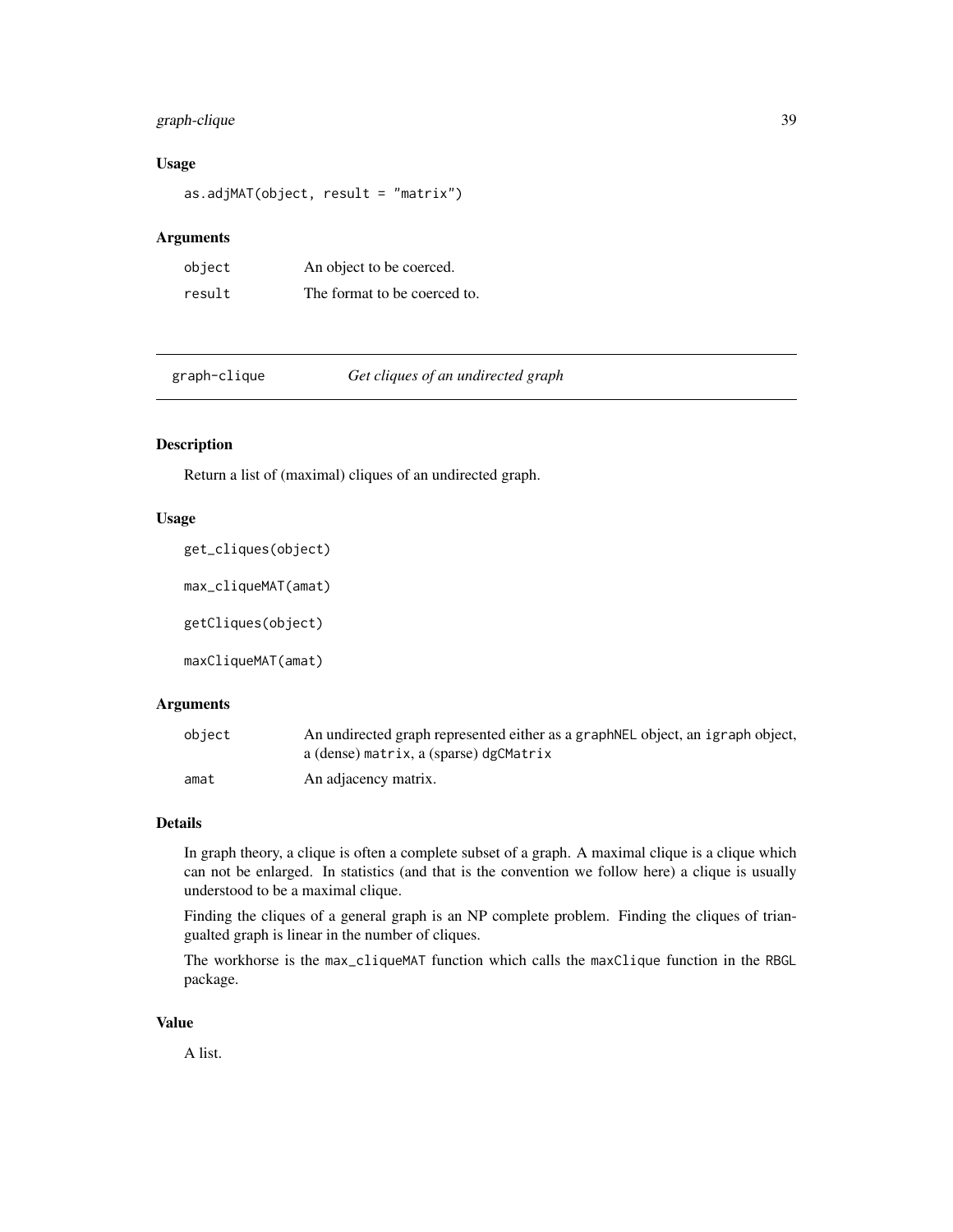# Synonymous functions

For backward compatibility with downstream packages we have the following synonymous functions:

- getCliques = get\_cliques
- maxCliqueMAT = max\_cliqueMAT

## Author(s)

Søren Højsgaard, <sorenh@math.aau.dk>

# See Also

[ug](#page-43-0), [dag](#page-43-0), [mcs](#page-51-0), [mcsMAT](#page-51-0), [rip](#page-59-0), [ripMAT](#page-59-0), [moralize](#page-54-0), [moralizeMAT](#page-54-0)

### Examples

```
## graphNEL
uGØ \leq ug(\sim a:b + b:c + c:d + d:e + e:f + f:a) # a graphNEL object
get_cliques(uG0)
uG1 <- as(uG0, "igraph")
get_cliques(uG1)
uG2 <- as(uG0, "matrix")
get_cliques(uG2)
uG3 <- as(uG1, "dgCMatrix")
get_cliques(uG3)
```
graph-coerce *Graph coercion*

# Description

Methods for changing graph representations

#### Usage

```
coerceGraph(object, class)
```

```
graph_as(object, outtype, intype = NULL)
```
## Arguments

| object  | A graph object                                                 |
|---------|----------------------------------------------------------------|
| class   | The desired output class                                       |
| outtype | The desired output outtype                                     |
| intype  | The desired output outtype (only relevant if object is a list) |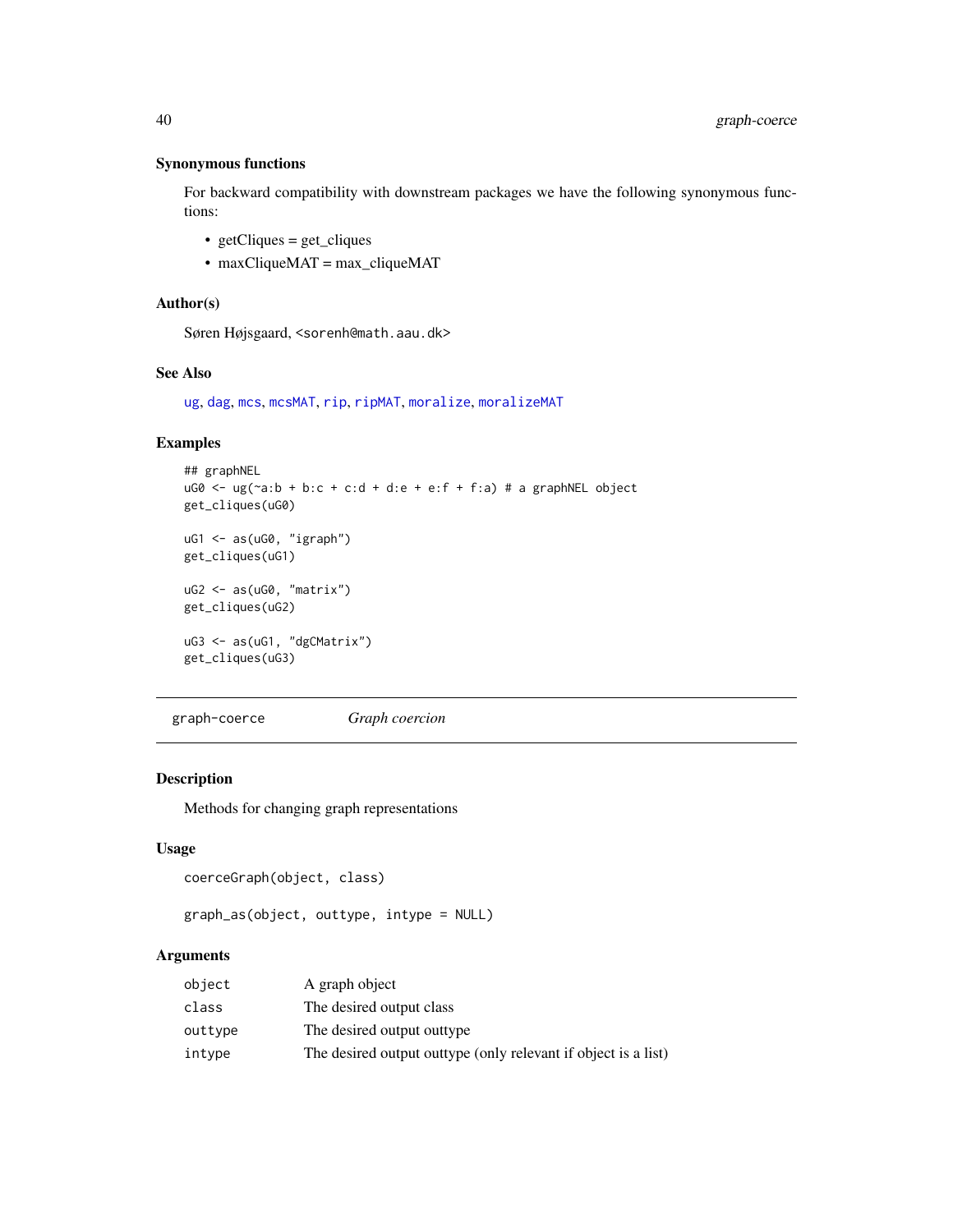graph-coerce-api 41

# Details

coerceGraph is used in the book "Graphical models with R". A more generic approach is as().

#### Examples

```
g1 <- ug(~a:b+b:c)
as(g1, "igraph")
as(g1, "matrix")
as(g1, "Matrix")
as(g1, "dgCMatrix")
## graph_as(g1, "ugList") ## Fails
## getCliques(g1) ## Works
11 \leftarrow list(c("a" ', "b"), c("b", "c")graph_as(l1, "graphNEL", "ugList")
```
graph-coerce-api *API for coercing graph representations*

# Description

API for coercing graph representations.

# Usage

```
g_gn2dm_(object)
```

```
g_gn2sm_(object)
```
g\_gn2ig\_(object)

g\_dm2gn\_(object)

```
g_dm2sm_(object)
```

```
g_dm2ig_(object)
```

```
g_sm2gn_(object)
```
g\_sm2dm\_(object)

g\_sm2ig\_(object)

g\_ig2gn\_(object)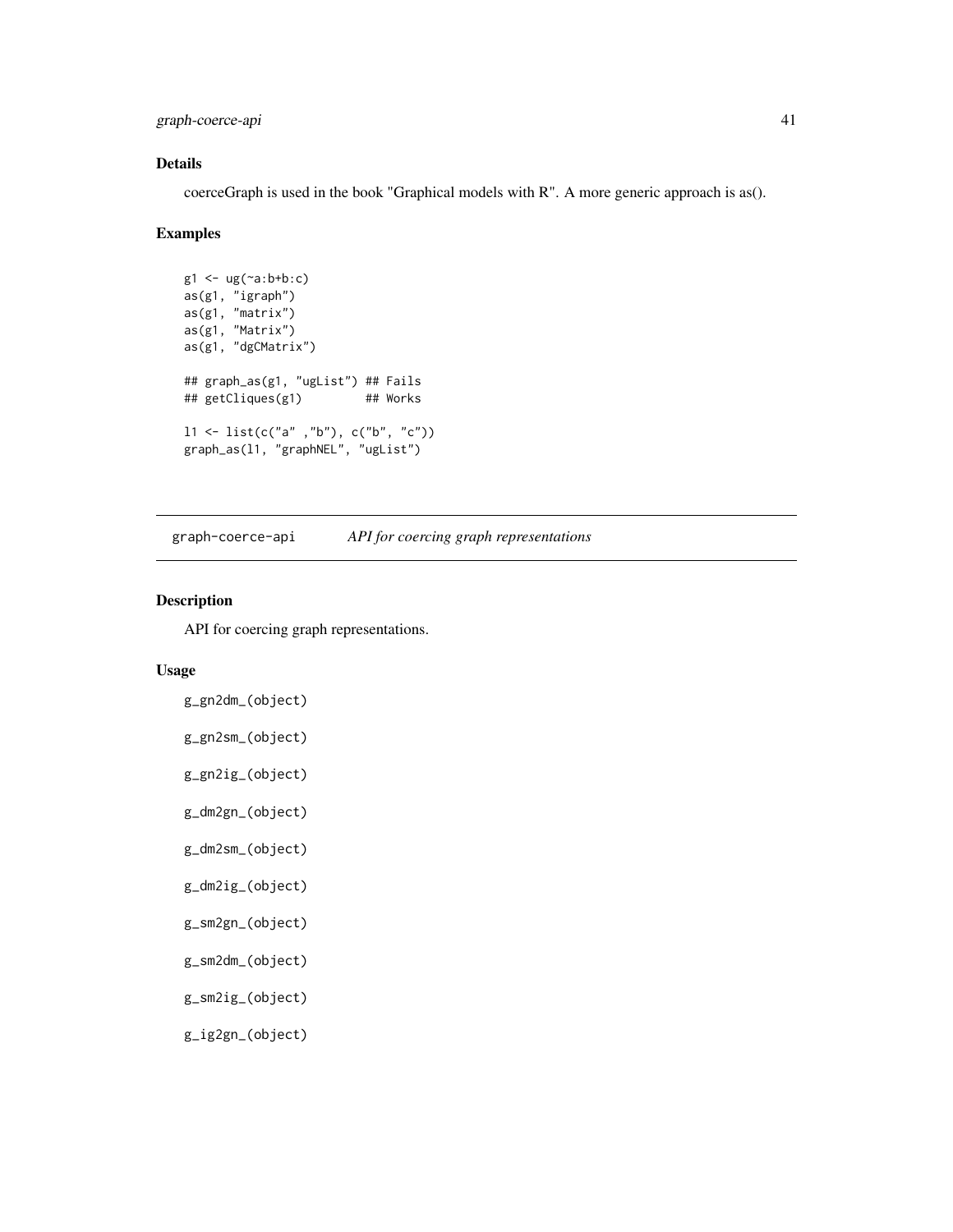```
g_ig2dm_(object)
g_ig2sm_(object)
g_xm2gn_(object)
g_xm2ig_(object)
g_xm2dm_(object)
g_xm2sm_(object)
g_xm2xm_(object, result = "matrix")
g_gn2xm_(object, result = "matrix")
g_gn2ftM_(object)
g_gn2tfM_(object)
graphNEL2adjMAT(object, result = "matrix")
```
## Arguments

| object | An object representing a graph                                                   |
|--------|----------------------------------------------------------------------------------|
| result | Either 'matrix' (dense) or 'dgCMatrix' (sparse, can be abbreviated to 'Matrix'). |

#### Details

No checking is made. In the function the following names are used:

- "ig": "igraph";
- "gn": "graphNEL";
- "sm": "dgCMatrix" (sparse matrix);
- "dm": "matrix" (dense matrix)

#### Synonymous functions

For backward compatibility with downstream packages we have the following synonymous functions:

- graphNEL2adjMAT = g\_gn2xm\_ (Used in HydeNet)
- graphNEL2M =  $g_{gn}$ 2xm\_ (Used in simPATHy)
- M2graphNEL =  $g_{xx}$ m2gn\_ (Used in simPATHy)

# Author(s)

Søren Højsgaard, <sorenh@math.aau.dk>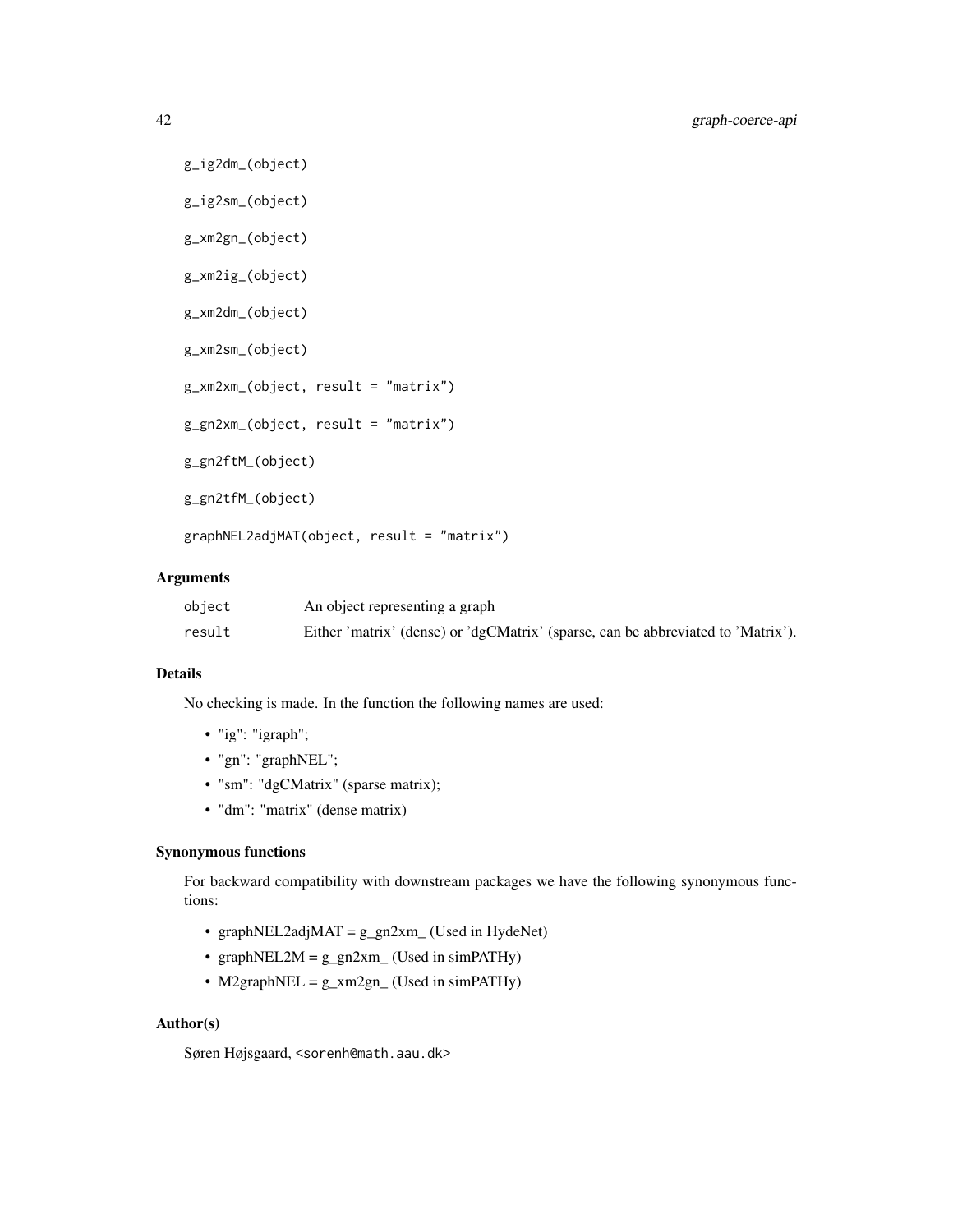# graph-coerce-list 43

# See Also

[ug](#page-43-0), [dag](#page-43-0)

graph-coerce-list *Coercion of graphs represented as lists*

# Description

Coercion of graphs represented as lists to various graph formats.

# Usage

```
g_ugl2gn_(glist, vn = NULL)
g_ugl2ig_(zz, vn = NULL)
g_ugl2dm_(zz, vn = NULL)
g_ugl2sm_(zz, vn = NULL)
g_ugl2XX_(zz, outtype, vn = NULL)
g_dagl2gn_(glist, vn = NULL)
g_dagl2ig_(zz, vn = NULL)
g_dagl2dm_(zz, vn = NULL)
g_dagl2sm_(zz, vn = NULL)
g_dagl2XX_(zz, outtype, vn = NULL)
g_adl2gn_(zz)
g_adl2ig_(zz)
g_adl2dm_(zz)
g_adl2sm_(zz)
g_adl2XX_(zz, outtype)
g_M2adl_(amat)
g_M2ugl_(amat)
```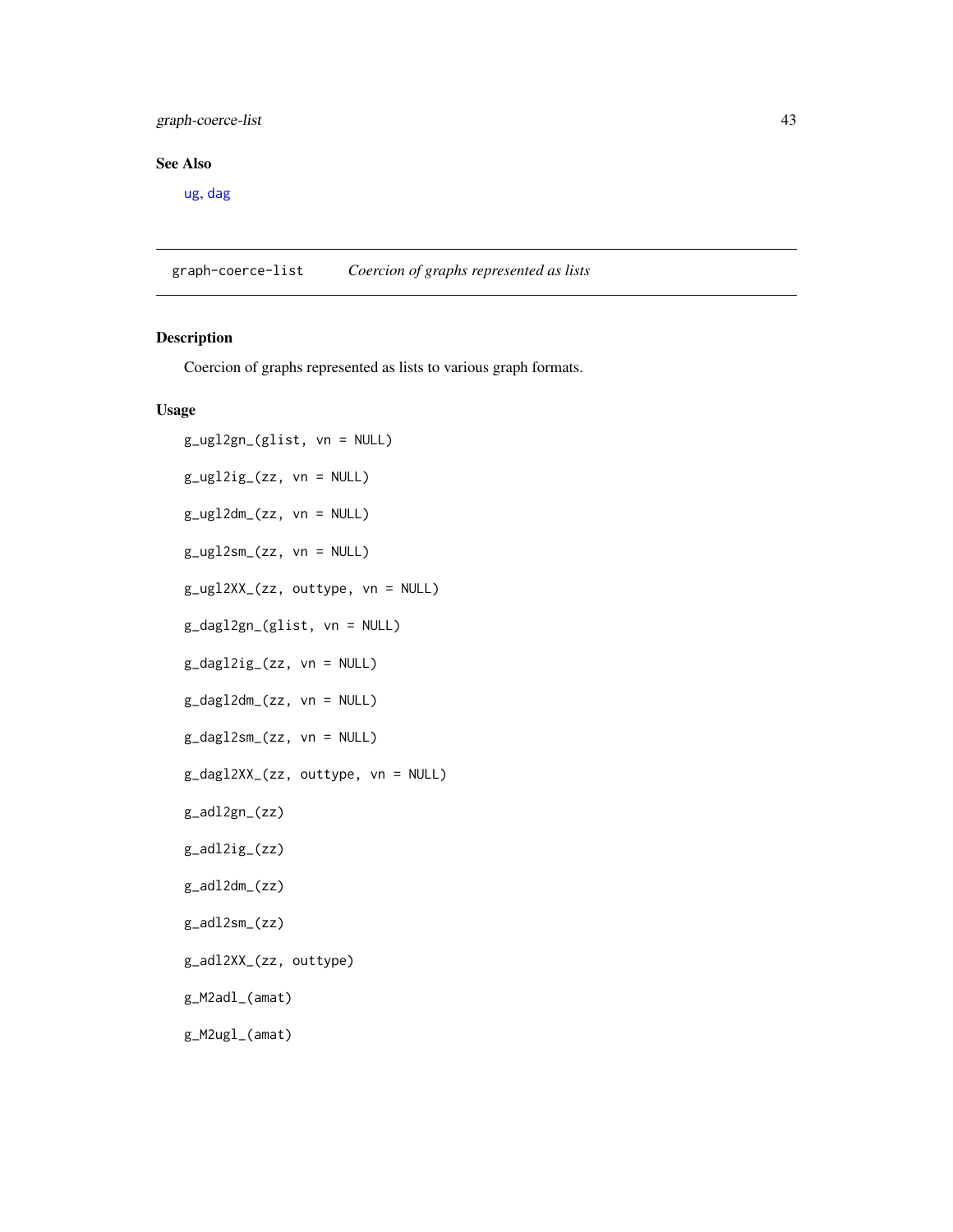```
g_M2dagl_(amat)
g_{ug}12M_{g}12M_{g} = NULL, result = "matrix")
g_dagl2M_(glist, vn = NULL, result = "matrix")
g_adl2M_(alist, result = "matrix")
```
#### Arguments

| glist   | A list of generators where a generator is a character vector. If interpreted as<br>generators of an undirected graph, a generator is a complete set of vertices in<br>the graph. If interpreted as generators of a dag, a generator $(v1,,vn)$ means<br>that there will be arrows from $v2$ ,, vn to v1. |
|---------|----------------------------------------------------------------------------------------------------------------------------------------------------------------------------------------------------------------------------------------------------------------------------------------------------------|
| vn      | The names of the vertices in the graphs. These will be the row and column<br>names of the matrix.                                                                                                                                                                                                        |
| ZZ      | An object representing a graph.                                                                                                                                                                                                                                                                          |
| outtype | What should a list be coerced to.                                                                                                                                                                                                                                                                        |
| amat    | Adjacency matrix (dense or sparse dgCMatrix).                                                                                                                                                                                                                                                            |
| result  | A graph object.                                                                                                                                                                                                                                                                                          |
| alist   | An adjacency list.                                                                                                                                                                                                                                                                                       |
|         |                                                                                                                                                                                                                                                                                                          |

# Examples

```
## Sparse and dense adjacency matrices converted to adjacency list
g1 \leq -\frac{ug(\alpha a:b + b:c + c:d, result='matrix")}{g1 \leq -\frac{1}{g(1)}}g2 \leq -\frac{ug(\alpha a:b + b:c + c:d, result='dgCMatrix")}{g2 \cdot -\frac{dg(\alpha a.b + b:c + c:d, result='dgCMatrix))}{g2 \cdot -\frac{dg(\alpha a.b + b:c + c:d, result='dgCMatrix))}{g2 \cdot -\frac{dg(\alpha a.b + b:c + c:d, result='dgCMatrix))}{g2 \cdot -\frac{dg(\alpha a.b + c.d, result='dgCMatrix))}{g2 \cdot -\frac{dg(\alpha a.b + c.d, result='dgCMatrix))}{g2 \cdot -\frac{dg(\alpha a.b + c.d, result='dgCMatrix))}{g2 \cdot -\frac{dg(\alpha a.b + c.d, result='dgCMatrix))}{g2 \cdot -\frac{f(\alpha a.b + cg_M2adl_( g1 )
## Sparse and dense adjacency matrices converted to cliques
g_M2ugl_( g1 )
## Sparse and dense adjacency matrices converted to cliques
g_M2dagl( g1 )## g_M2adl_( g2 ) ## FIXME FAILS for sparse matrix
## g_M2ugl_( g2 ) ## FIXME Is there an issue here??
## g_M2dagList( g2 ) ## Fails for sparse matrix
```
graph-create *Create undirected and directed graphs*

#### <span id="page-43-0"></span>Description

These functions are wrappers for creation of graphs as implemented by graphNEL objects in the graph package.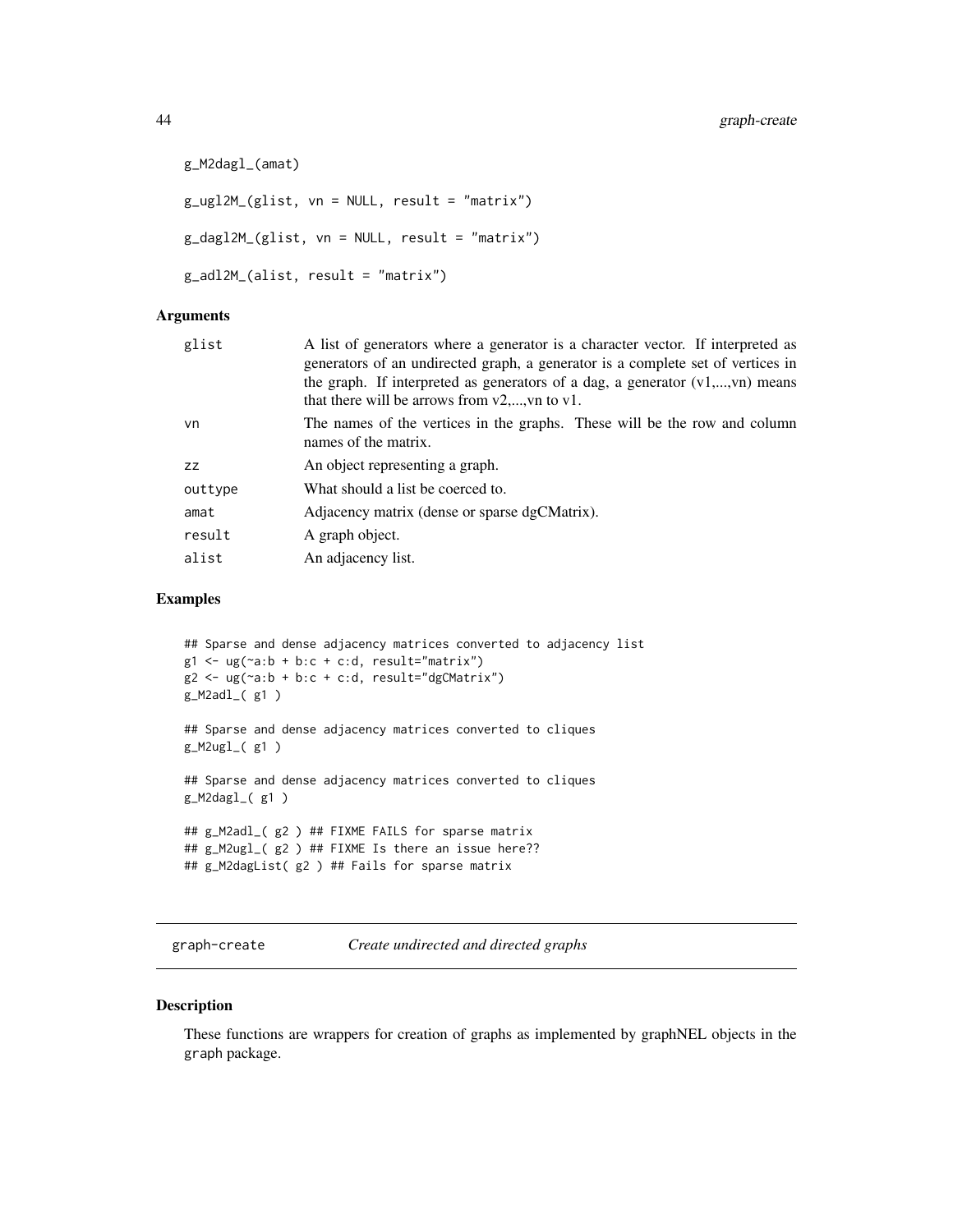# graph-create 45

## Usage

```
ug(..., result = "graphNEL")ugi(...)
ugList(x, result = "graphNEL")dag(\ldots, result = "graphNEL", forceCheck = FALSE)dagi(..., forceCheck = FALSE)dagList(x, result = "graphNEL", forceCheck = FALSE)
```
# Arguments

| $\cdot$    | A generating class for a graph, see examples below                                                                                                                                                  |  |
|------------|-----------------------------------------------------------------------------------------------------------------------------------------------------------------------------------------------------|--|
| result     | The format of the graph. The possible choices are "graphNEL" (for a graphNEL<br>object), "igraph" (for an igraph object), "matrix" (for an adjacency matrix),<br>"dgCMatrix" (for a sparse matrix). |  |
| x          | A list or individual components from which a graph can be created.                                                                                                                                  |  |
| forceCheck | Logical determining if it should be checked if the graph is acyclical. Yes, one<br>can specify graphs with cycles using the dag() function.                                                         |  |

# Value

Functions ug(), and dag() can return a graphNEL object, an igraph object, a sparse or a dense adjacency matrix.

## Author(s)

Søren Højsgaard, <sorenh@math.aau.dk>

```
## The following specifications of undirected graphs are equivalent:
uG1 \leq -ug( ~ a:b:c + c:d)
uG2 <- ug(c("a", "b", "c"), c("c", "d"))
uG3 <- ug(c("a", "b"), c("a", "c"), c("b", "c"), c("c", "d"))
graph::edges(uG1)
graph::nodes(uG1)
## The following specifications of directed acyclig graphs are equivalent:
daG1 \leq dag(\leq a:b:c + b:c + c:d)
daG2 <- dag(c("a", "b", "c"), c("b", "c"), c("c", "d"))
graph::edges(daG1)
graph::nodes(daG2)
```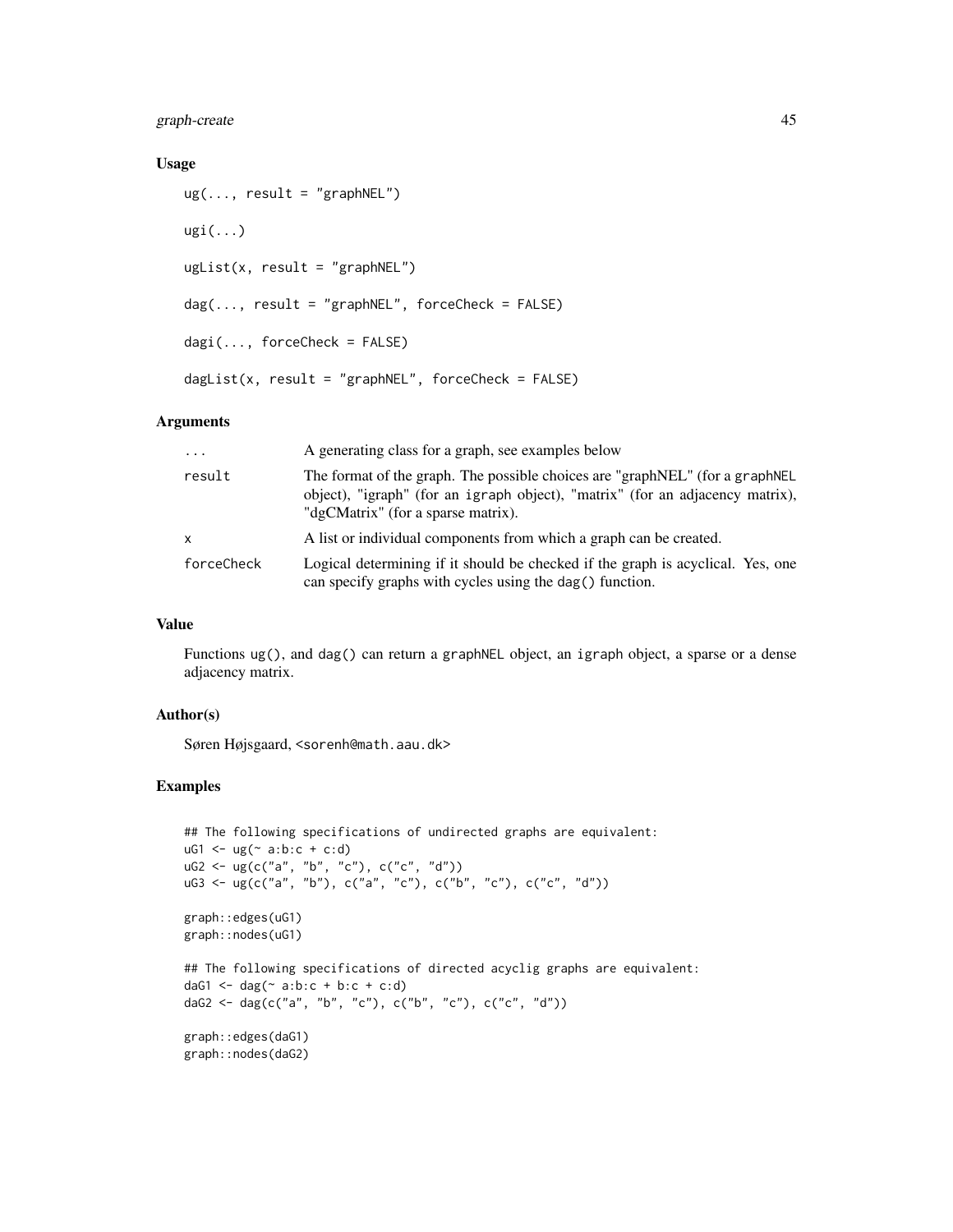```
## dag() allows to specify directed graphs with cycles:
daG4 \leq dag(\leq a:b + b:c + c:a) # A directed graph but with cycles
## A check for acyclicity can be done with
## daG5 <- dag(~ a:b + b:c + c:a, forceCheck=TRUE)
## A check for acyclicity is provided by topoSort
topo_sort( daG2 )
topo_sort( daG4 )
## Different representations
uG6 <- ug(~a:b:c + c:d, result="graphNEL") # default
uG7 <- ug(~a:b:c + c:d, result="igraph") # igraph
uG8 <- ug(~a:b:c + c:d, result="matrix") # dense matrix
uG9 <- ug(~a:b:c + c:d, result="dgCMatrix") # sparse matrix
```

```
graph-edgeList Find edges in a graph and edges not in a graph.
```
## Description

Returns the edges of a graph (or edges not in a graph) where the graph can be either a graphNEL object, an igraph object or an adjacency matrix.

#### Usage

```
edgeList(object, matrix = FALSE)
edgeListMAT(adjmat, matrix = FALSE)
nonEdgeList(object, matrix = FALSE)
nonEdgeListMAT(adjmat, matrix = FALSE)
```
## **Arguments**

| object | A graphNEL object, an igraph object, a dense matrix or a sparse dgCMatrix<br>(the two latter representing an adjacency matrix). |
|--------|---------------------------------------------------------------------------------------------------------------------------------|
| matrix | If TRUE the result is a matrix; otherwise the result is a list.                                                                 |
| adjmat | An adjacency matrix.                                                                                                            |

```
## A graph with edges
g \leq -\frac{ug(\alpha a:b + b:c + c:d)}{}gm \leftarrow as(g, "matrix")edgeList(g)
```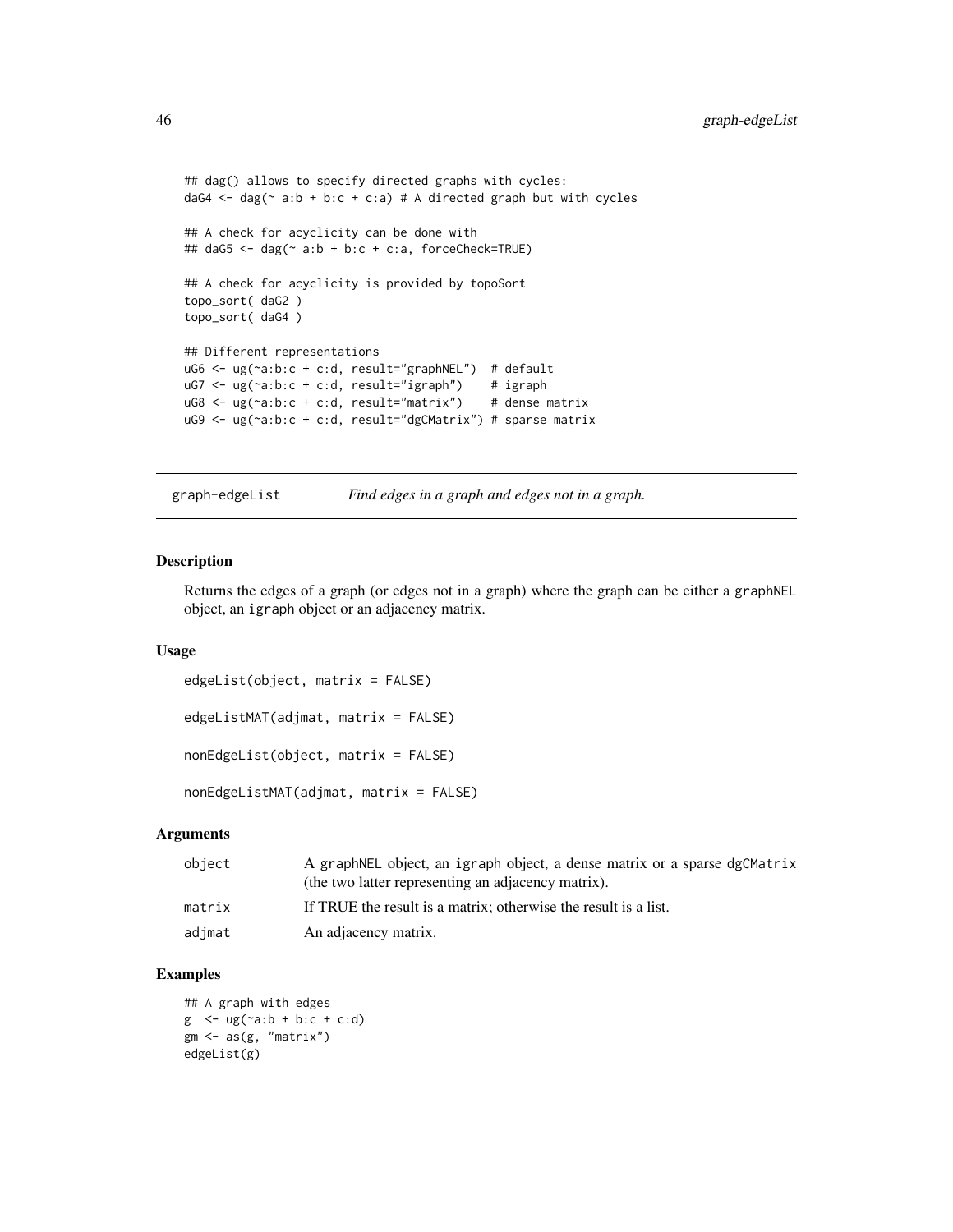# graph-gcproperties 47

```
edgeList(gm)
edgeListMAT(gm)
edgeList(g, matrix=TRUE)
edgeList(gm, matrix=TRUE)
edgeListMAT(gm, matrix=TRUE)
nonEdgeList(g)
nonEdgeList(gm)
nonEdgeListMAT(gm)
## A graph without edges
g \le - \text{ug}(\text{a} + \text{b} + \text{c})gm <- as(g, "matrix")
edgeList(g)
edgeList(gm)
edgeListMAT(gm)
edgeList(g, matrix=TRUE)
edgeList(gm, matrix=TRUE)
edgeListMAT(gm, matrix=TRUE)
nonEdgeList(g)
nonEdgeList(gm)
nonEdgeListMAT(gm)
```
graph-gcproperties *Properties of a generating class (for defining a graph).*

## Description

A set of generators define an undirected graph, here called a dependence graph. Given a set of generators it is checked 1) if the dependence dependence graph is in 1-1-correspondance with the genrators (such that the corresponding model is graphical) and 2) if the dependence graph is chordal (triangulated) (such that the corresponding model is decomposable).

#### Usage

```
isGraphical(x)
```
isDecomposable(x)

#### Arguments

x A generating class given as right hand sided formula or a list; see examples below.

## Details

A set of sets of variables, say A\_1, A\_2, ... A\_K is called a generating class for a graph with vertices V and edges E. If two variables a,b are in the same generator, say A\_j, then a and b are vertices in the graph and there is an undirected edge between a and b.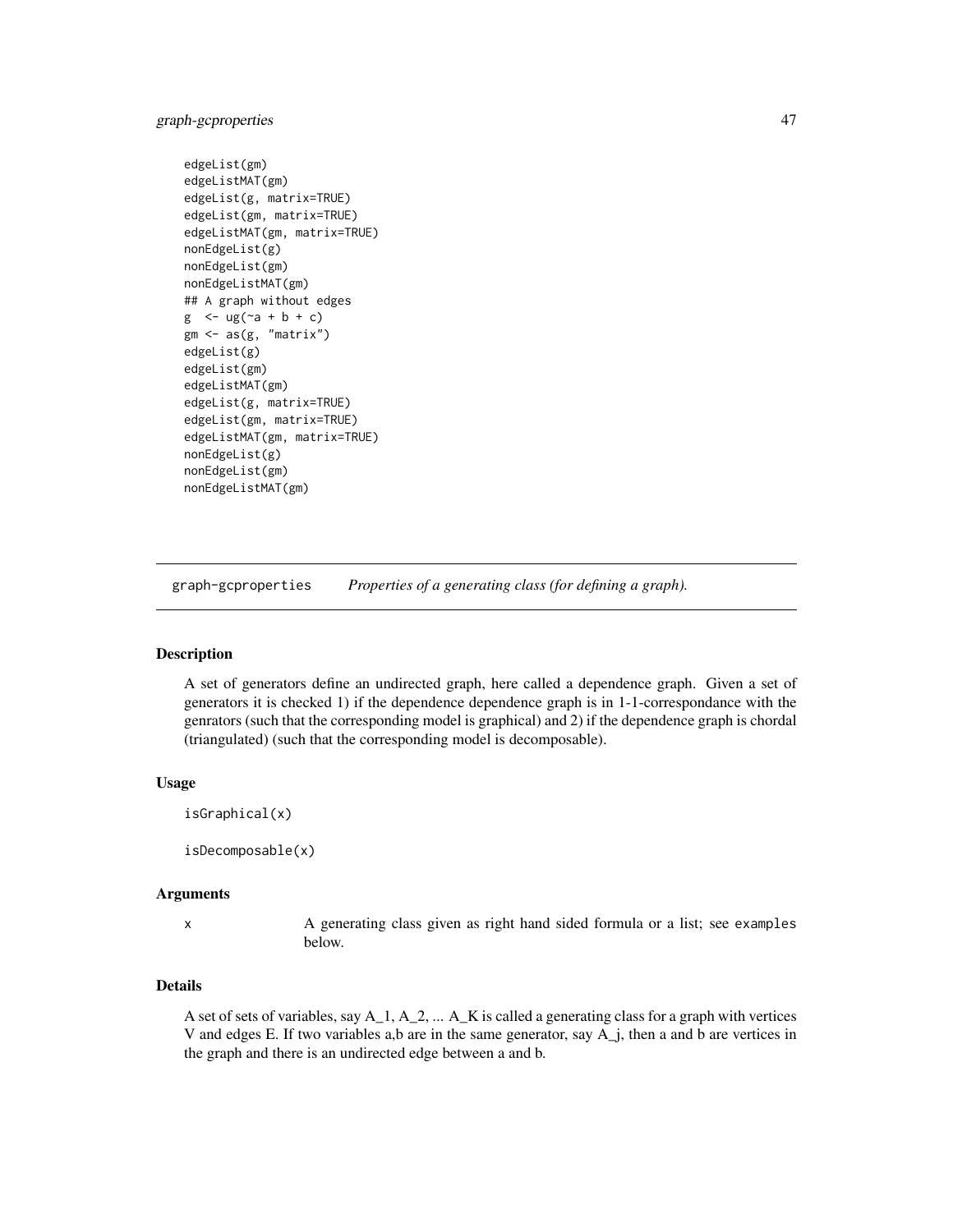The graph induced by \code{g1 =  $\infty$ a:b + a:c + b:c + c:d} has edges \code{ab, ac, bc, cd}. The cliques of this graph are \code{abc, cd}. Hence there is not a 1-1-correspondance between the graph and the generators.

On the other hand,  $\code{code{g2 \le -\text{a:b:c + c:d}}$  induces the same graph in this case there is a 1-1-correspondance.

```
The graph induced by \code{g3 <- \sima:b + b:c + c:d + d:a} is in
1-1-correspondance with its dependence graph, but the graph is
not chordal.
```
### Value

TRUE or FALSE

#### Author(s)

Søren Højsgaard, <sorenh@math.aau.dk>

# See Also

[mcs](#page-51-0), [rip](#page-59-0)

```
g1 <- ~a:b + a:c + b:c + c:d
g2 <- ~a:b:c + c:d
g3 <- ~a:b + b:c + c:d + d:a
isGraphical( g1 ) # FALSE
isGraphical( g2 ) # TRUE
isGraphical( g3 ) # TRUE
isDecomposable( g1 ) # FALSE
isDecomposable( g2 ) # TRUE
isDecomposable( g3 ) # TRUE
## A generating class can be given as a list:
f <- list(c("a","b"), c("b","c"), c("a","c"))
isGraphical( f )
isDecomposable( f )
```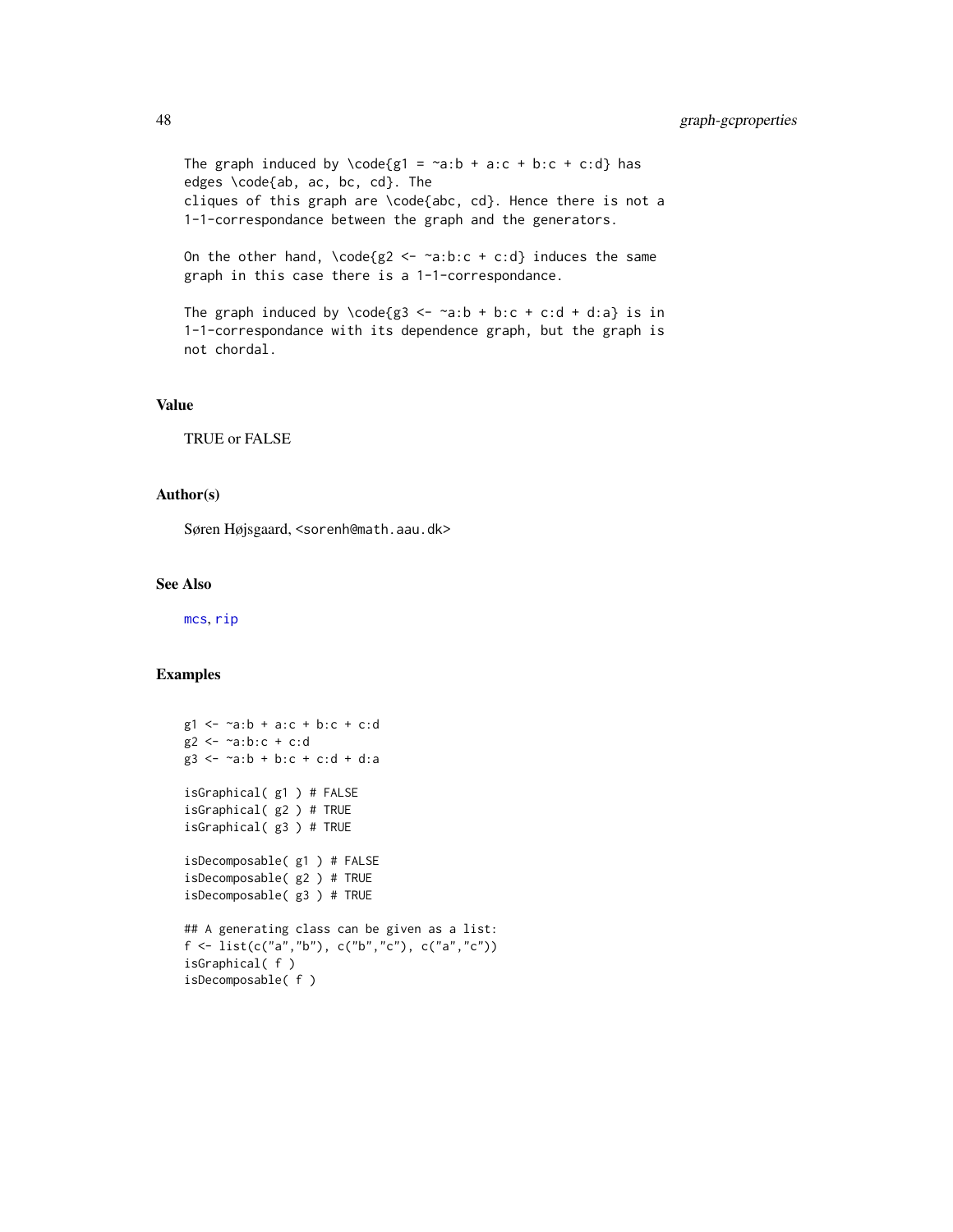# Description

Generic function for plotting graphs using the 'igraph' package and a plot method for graphNEL objects.

## Usage

```
iplot(x, \ldots)## S3 method for class 'graphNEL'
iplot(x, \ldots)
```
# Arguments

| $\boldsymbol{\mathsf{x}}$ | A graph object to be plotted. |
|---------------------------|-------------------------------|
| $\ddot{\phantom{0}}$      | Additional arguments          |

# Author(s)

Søren Højsgaard, <sorenh@math.aau.dk>

# Examples

```
UG \leftarrow ug(\sim a:b+b:c:d)iplot(UG)
```
graph-is *Check properties of graphs.*

# Description

Check if a graph is 1) a directed acyclic graph (DAG), 2) a directed graph (DG), 3) an undirected graph (UG), 4) a triangulated (chordal) undirected graph (TUG).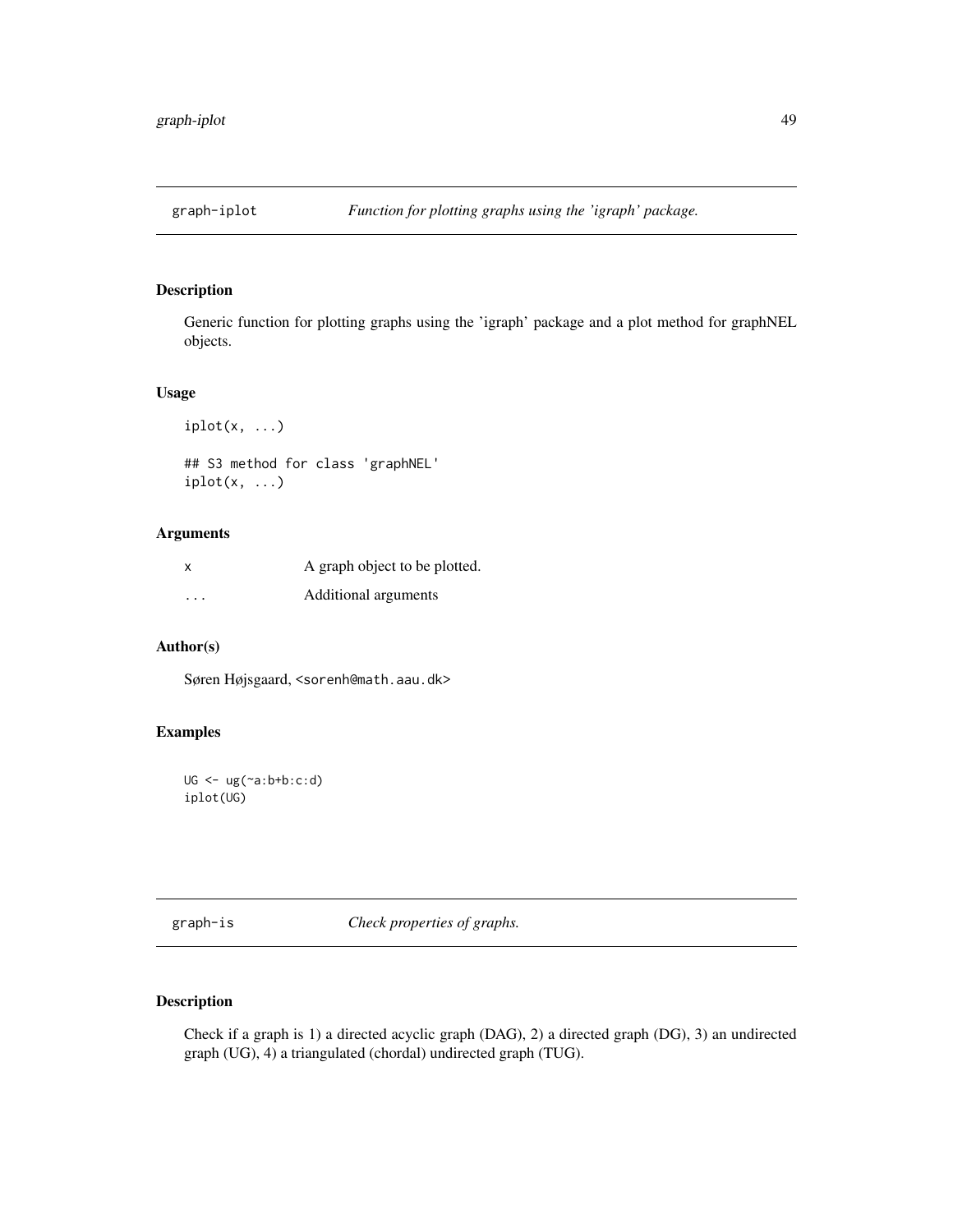50 graph-is

#### Usage

is\_dag(object)

is\_dagMAT(object)

is\_ug(object)

is\_ugMAT(object)

is\_tug(object)

is\_tugMAT(object)

is\_dg(object)

is\_dgMAT(object)

is\_adjMAT(object)

is.adjMAT(object)

### **Arguments**

object A graph represented as a graphNEL (graph package), an igraph (igraph package), an adjacency matrix or a sparse adjacency matrix (a dgCMatrix from the Matrix package).

# **Details**

- A non-zero value at entry (i,j) in an adjacency matrix A for a graph means that there is an edge from i to j. If also  $(j,i)$  is non-zero there is also an edge from j to i. In this case we may think of a bidirected edge between i and j or we may think of the edge as being undirected. We do not distinguish between undirected and bidirected edges in the gRbase package. On the other hand, graphNEL objects from the graph package makes such a distinction (the function edgemode() will tell if edges are "directed" or "undirected" in a graphNEL object).
- The function is  $\log($ ) checks if the adjacency matrix is symmetric (If applied to a graphNEL, the adjacency matrix is created and checked for symmetry.)
- The function is\_tug() checks if the graph is undirected and triangulated (also called chordal) by checking if the adjacency matrix is symmetric and the vertices can be given a perfect ordering using maximum cardinality seach.
- The function is  $dg()$  checks if a graph is directed, i.e., that there are no undirected edges. This is done by computing the elementwise product of A and the transpose of A; if there are no non–zero entries in this product then the graph is directed.
- The function is\_dag() will return TRUE if all edges are directed and if there are no cycles in the graph. (This is checked by checking if the vertices in the graph can be given a topological ordering which is based on identifying an undirected edge with a bidrected edge).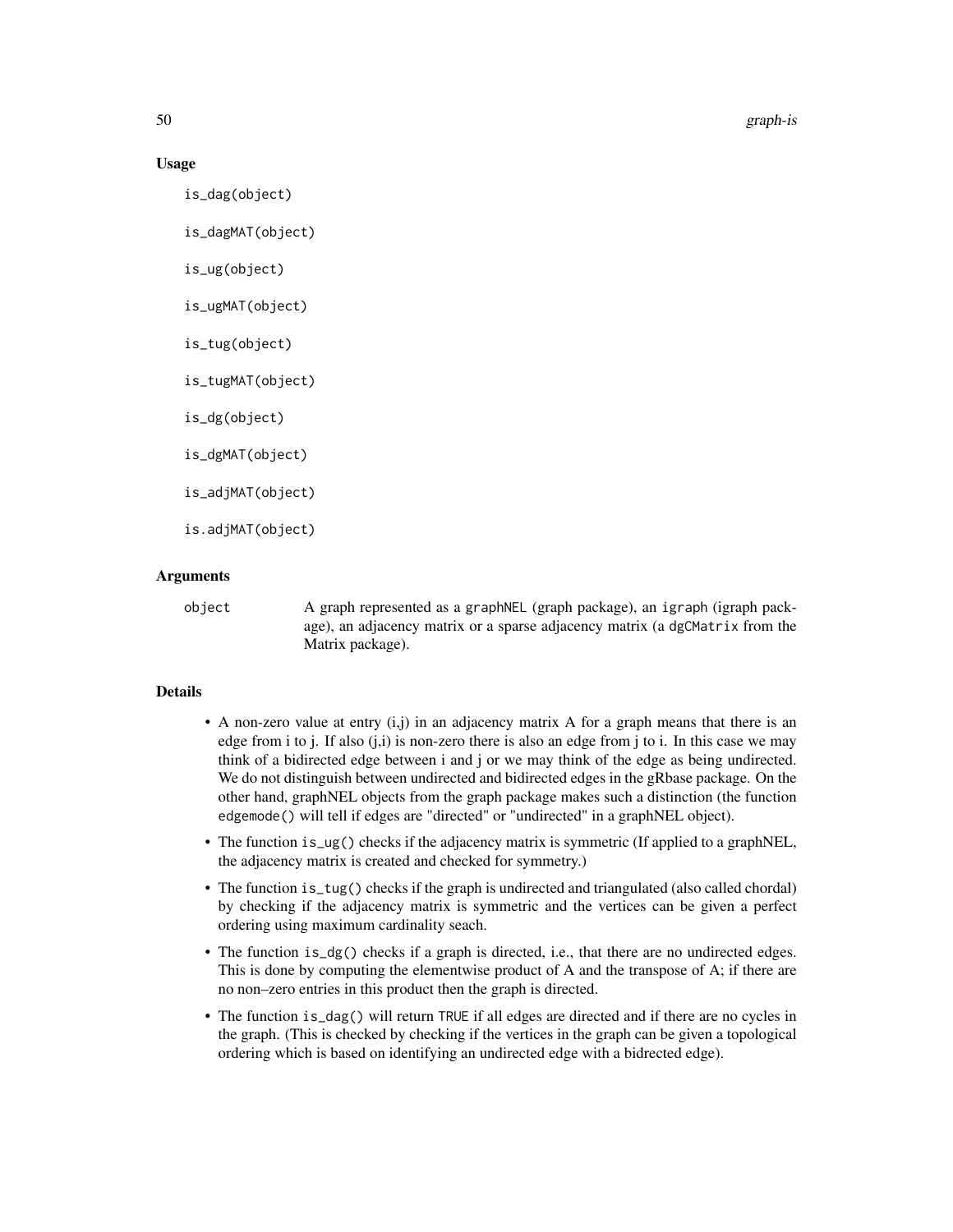#### graph-is 51

• There is a special case, namely if the graph has no edges at all (such that the adjacency matrix consists only of zeros). Such a graph is both undirected, triangulated, directed and directed acyclic.

# Synonymous functions

The functions

• is.TUG/is.DAG/is.DG/is.UG/is.adjMAT

are synonymous with

• is\_tug/is\_dag/is\_dg/is\_ug/is\_adjMAT.

The is.X group of functions will be deprecated.

#### Author(s)

Søren Højsgaard, <sorenh@math.aau.dk>

#### See Also

[dag](#page-43-0), [ug](#page-43-0)

```
## DAGs
dagNEL \leq dag(\leq a:b:c + c:d:e, result="graphNEL")
## Undirected graphs
ugNEL <- ug(~a:b:c + c:d:e, result="graphNEL")
## Is graph a DAG?
is_dag(dagNEL)
is_dag(ugNEL)
## Is graph an undirected graph
is_ug(dagNEL)
is_ug(ugNEL)
## Is graph a triangulated (i.e. chordal) undirected graph
is_tug(dagNEL)
is_tug(ugNEL)
## Example where the graph is not triangulated
ug2NEL \leq - ug(\leq a:b + b:c + c:d + d:a, result="graphNEL")
is_tug(ug2NEL)
## Bidirected graphs
graph::edgemode(ugNEL)
graph::edgemode(ugNEL) <- "directed"
graph::edgemode(ugNEL)
```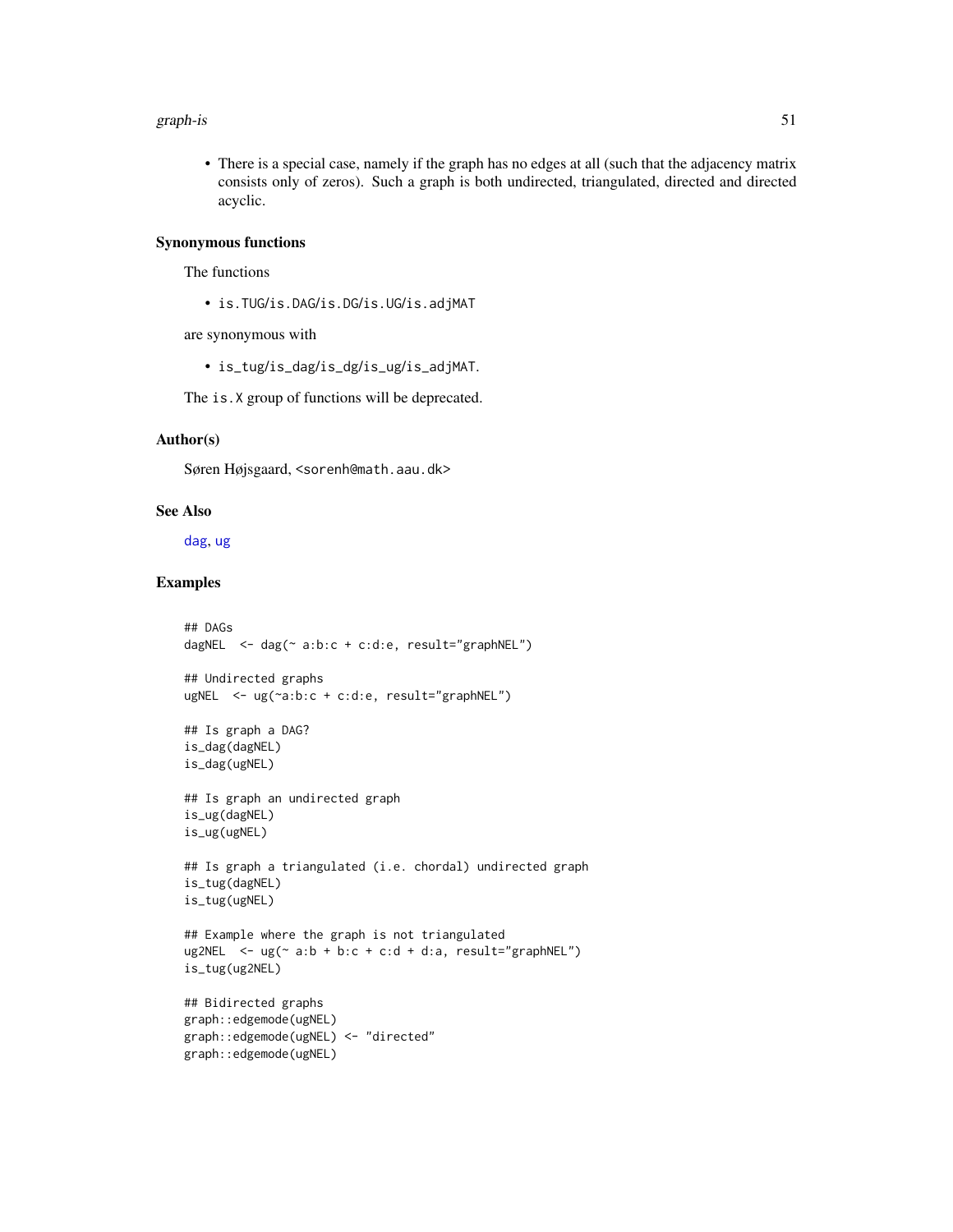```
is_dag(ugNEL)
is_ug(ugNEL)
```
#### graph-mcs *Maximum cardinality search on undirected graph.*

### <span id="page-51-0"></span>Description

Returns (if it exists) a perfect ordering of the vertices in an undirected graph.

#### Usage

```
mcs(object, root = NULL, index = FALSE)
## Default S3 method:
mcs(object, root = NULL, index = FALSE)
mcsMAT(amat, vn = colnames(amat), root = NULL, index = FALSE)
mcs_marked(object, discrete = NULL, index = FALSE)
## Default S3 method:
mcs_marked(object, discrete = NULL, index = FALSE)
mcs_markedMAT(amat, vn = colnames(amat), discrete = NULL, index = FALSE)
```
#### Arguments

| object   | An undirected graph represented either as a graph NEL object, an igraph, a<br>(dense) matrix, a (sparse) dgCMatrix.                                                                              |
|----------|--------------------------------------------------------------------------------------------------------------------------------------------------------------------------------------------------|
| root     | A vector of variables. The first variable in the perfect ordering will be the first<br>variable on 'root'. The ordering of the variables given in 'root' will be followed<br>as far as possible. |
| index    | If TRUE, then a permutation is returned                                                                                                                                                          |
| amat     | Adjacency matrix                                                                                                                                                                                 |
| vn       | Nodes in the graph given by adjacency matrix                                                                                                                                                     |
| discrete | A vector indicating which of the nodes are discrete. See 'details' for more infor-<br>mation.                                                                                                    |

# Details

An undirected graph is decomposable iff there exists a perfect ordering of the vertices. The maximum cardinality search algorithm returns a perfect ordering of the vertices if it exists and hence this algorithm provides a check for decomposability. The mcs() functions finds such an ordering if it exists.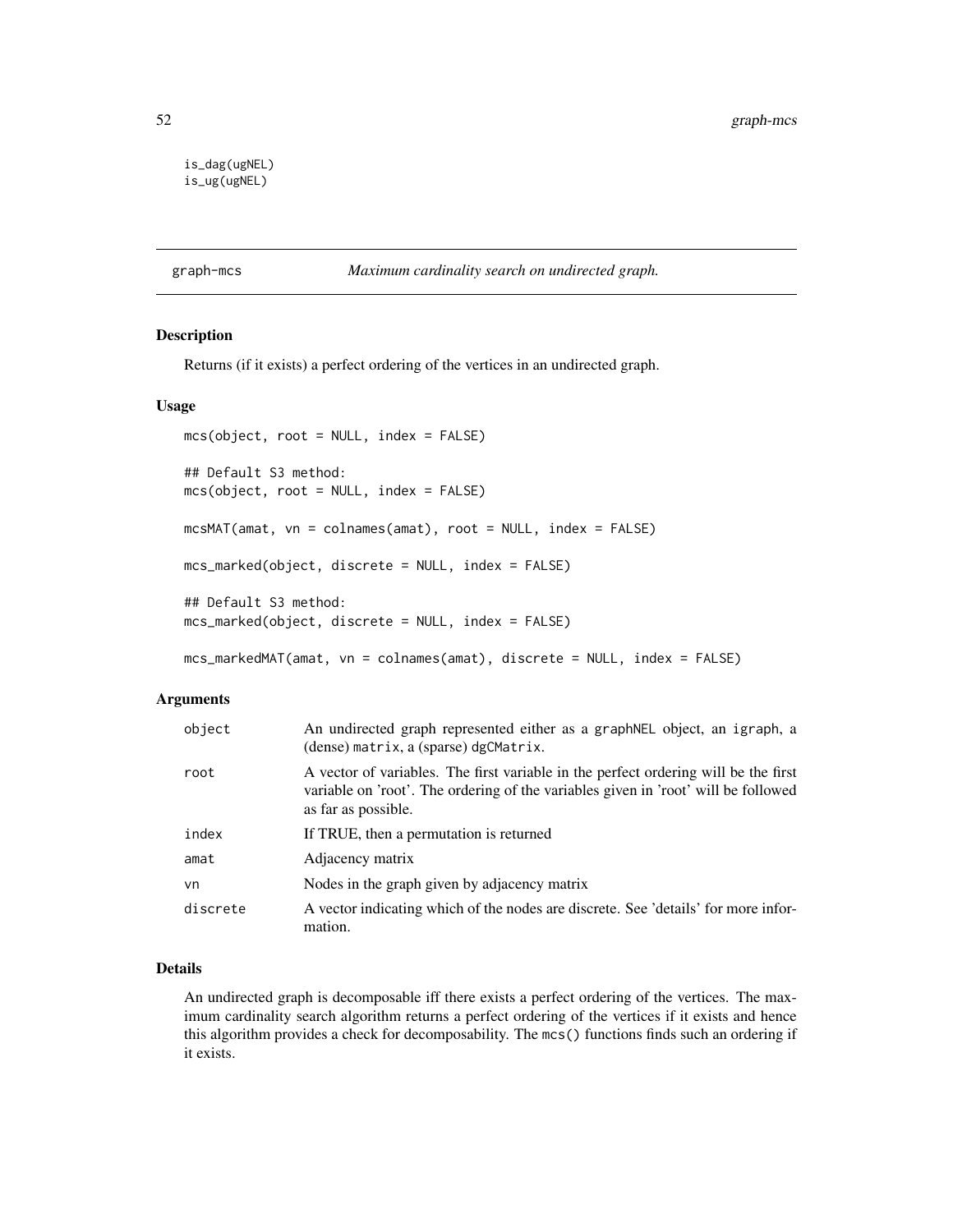# graph-mcs 53

The notion of strong decomposability is used in connection with e.g. mixed interaction models where some vertices represent discrete variables and some represent continuous variables. Such graphs are said to be marked. The \code{mcsmarked()} function will return a perfect ordering iff the graph is strongly decomposable. As graphs do not know about whether vertices represent discrete or continuous variables, this information is supplied in the \code{discrete} argument.

## Value

A vector with a linear ordering (obtained by maximum cardinality search) of the variables or character(0) if such an ordering can not be created.

# Note

The workhorse is the mcsMAT function.

## Author(s)

Søren Højsgaard, <sorenh@math.aau.dk>

## See Also

[moralize](#page-54-0), [junction\\_tree](#page-59-0), [rip](#page-59-0), [ug](#page-43-0), [dag](#page-43-0)

```
uG \leq ug(\sim me:ve + me:al + ve:al + al:an + al:st + an:st)mcs(uG)
mcsMAT(as(uG, "matrix"))
## Same as
uG <- ug(~ me:ve + me:al + ve:al + al:an + al:st + an:st, result="matrix")
mcsMAT(uG)
## Marked graphs
uG1 \leq -ug( a:b + b:c + c:d)
uG2 \leq ug(\sim a:b + a:d + c:d)## Not strongly decomposable:
mcs_marked(uG1, discrete=c("a","d"))
## Strongly decomposable:
mcs_marked(uG2, discrete=c("a","d"))
```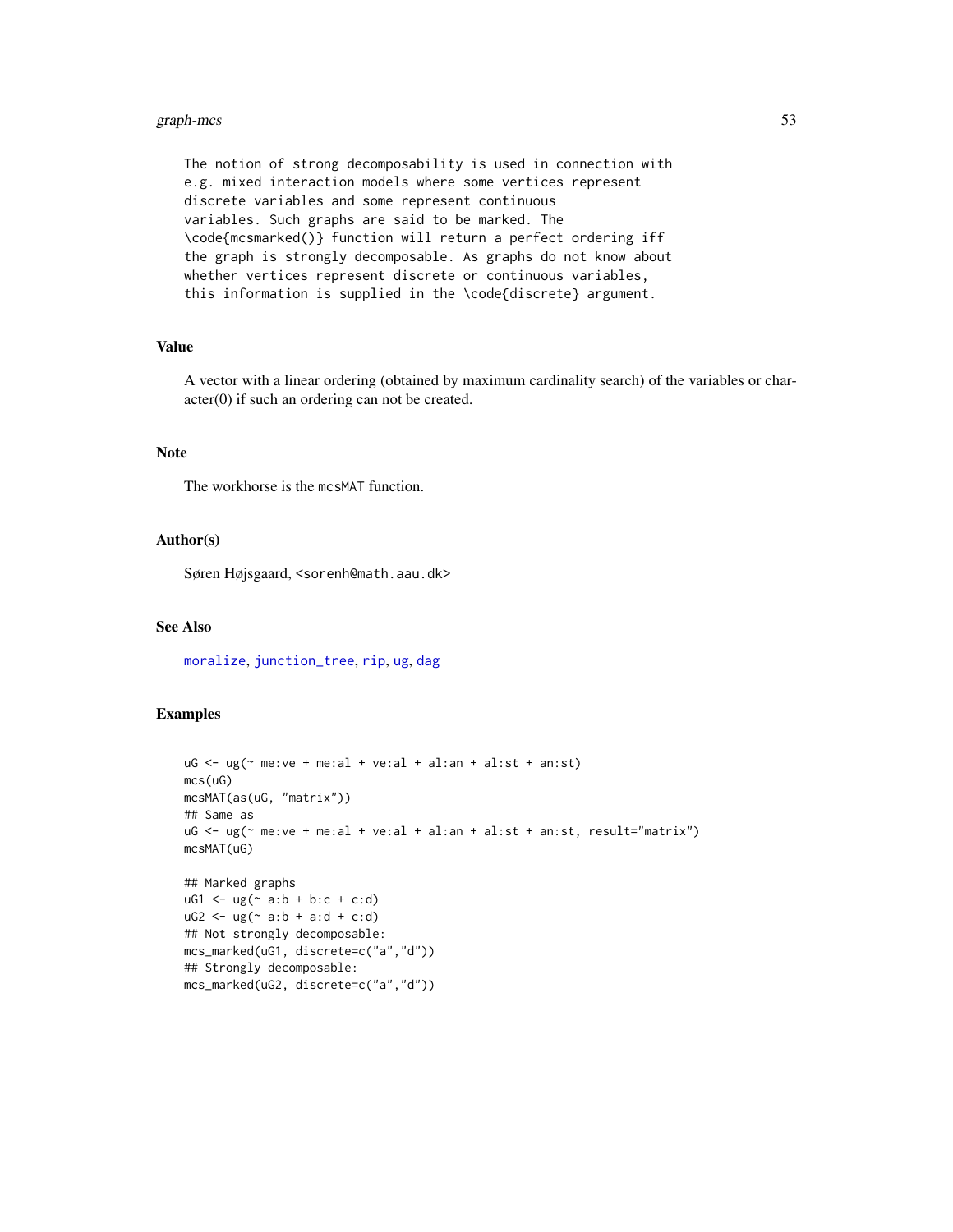graph-min-triangulate *Minimal triangulation of an undirected graph*

#### <span id="page-53-0"></span>Description

An undirected graph  $\mathsf{u}$  is triangulated (or chordal) if it has no cycles of length  $\mathsf{v} = 4$  without a chord which is equivalent to that the vertices can be given a perfect ordering. Any undirected graph can be triangulated by adding edges to the graph, so called fill-ins which gives the graph TuG. A triangulation TuG is minimal if no fill-ins can be removed without breaking the property that TuG is triangulated.

#### Usage

```
minimal_triang(
  object,
  tobject = triangulate(object),
  result = NULL,details = 0)
```
minimal\_triangMAT(amat, tamat = triangulateMAT(amat), details = 0)

#### Arguments

| object  | An undirected graph represented either as a graphNEL object, a (dense) matrix,<br>a (sparse) dgCMatrix.                                       |
|---------|-----------------------------------------------------------------------------------------------------------------------------------------------|
| tobject | Any triangulation of object; must be of the same representation.                                                                              |
| result  | The type (representation) of the result. Possible values are "graphNEL", "matrix",<br>"dgCMatrix". Default is the same as the type of object. |
| details | The amount of details to be printed.                                                                                                          |
| amat    | The undirected graph which is to be triangulated; a symmetric adjacency matrix.                                                               |
| tamat   | Any triangulation of object; a symmetric adjacency matrix.                                                                                    |

#### Details

For a given triangulation tobject it may be so that some of the fill-ins are superflous in the sense that they can be removed from tobject without breaking the property that tobject is triangulated. The graph obtained by doing so is a minimal triangulation.

Notice: A related concept is the minimum triangulation, which is the the graph with the smallest number of fill-ins. The minimum triangulation is unique. Finding the minimum triangulation is NP-hard.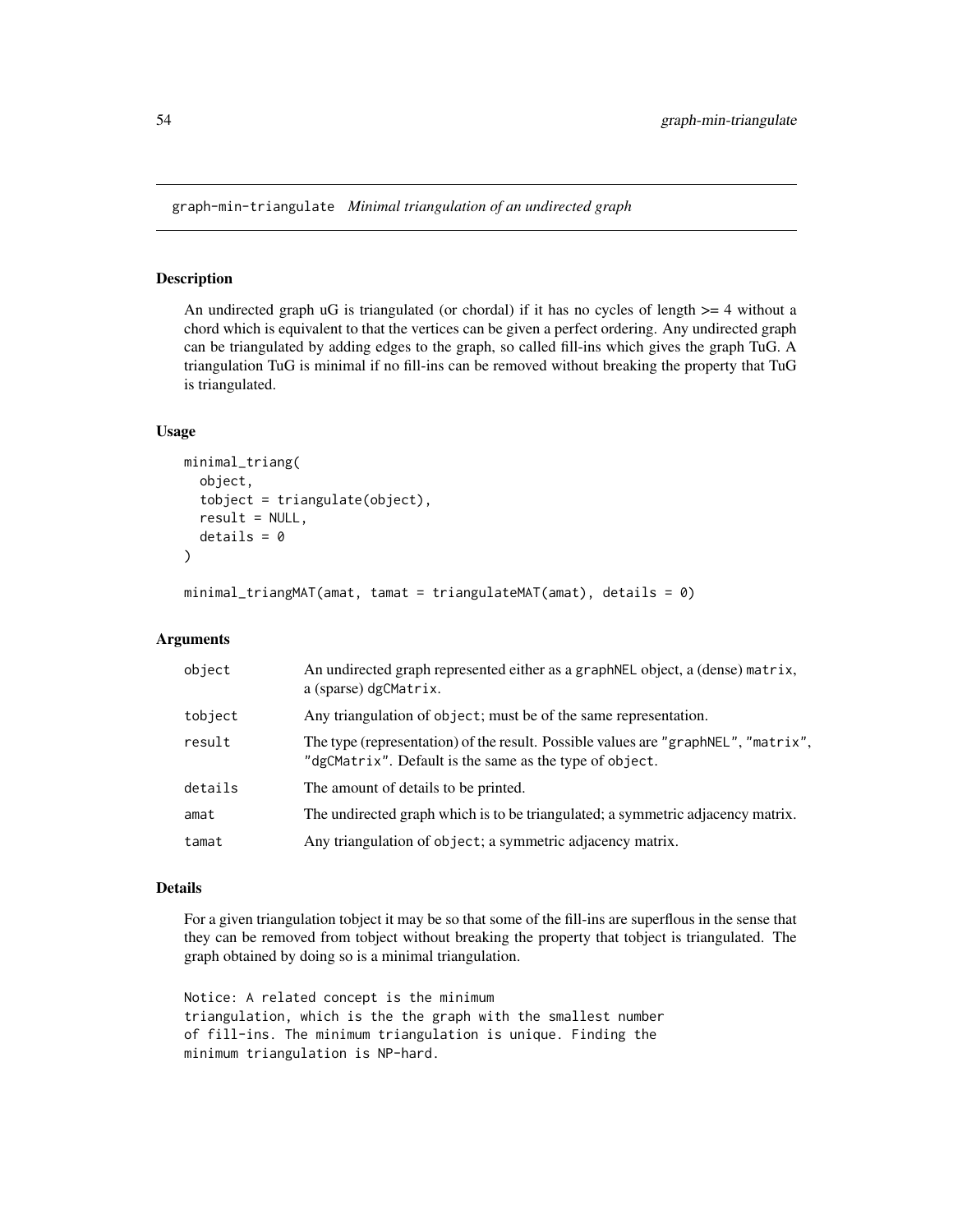# graph-moralize 55

# Value

minimal\_triang() returns a graphNEL object while minimal\_triangMAT() returns an adjacency matrix.

# Author(s)

Clive Bowsher [C.Bowsher@statslab.cam.ac.uk](mailto:C.Bowsher@statslab.cam.ac.uk) with modifications by Søren Højsgaard, <sorenh@math.aau.dk>

#### References

Kristian G. Olesen and Anders L. Madsen (2002): Maximal Prime Subgraph Decomposition of Bayesian Networks. IEEE TRANSACTIONS ON SYSTEMS, MAN AND CYBERNETICS, PART B: CYBERNETICS, VOL. 32, NO. 1, FEBRUARY 2002

#### See Also

[mpd](#page-56-0), [rip](#page-59-0), [triangulate](#page-62-0)

## Examples

```
## A graphNEL object
g1 \leq -\frac{1}{2}(a-b + b:c + c:d + d:e + e:f + a:f + b:e)x <- minimal_triang(g1)
## g2 is a triangulation of g1 but it is not minimal
g2 \leq ug(\neg a:b:e: f + b:c:d:e)x <- minimal_triang(g1, tobject=g2)
## An adjacency matrix
g1m \leq -\frac{1}{2} ug(\alpha a:b + b:c + c:d + d:e + e:f + a:f + b:e, result="matrix")
x <- minimal_triangMAT(g1m)
```
graph-moralize *Moralize a directed acyclic graph*

#### <span id="page-54-0"></span>Description

Moralize a directed acyclic graph which means marrying parents and dropping directions.

#### Usage

```
moralize(object, ...)
## Default S3 method:
moralize(object, result = NULL, ...)
```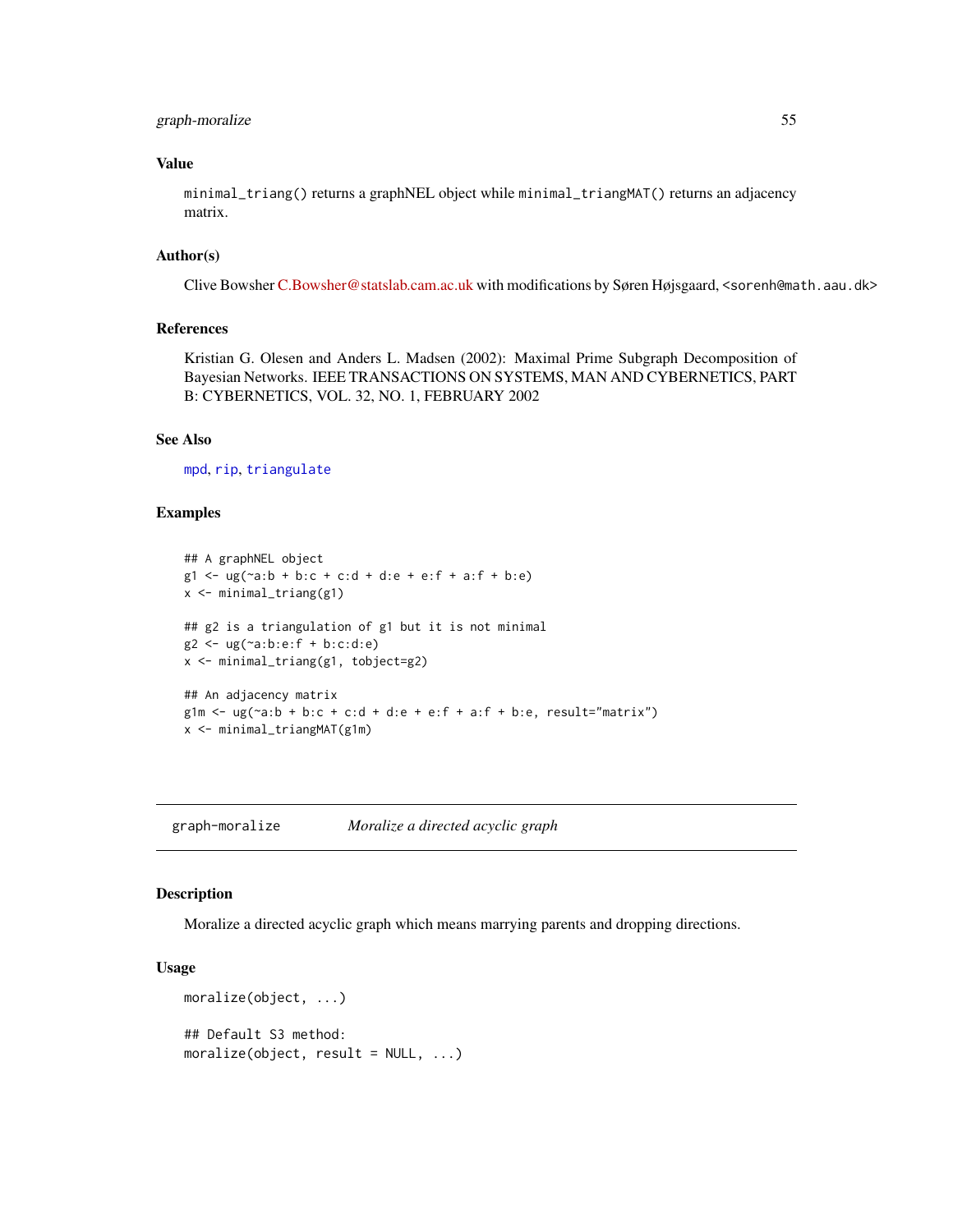# Arguments

| object | A directed acyclic graph represented either as a graph NEL object, an igraph, a<br>(dense) matrix, a (sparse) dgCMatrix. |
|--------|--------------------------------------------------------------------------------------------------------------------------|
| .      | Additional arguments, currently not used                                                                                 |
| result | The representation of the moralized graph. When NULL the representation will<br>be the same as the input object.         |

## Value

A moralized graph represented either as a graphNEL, a dense matrix or a sparse dgCMatrix.

# Note

The workhorse is the moralizeMAT function.

## Author(s)

Søren Højsgaard, <sorenh@math.aau.dk>

# See Also

[mcs](#page-51-0), [junction\\_tree](#page-59-0), [rip](#page-59-0), [ug](#page-43-0), [dag](#page-43-0)

```
daG <- dag(~me+ve,~me+al,~ve+al,~al+an,~al+st,~an+st)
moralize(daG)
daG <- dag(~me+ve,~me+al,~ve+al,~al+an,~al+st,~an+st, result="matrix")
moralizeMAT(daG)
if (require(igraph)){
M \leq - matrix(c(1, 2, 3, 3), nrow=2)
G <- graph.edgelist(M)
G
V(G)$name
moralize(G)
}
```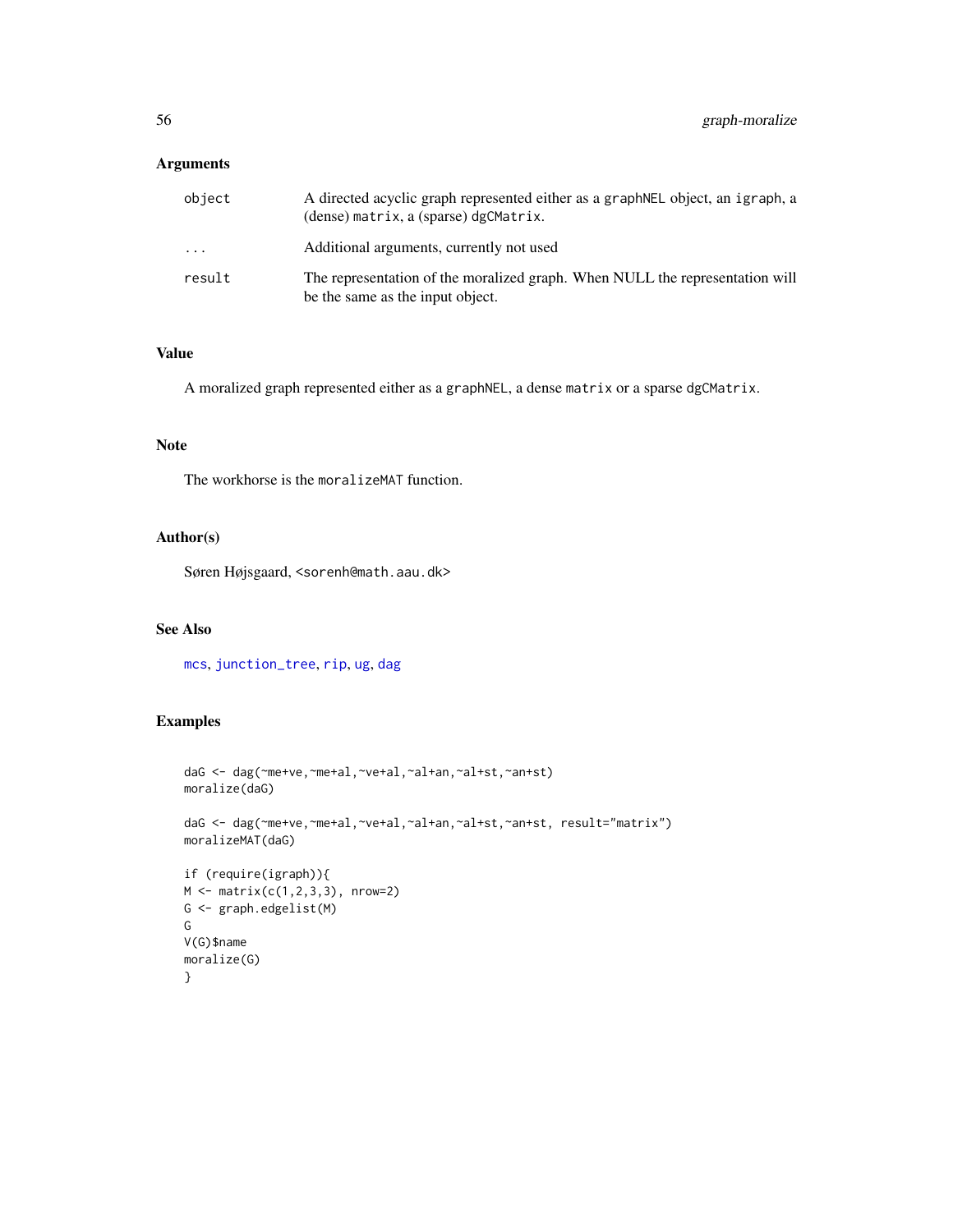# <span id="page-56-0"></span>Description

Finding a junction tree representation of the MPD (maximal prime subgraph decomposition) of an undirected graph The maximal prime subgraph decomposition of a graph is the smallest subgraphs into which the graph can be decomposed.

## Usage

```
mpd(object, tobject = minimal\_triangle(object), details = 0)## Default S3 method:
mpd(object, tobject = triangulate(object), details = 0)
mpdMAT(amat, tamat = minimal_triangMAT(amat), details = 0)
```
## Arguments

| object  | An undirected graph; a graphNEL object, an igraph or an adjacency matrix.                      |
|---------|------------------------------------------------------------------------------------------------|
| tobject | Any minimal triangulation of object; a graphNEL object, an igraph or an adja-<br>cency matrix. |
| details | The amount of details to be printed.                                                           |
| amat    | An undirected graph; a symmetric adjacency matrix                                              |
| tamat   | Any minimal triangulation of object; a symmetric adjacency matrix                              |

#### Value

A list with components "nodes", "cliques", "separators", "parents", "children", "nLevels". The component "cliques" defines the subgraphs.

# Author(s)

Clive Bowsher <C.Bowsher@statslab.cam.ac.uk> with modifications by Søren Højsgaard, <sorenh@math.aau.dk>

## References

Kristian G. Olesen and Anders L. Madsen (2002): Maximal Prime Subgraph Decomposition of Bayesian Networks. IEEE TRANSACTIONS ON SYSTEMS, MAN AND CYBERNETICS, PART B: CYBERNETICS, VOL. 32, NO. 1, FEBRUARY 2002

## See Also

[mcs](#page-51-0), [mcsMAT](#page-51-0), [minimal\\_triang](#page-53-0), [minimal\\_triangMAT](#page-53-0), [rip](#page-59-0), [ripMAT](#page-59-0), [triangulate](#page-62-0), [triangulateMAT](#page-62-0)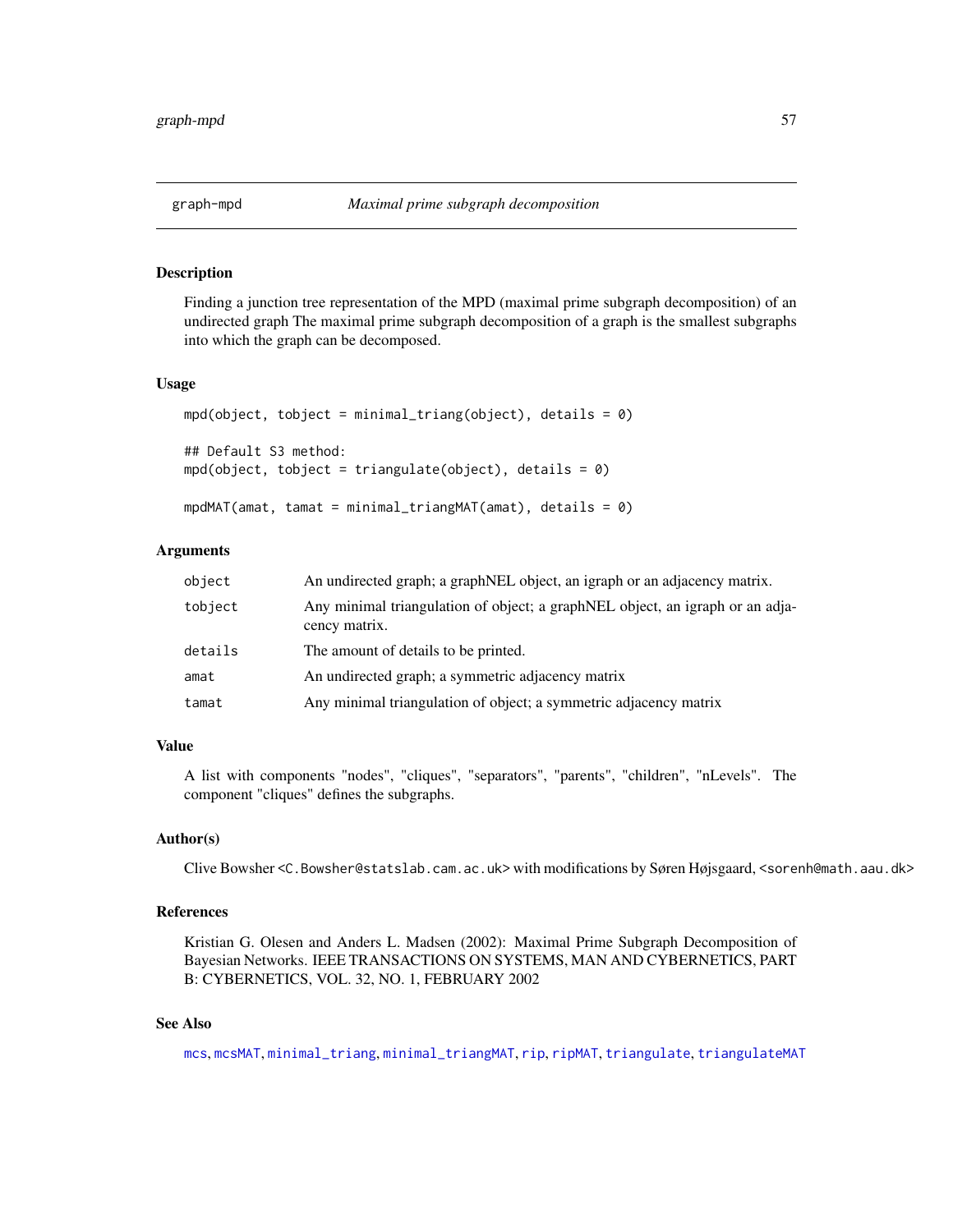## Examples

```
## Maximal prime subgraph decomposition - a graphNEL object
g1 \leq -\frac{ug(\sim a:b + b:c + c:d + d:e + e:f + a:f + b:e)}{h}if (interactive()) plot(g1)
x \leq - \text{mpd}(g1)## Maximal prime subgraph decomposition - an adjacency matrix
g1m \leftarrow ug(\sim a:b + b:c + c:d + d:e + e:f + a:f + b:e, result="matrix")if (interactive()) plot(as(g1m, "graphNEL"))
x < - mpdMAT(g1m)
```
graph-query *Query a graph*

#### Description

Unified approach to query a graph about its properties (based partly on functionality from gRbase and functionality imported from RBGL).

#### Usage

```
querygraph(object, op, set = NULL, set2 = NULL, set3 = NULL)
qgraph(object, op, set = NULL, set2 = NULL, set3 = NULL)
ancestors(set, object)
ancestralSet(set, object)
parents(set, object)
children(set, object)
closure(set, object)
simplicialNodes(object)
ancestralGraph(set, object)
is.complete(object, set = NULL)
is.decomposition(set, set2, set3, object)
is.simplicial(set, object)
```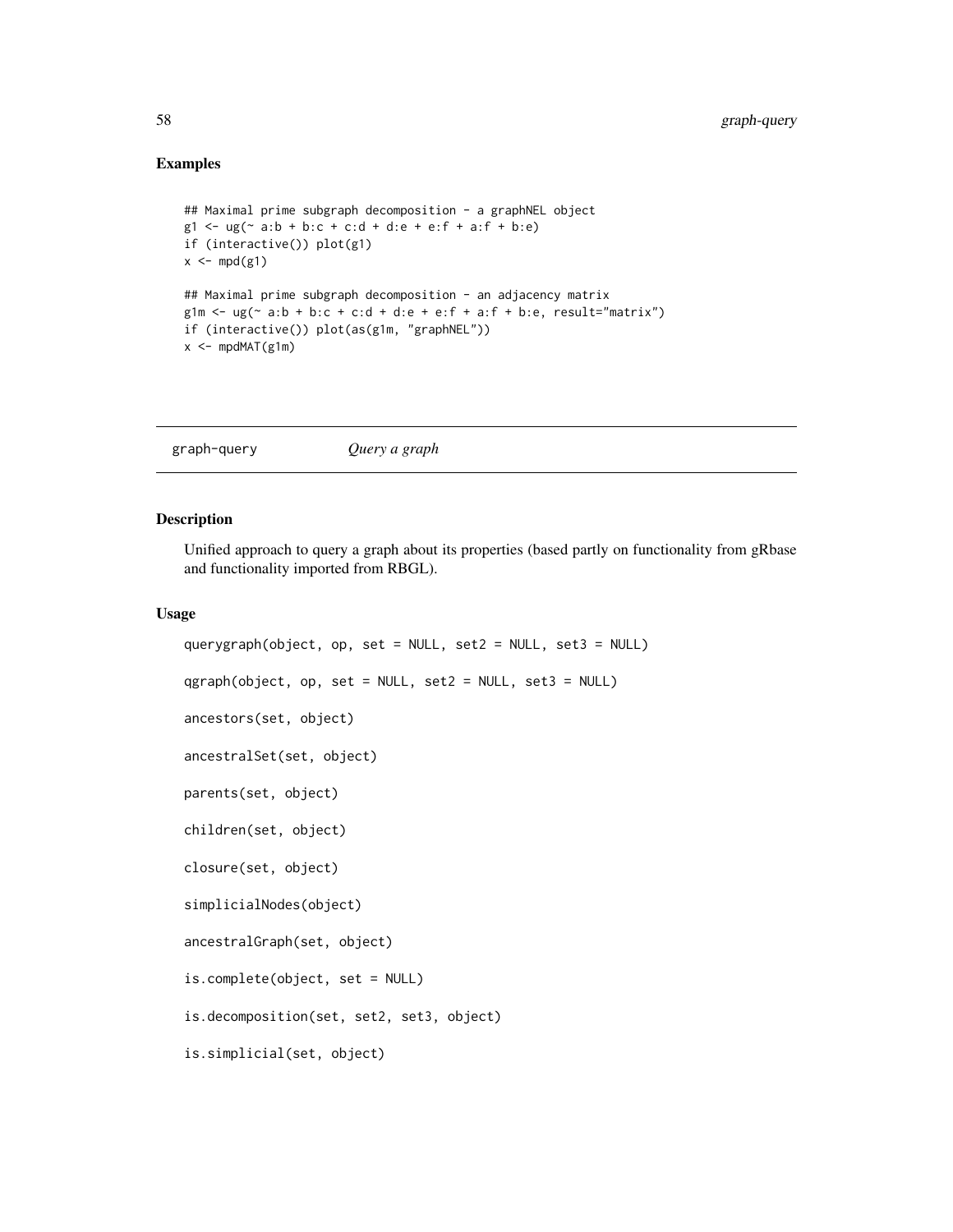## Arguments

| object | A graph.                                |
|--------|-----------------------------------------|
| op     | The operation or query.                 |
|        | set, set2, set3 Sets of nodes in graph. |

graph-randomdag *Random directed acyclic graph*

## Description

Generate a random directed acyclic graph (DAG)

# Usage

random\_dag(V, maxpar = 3, wgt =  $0.1$ )

# Arguments

|        | The set of vertices.                                                                                       |
|--------|------------------------------------------------------------------------------------------------------------|
| maxpar | The maximum number of parents each node can have                                                           |
| wgt    | A parameter controlling how likely it is for a node to have a certain number of<br>parents; see 'Details'. |

# Details

If the maximum number of parents for a node is, say 3 and  $wgt=0.1$ , then the probability of the node ending up with  $0,1,2,3$  parents is proportional to  $0.1^{\circ}0, 0.1^{\circ}1, 0.1^{\circ}2, 0.1^{\circ}3$ .

# Value

A graphNEL object.

## Author(s)

Søren Højsgaard, <sorenh@math.aau.dk>

```
dg <- random_dag(1:1000, maxpar=5, wgt=.9)
table(sapply(vpar(dg),length))
dg <- random_dag(1:1000, maxpar=5, wgt=.5)
table(sapply(vpar(dg),length))
dg <- random_dag(1:1000, maxpar=5, wgt=.1)
table(sapply(vpar(dg),length))
```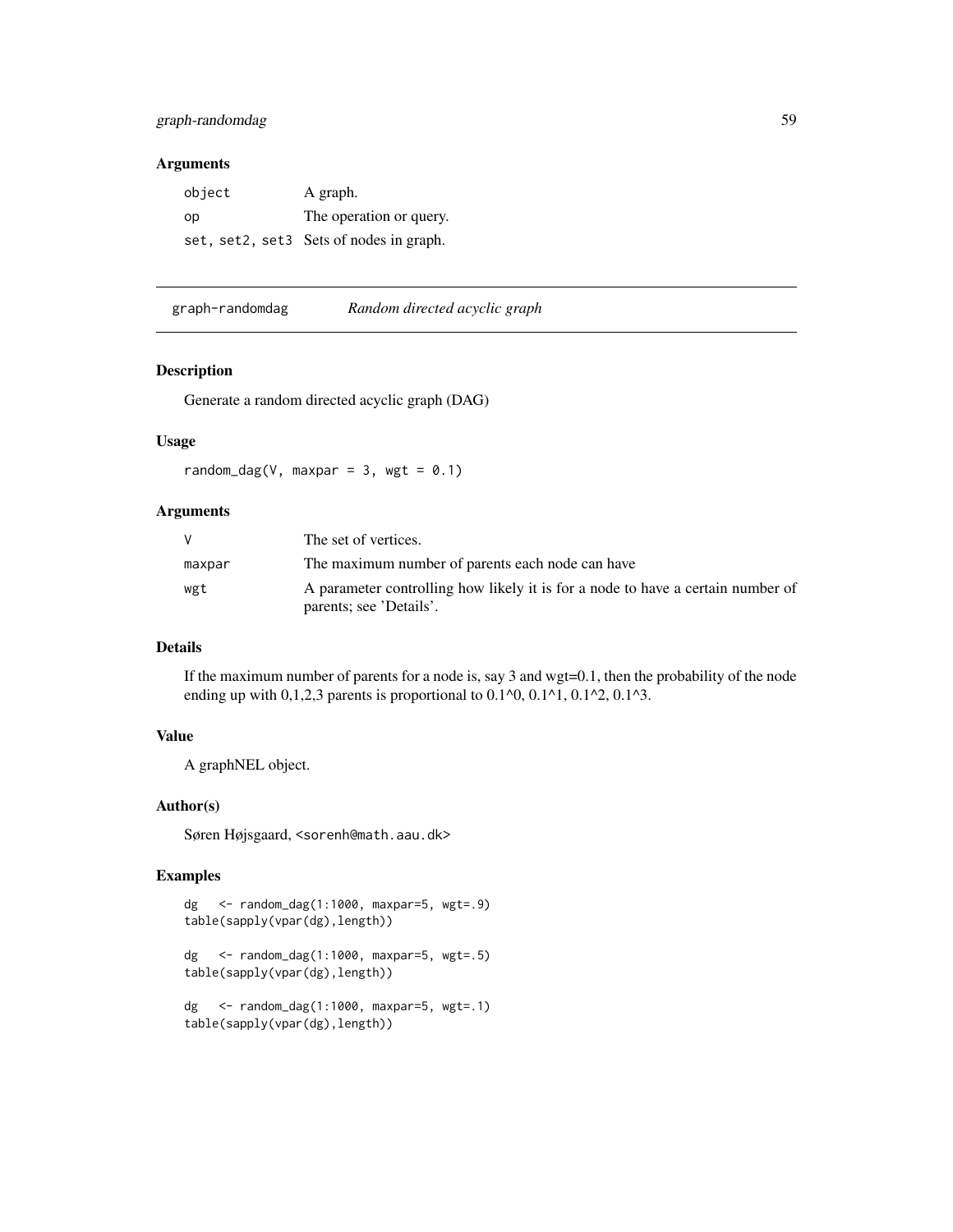# <span id="page-59-0"></span>Description

A RIP (running intersection property) ordering of the cliques is also called a perfect ordering. If the graph is not chordal, then no such ordering exists.

#### Usage

```
rip(object, ...)
## Default S3 method:
rip(object, root = NULL, nLevels = NULL, ...)ripMAT(amat, root = NULL, nLevels = rep(2, ncol(amat)))
junction_tree(object, ...)
## Default S3 method:
junction_tree(object, nLevels = NULL, ...)
junction_treeMAT(amat, nLevels = rep(2, ncol(amat)), ...)
```
jTree(object, ...)

# Arguments

| object   | An undirected graph represented either as a graph NEL object, an igraph, a<br>(dense) matrix, a (sparse) dgCMatrix.                                                                               |
|----------|---------------------------------------------------------------------------------------------------------------------------------------------------------------------------------------------------|
| $\cdots$ | Additional arguments; currently not used                                                                                                                                                          |
| root     | A vector of variables. The first variable in the perfect ordering will be the first<br>variable on 'root'. The ordering of the variables given in 'root' will be followed<br>as far as possible.  |
| nLevels  | Typically, the number of levels of the variables (nodes) when these are discrete.<br>Used in determining the triangulation using a "minimum clique weight heuris-<br>tic". See section 'details'. |
| amat     | Adjacency matrix                                                                                                                                                                                  |

#### Details

The RIP ordering of the cliques of a decomposable (i.e. chordal) graph is obtained by first ordering the variables linearly with maximum cardinality search (by mcs). The root argument is transfered to mcs as a way of controlling which clique will be the first in the RIP ordering. The junction\_tree() (and junction\_tree()) (for "junction tree") is just a wrapper for a call of triangulate() followed by a call of rip().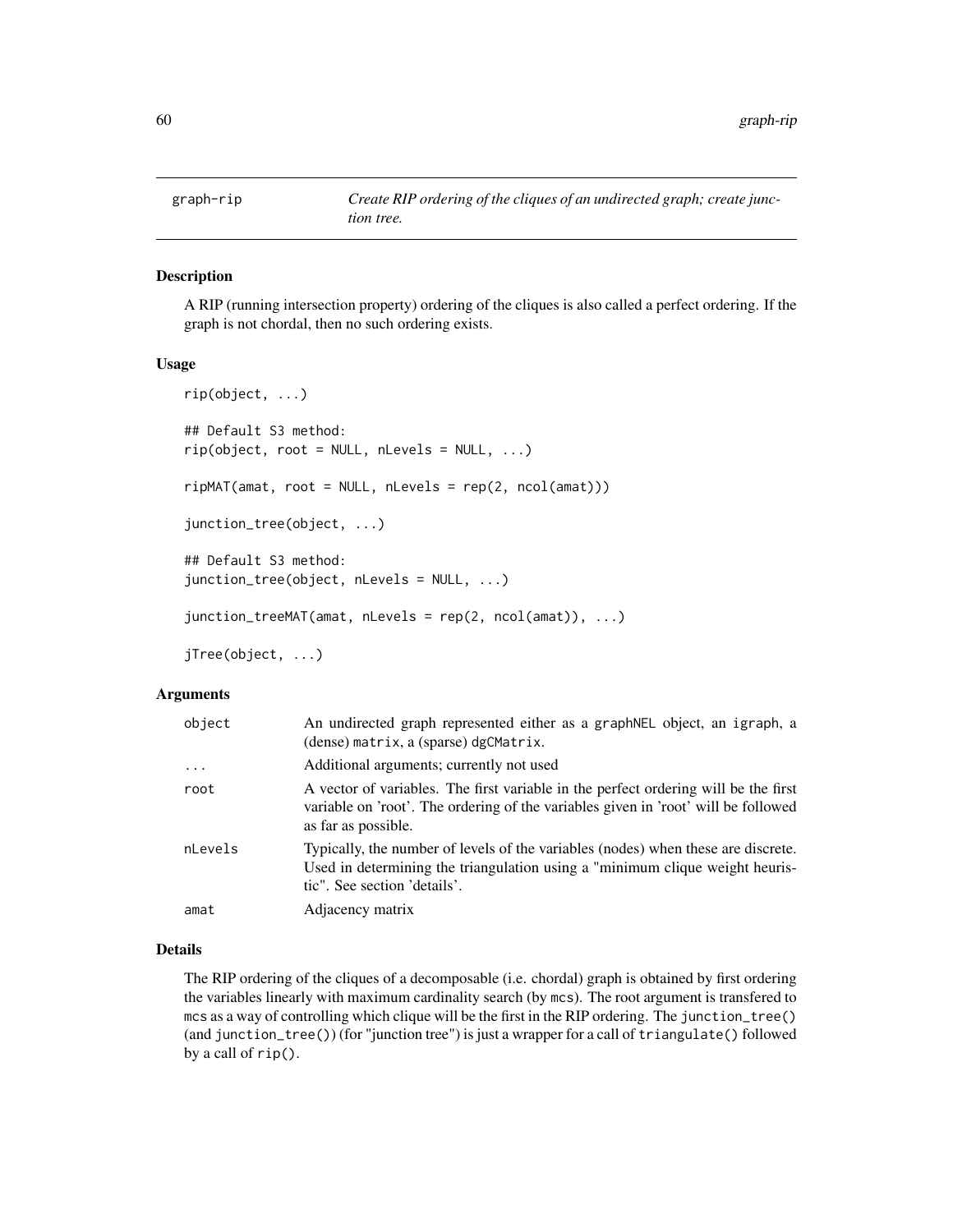#### graph-rip 61

# Value

rip returns a list (an object of class ripOrder. A print method exists for such objects.)

#### Synonymous functions

For backward compatibility with downstream packages we have the following synonymous functions:

- jTree = junction\_tree (Used in rags2ridges)
- junctionTree = junction\_tree

#### Note

The workhorse is the ripMAT() function. The nLevels argument to the rip functions has no meaning.

# Author(s)

Søren Højsgaard, <sorenh@math.aau.dk>

# See Also

[mcs](#page-51-0), [triangulate](#page-62-0), [moralize](#page-54-0), [ug](#page-43-0), [dag](#page-43-0)

```
## graphNEL
uG \leftarrow ug(\text{me:ve} + \text{me:al} + \text{ve:al} + \text{al:an} + \text{al:st} + \text{an:st})mcs(uG)
rip(uG)
junction_tree(uG)
## Adjacency matrix
uG <- ug(~me:ve:al + al:an:st, result="matrix")
mcs(uG)
rip(uG)
junction_tree(uG)
## Sparse adjacency matrix
uG <- ug(c("me", "ve", "al"), c("al", "an", "st"), result="dgCMatrix")
mcs(uG)
rip(uG)
junction_tree(uG)
## Non--decomposable graph
uG \leq -ug(\sim 1:2 + 2:3 + 3:4 + 4:5 + 5:1)mcs(uG)
rip(uG)
junction_tree(uG)
```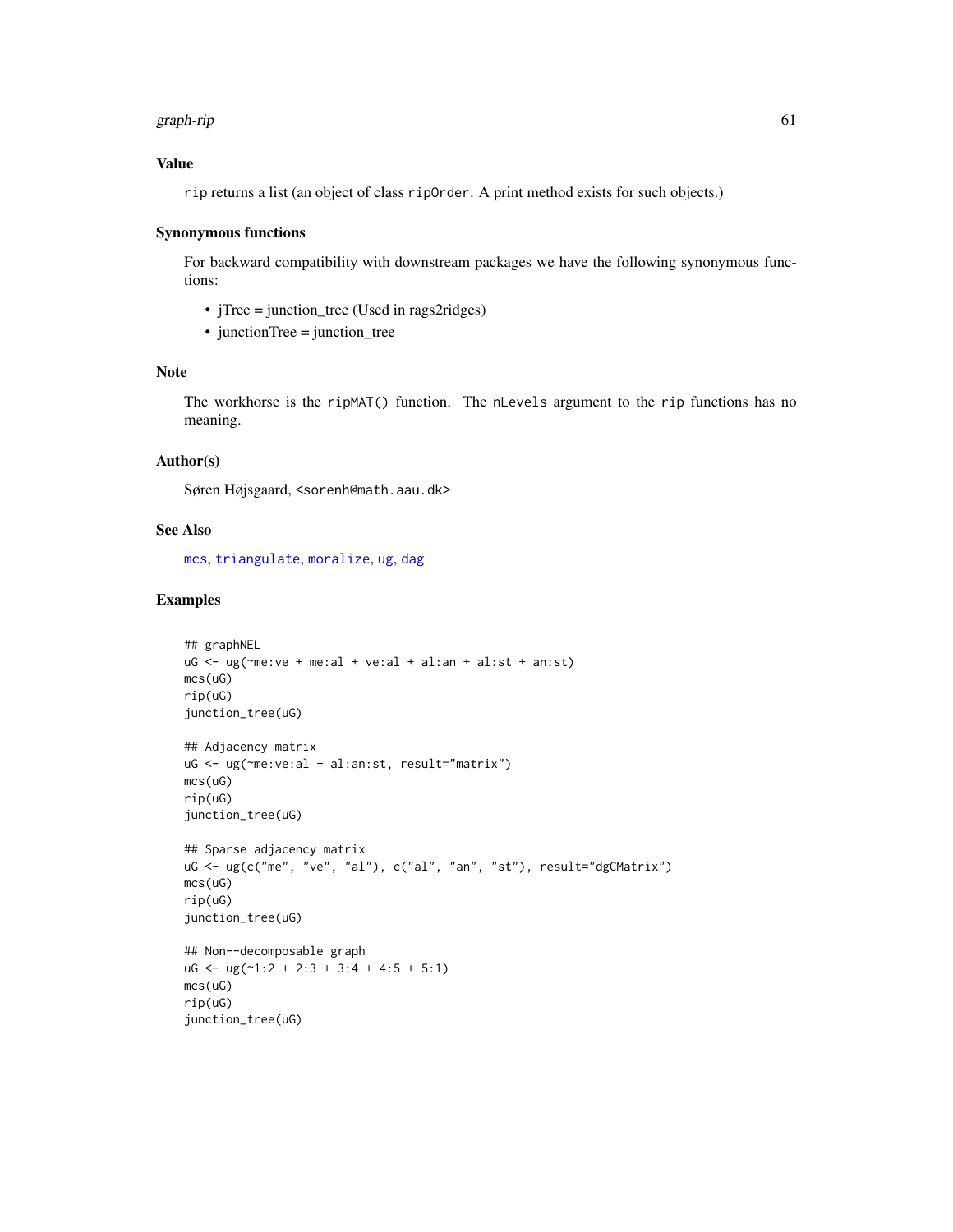# Description

A topological ordering of a directed graph is a linear ordering of its vertices such that, for every edge (u->v), u comes before v in the ordering. A topological ordering is possible if and only if the graph has no directed cycles, that is, if it is a directed acyclic graph (DAG). Any DAG has at least one topological ordering. Can hence be used for checking if a graph is a DAG.

#### Usage

topo\_sort(object, index = FALSE) topo\_sortMAT(amat, index = FALSE) topoSort(object, index = FALSE) topoSortMAT(amat, index = FALSE)

### Arguments

| object | An graph represented either as a graph NEL object, an igraph, a (dense) matrix,<br>a (sparse) dgCMatrix.                                                                     |
|--------|------------------------------------------------------------------------------------------------------------------------------------------------------------------------------|
| index  | If FALSE, an ordering is returned if it exists and character $(0)$ otherwise. If<br>TRUE, the index of the variables in an adjacency matrix is returned and -1<br>otherwise. |
| amat   | Adjacency matrix.                                                                                                                                                            |

# Value

If FALSE, an ordering is returned if it exists and character(0) otherwise. If TRUE, the index of the variables in an adjacency matrix is returned and -1 otherwise.

#### Synonymous functions

The functions topo\_sort / topoSort are synonymous with topo\_sortMAT / topoSortMAT. One of the groups may be deprecated in the future.

# Note

The workhorse is the topo\_sortMAT function which takes an adjacency matrix as input.

## Author(s)

Søren Højsgaard, <sorenh@math.aau.dk>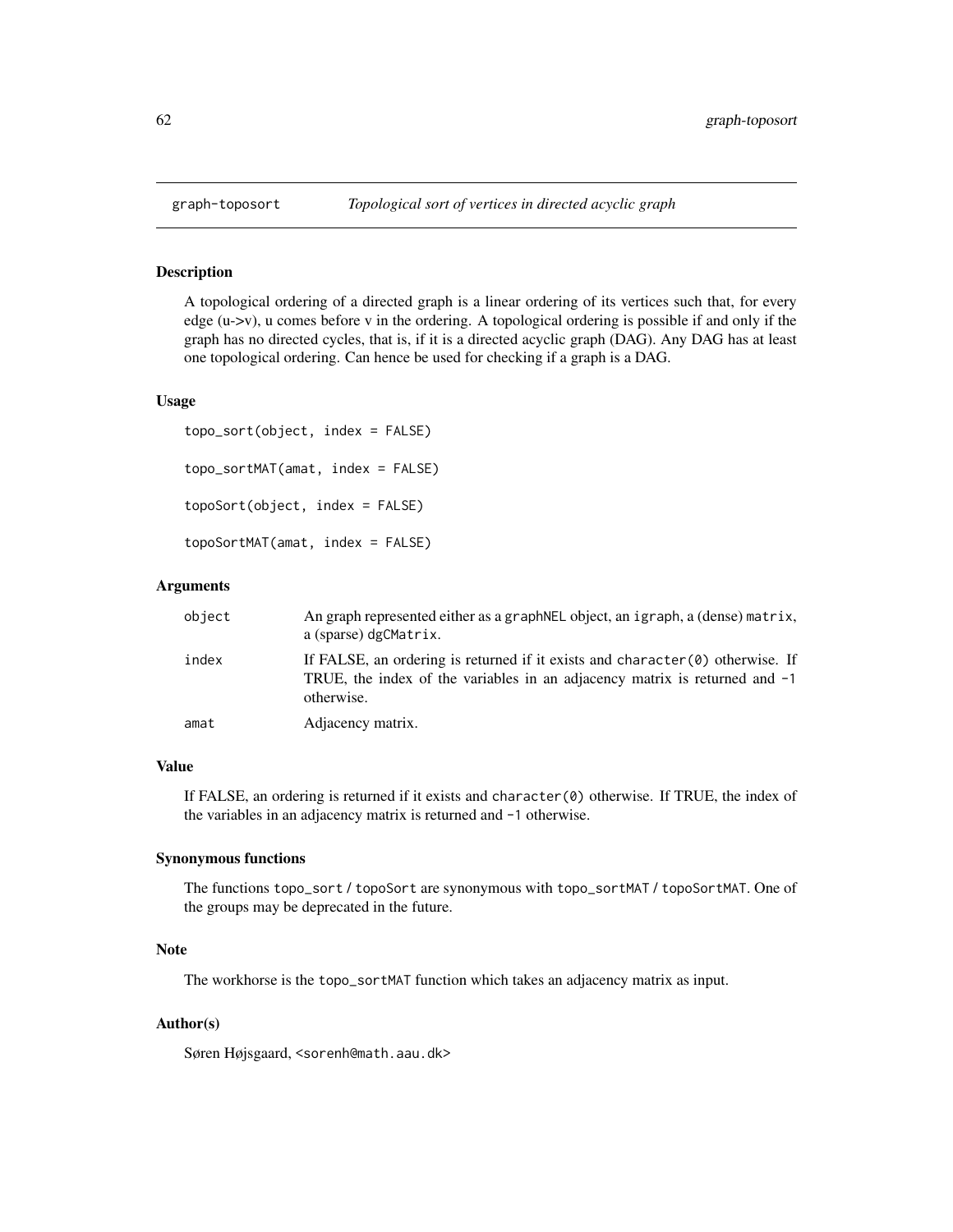# graph-triangulate 63

#### See Also

[dag](#page-43-0), [ug](#page-43-0)

#### Examples

```
dagMAT <- dag(~a:b:c + c:d:e, result="matrix")
dagMATS <- as(dagMAT, "dgCMatrix")
dagNEL <- as(dagMAT, "graphNEL")
topo_sort(dagMAT)
topo_sort(dagMATS)
```
topo\_sort(dagNEL)

graph-triangulate *Triangulation of an undirected graph*

# <span id="page-62-0"></span>Description

This function will triangulate an undirected graph by adding fill-ins.

#### Usage

```
triangulate(object, ...)
## Default S3 method:
triangulate(object, nLevels = NULL, result = NULL, check = TRUE, ...)
triang_mcwh(object, ...)
triang_elo(object, ...)
triang(object, ...)
## Default S3 method:
triang(object, control = list(), ...)
## Default S3 method:
triang_mcwh(object, nLevels = NULL, result = NULL, check = TRUE, ...)
## Default S3 method:
triang_elo(object, order = NULL, result = NULL, check = TRUE, ...)
triangulateMAT(amat, nLevels = rep(2, ncol(amat)), ...)
triang_mcwhMAT_(amat, nLevels = rep(2, ncol(amat)), ...)
triang_eloMAT_(amat, order)
```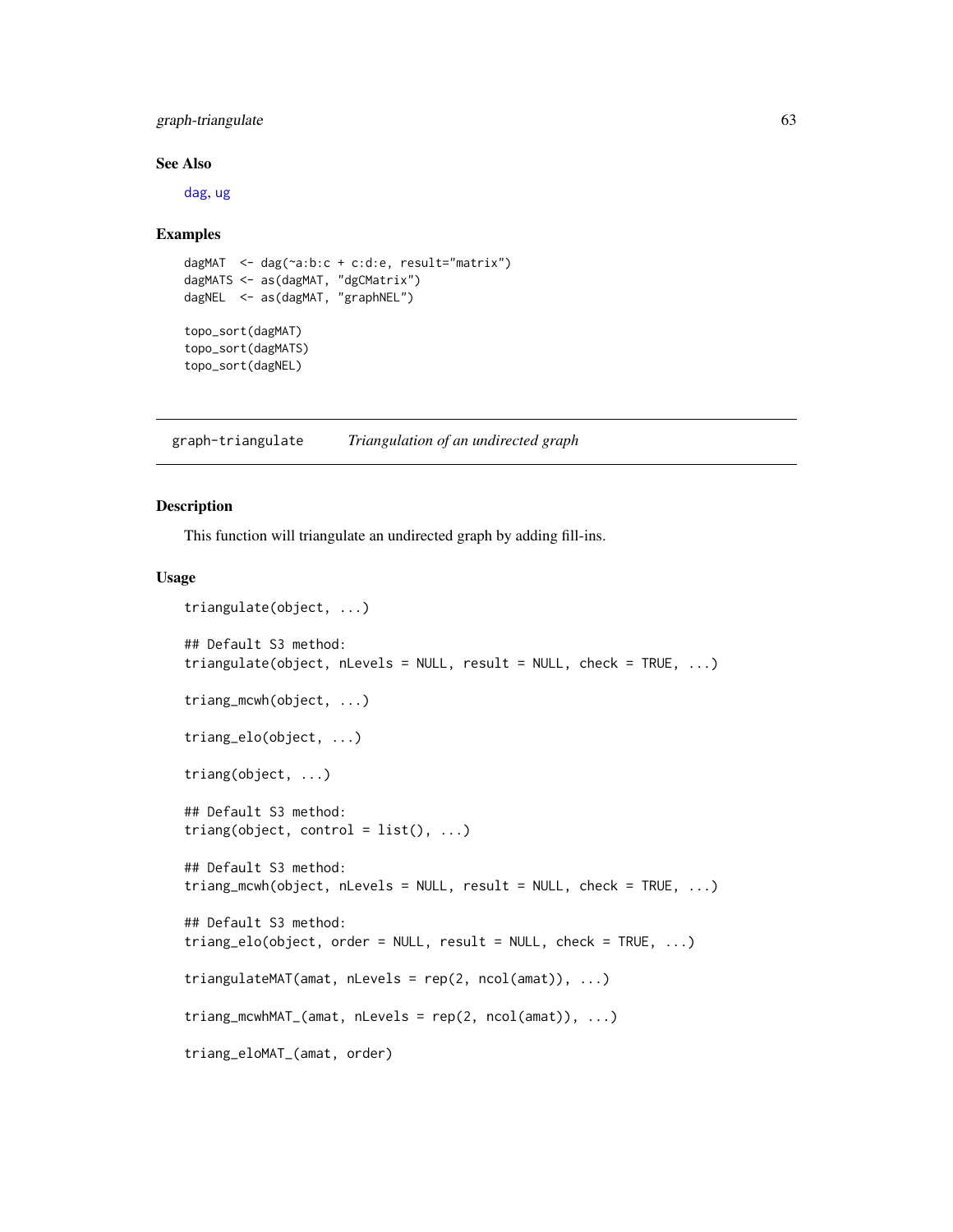triang\_eloMAT(amat, order = NULL)

#### Arguments

| object   | An undirected graph represented either as a graph NEL object, an igraph, a<br>(dense) matrix, a (sparse) dgCMatrix.                                                                  |
|----------|--------------------------------------------------------------------------------------------------------------------------------------------------------------------------------------|
| $\ddots$ | Additional arguments, currently not used.                                                                                                                                            |
| nLevels  | The number of levels of the variables (nodes) when these are discrete. Used in<br>determining the triangulation using a "minimum clique weight heuristic". See<br>section 'details'. |
| result   | The type (representation) of the result. Possible values are "graphNEL", "igraph",<br>"matrix", "dgCMatrix". Default is the same as the type of object.                              |
| check    | If TRUE (the default) it is checked whether the graph is triangulated before doing<br>the triangulation; gives a speed up if FALSE                                                   |
| control  | A list controlling the triangulation; see 'examples'.                                                                                                                                |
| order    | Elimation order; a character vector or numeric vector.                                                                                                                               |
| amat     | Adjacency matrix; a (dense) matrix, or a (sparse) dgCMatrix.                                                                                                                         |
|          |                                                                                                                                                                                      |

#### Details

There are two type of functions: triang and triangulate

The workhorse is the triangulateMAT function.

The triangulation is made so as the total state space is kept low by applying a minimum clique weight heuristic: When a fill-in is necessary, the algorithm will search for an edge to add such that the complete set to be formed will have as small a state-space as possible. It is in this connection that the nLevels values are used.

Default (when nLevels=NULL) is to take nLevels=2 for all nodes. If nLevels is the same for all nodes then the heuristic aims at keeping the clique sizes small.

# Value

A triangulated graph represented either as a graphNEL, a (dense) matrix or a (sparse) dgCMatrix.

#### Note

Care should be taken when specifying nLevels for other representations than adjacency matrices: Since the triangulateMAT function is the workhorse, any other representation is transformed to an adjacency matrix and the order of values in nLevels most come in the order of the nodes in the adjacency matrix representation.

Currently there is no check for that the graph is undirected.

# Author(s)

Søren Højsgaard, <sorenh@math.aau.dk>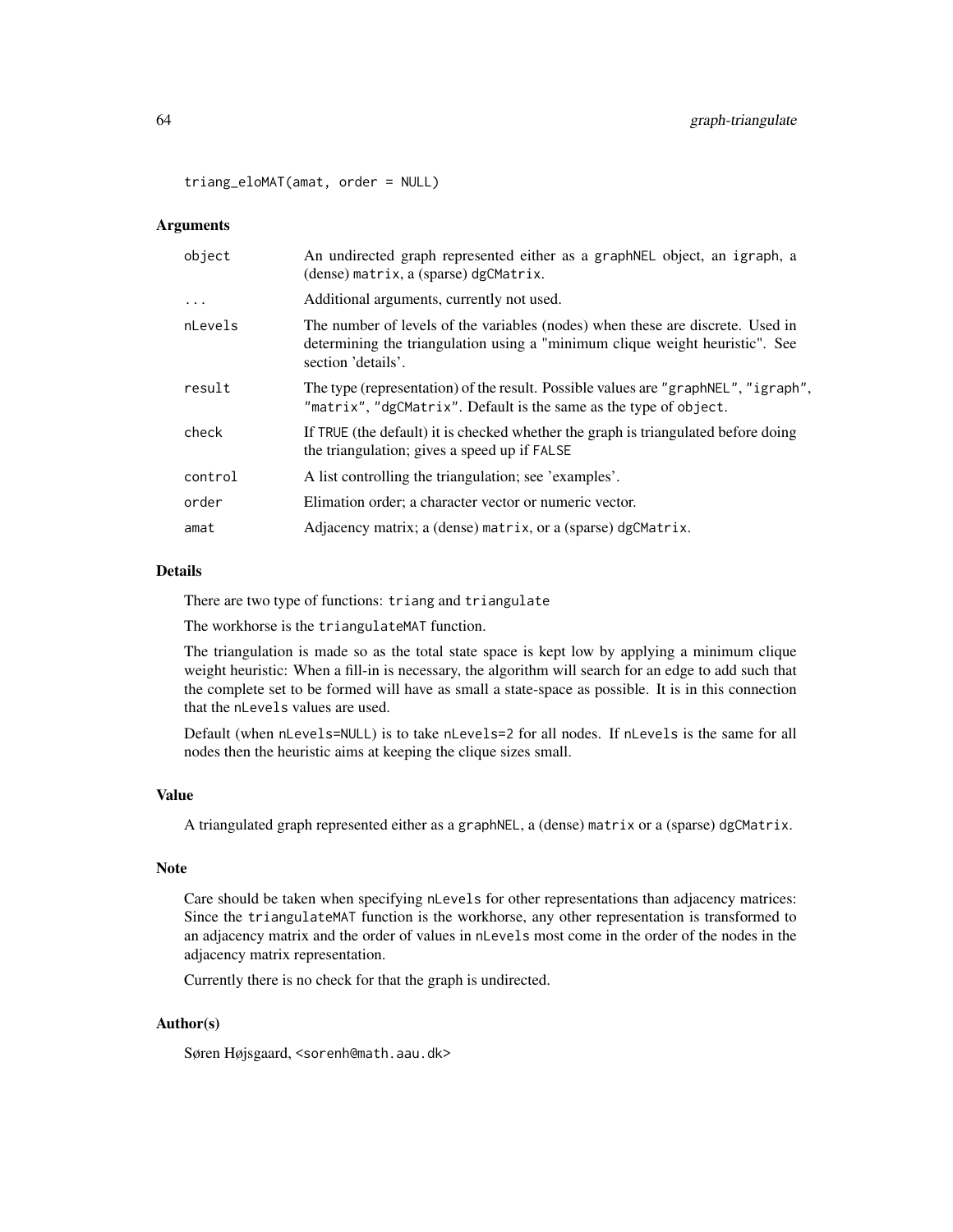graph-vpar 65

#### See Also

[ug](#page-43-0), [dag](#page-43-0), [mcs](#page-51-0), [mcsMAT](#page-51-0), [rip](#page-59-0), [ripMAT](#page-59-0), [moralize](#page-54-0), [moralizeMAT](#page-54-0)

#### Examples

```
## graphNEL
uG1 <- ug(-a:b + b:c + c:d + d:e + e: f + f:a)
uG2 \leq ug(\text{a:b + b:c + c:d + d:e + e:f + f:a, result="matrix")}uG3 \leq ug(\sim a:b + b:c + c:d + d:e + e:f + f:a, result="dgCMatrix")## Default triangulation: minimum clique weight heuristic
# (default is that each node is given the same weight):
tuG1 \leftarrow triang(uG1)## Same as
triang_mcwh(uG1)
## Alternative: Triangulation from a desired elimination order
# (default is that the order is order of the nodes in the graph):
triang(uG1, control=list(method="elo"))
## Same as:
triang_elo(uG1)
## More control: Define the number of levels for each node:
tuG1 <- triang(uG1, control=list(method="mcwh", nLevels=c(2, 3, 2, 6, 4, 9)))
tuG1 <- triang_mcwh(uG1, nLevels=c(2, 3, 2, 6, 4, 9))
tuG1 <- triang(uG1, control=list(method="elo", order=c("a", "e", "f")))
tuG1 <- triang_elo(uG1, order=c("a", "e", "f"))
## graphNEL
uG1 <- \lg(\sim a:b + b:c + c:d + d:e + e:f + f:a)tuG1 <- triangulate(uG1)
## adjacency matrix
uG2 \leq ug(\sim a:b + b:c + c:d + d:e + e:f + f:a, result="matrix")tuG2 <- triangulate(uG2)
## adjacency matrix (sparse)
uG2 \leq ug(\sim a:b + b:c + c:d + d:e + e:f + f:a, result="dgCMatrix")tuG2 <- triangulate(uG2)
```
graph-vpar *List of vertices and their parents for graph.*

#### **Description**

Get list of vertices and their parents for graph.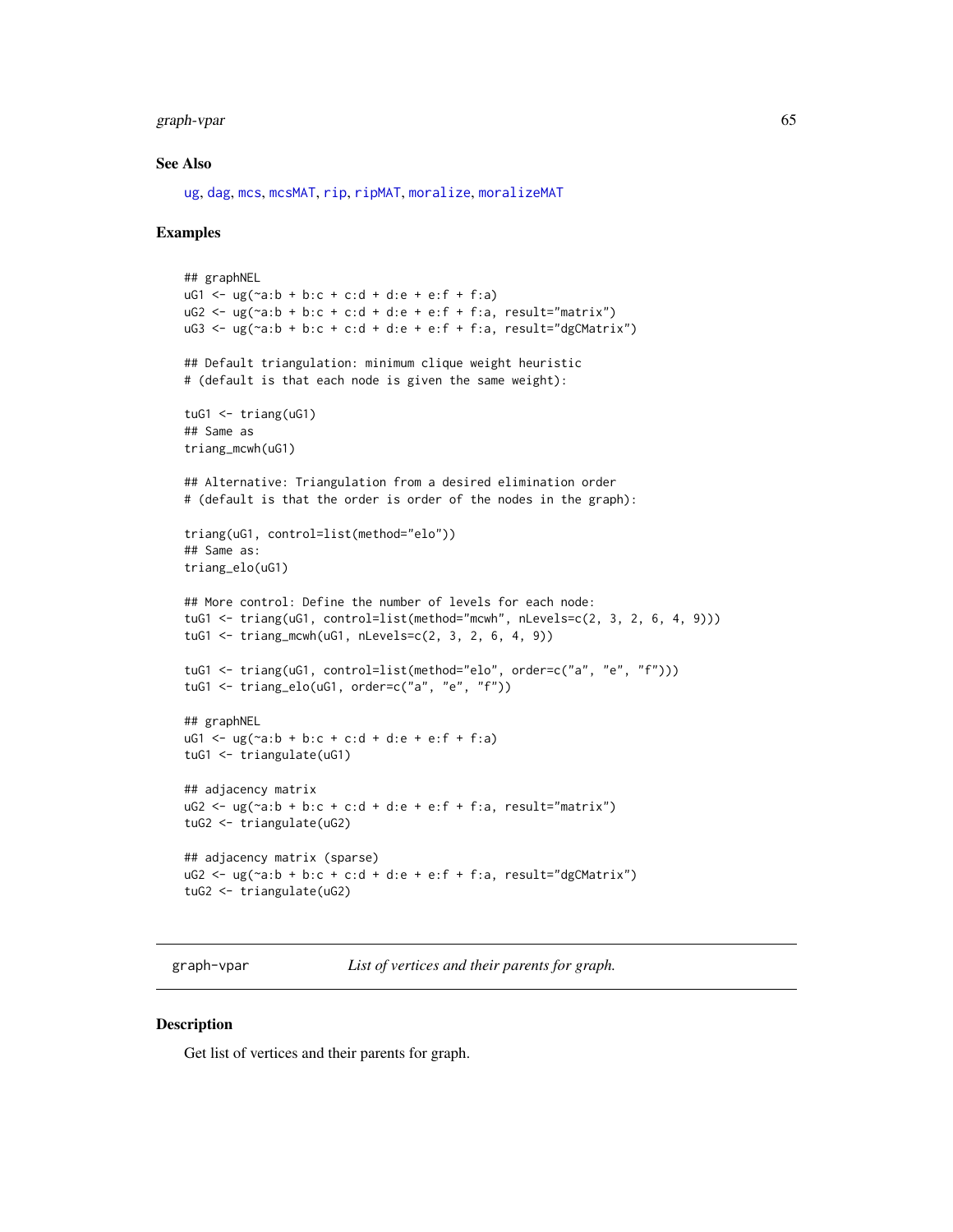#### Usage

```
vchi(object, getv = TRUE, forceCheck = TRUE)
vchiMAT(object, getv = TRUE, forceCheck = TRUE)
vpar(object, getv = TRUE, forceCheck = TRUE)
vparMAT(object, getv = TRUE, forceCheck = TRUE)
```
# Arguments

| object     | An object representing a graph. Valid objects are an adjacency matrix or as a<br>graphNEL.                                                                                                                         |
|------------|--------------------------------------------------------------------------------------------------------------------------------------------------------------------------------------------------------------------|
| getv       | The result is by default a list of vectors of the form $(v, pa1, pa2, \ldots, paN)$ where<br>pa1, pa2,  paN are the parents of v. If getv is FALSE then the vectors will<br>have the form $(pa1, pa2, \ldots$ paN) |
| forceCheck | Logical indicating if it should be checked that the object is a DAG.                                                                                                                                               |

# Value

A list of vectors where each vector will have the form  $(v,pa1,pa2,...$  paN) where  $pa1,pa2,...$ paN are the parents of v.

#### See Also

[dag](#page-43-0), [ug](#page-43-0)

```
## DAGs
dagMAT <- dag(~a:b:c + c:d:e, result="matrix")
dagNEL <- dag(~a:b:c + c:d:e, result="graphNEL")
vpar(dagMAT)
vpar(dagNEL)
vpar(dagMAT, getv=FALSE)
vpar(dagNEL, getv=FALSE)
## Undirected graphs
ugMAT <- ug(~a:b:c + c:d:e, result="matrix")
ugNEL <- ug(~a:b:c + c:d:e, result="graphNEL")
## Not run:
## This will fail because the adjacency matrix is symmetric and the
## graphNEL has undirected edges
vpar(ugMAT)
vpar(ugNEL)
## End(Not run)
## When forceCheck is FALSE, it will not be detected that the graphs are undirected.
vpar(ugMAT, forceCheck=FALSE)
vpar(ugNEL, forceCheck=FALSE)
```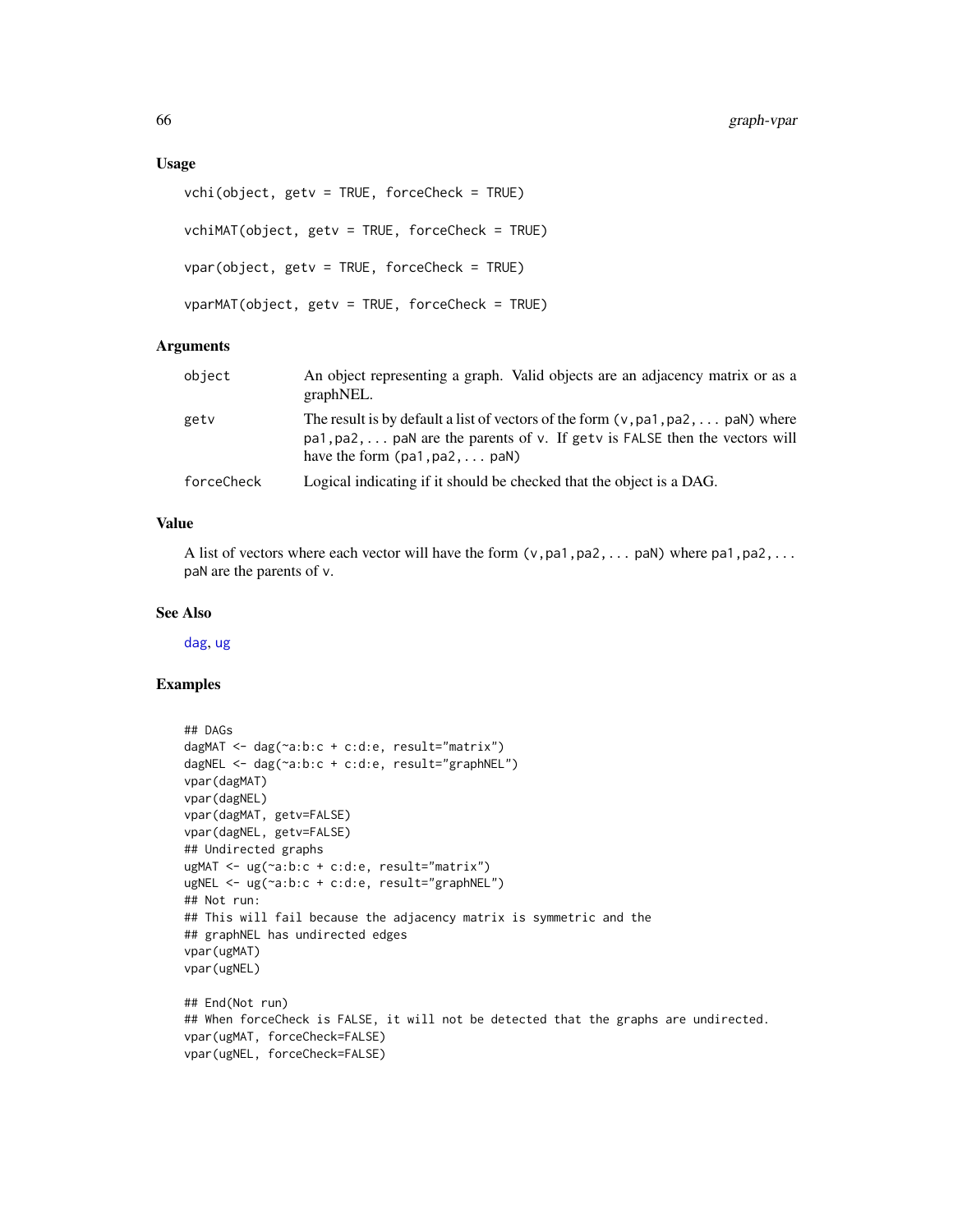#### gRbase  $67$

```
## Bidirected graphs
## This is, for graphNELs, the same as working with bidirected edges:
if (require(graph)){
graph::edgemode(ugNEL)
graph::edgemode(ugNEL) <- "directed"
graph::edgemode(ugNEL)
vpar(ugNEL,FALSE)
}
```
gRbase *The package 'gRbase': summary information*

#### Description

This package provides a basis for graphical modelling in R and in particular for other graphical modelling packages, most notably gRim, gRain and gRc.

# Details

gRbase provides the following:

- Implementation of various graph algorithms, including maximum cardinality search, maximal prime subgraph decomposition, triangulation. See the vignette graphs.
- Implementation of various "high level" array operations, including multiplication/division, marginalization, slicing, permutation. See the vignette ArrayOps.
- Implementation of various "low level" array operations. See the vignette ArrayOpsPrim.
- A collection of datasets
- A general framework for setting up data and model structures and provide examples for fitting hierarchical log linear models for contingency tables and graphical Gaussian models for the multivariate normal distribution. (Notice: This last part is not maintained / developed further.)

#### Authors

Soren Hojsgaard, Department of Mathematical Sciences, Aalborg University, Denmark Contributions from Claus Dethlefsen, Clive Bowsher, David Edwards.

### Acknowledgements

Thanks to the other members of the gR initiative, in particular to David Edwards for providing functions for formula-manipulation.

## References

Hojsgaard, S., Edwards, D., Lauritzen, S. (2012) Graphical models with R. Springer. ISBN: 978-1- 4614-2298-3

Lauritzen, S. L. (2002). gRaphical Models in R. *R News*, 3(2)39.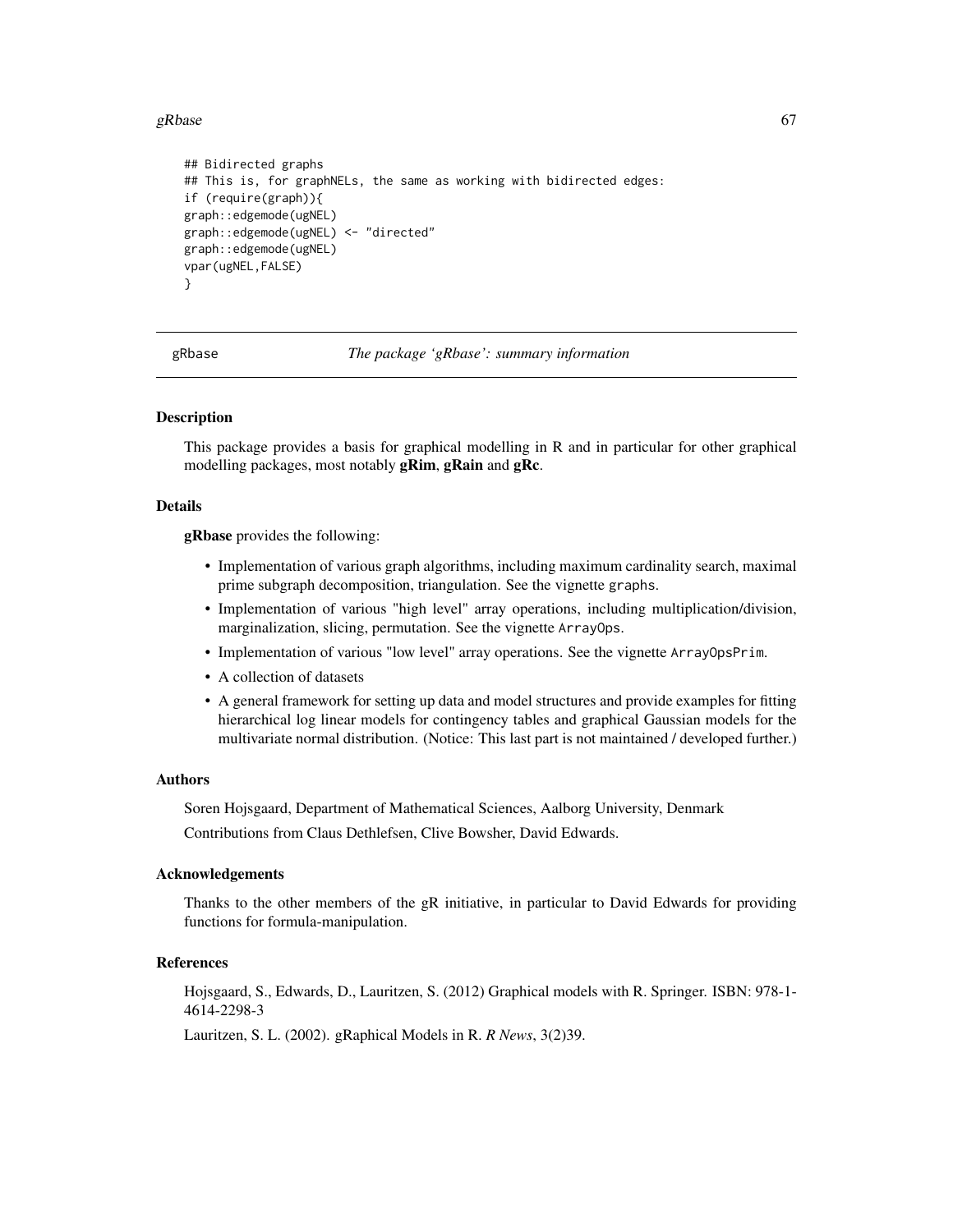# Description

Various utility functions for gRbase. Includes 'faster versions' of certain standard R functions.

## Usage

```
rhsFormula2list(form)
rhsf2list(form)
rhsf2vec(form)
listify_dots(dots)
list2rhsFormula(form)
list2rhsf(form)
rowmat2list(X)
colmat2list(X)
matrix2list(X, byrow = TRUE)
which.arr.index(X)
which_matrix_index(X)
rowSumsPrim(X)
colSumsPrim(X)
colwiseProd(v, X)
lapplyV2I(setlist, item)
lapplyI2V(setlist, item)
```
# Arguments

| form | Formula specification (a right-hand sided formula, a numeric/character vector<br>or a list of vectors). |
|------|---------------------------------------------------------------------------------------------------------|
| dots | dot-arguments to be turned into a list                                                                  |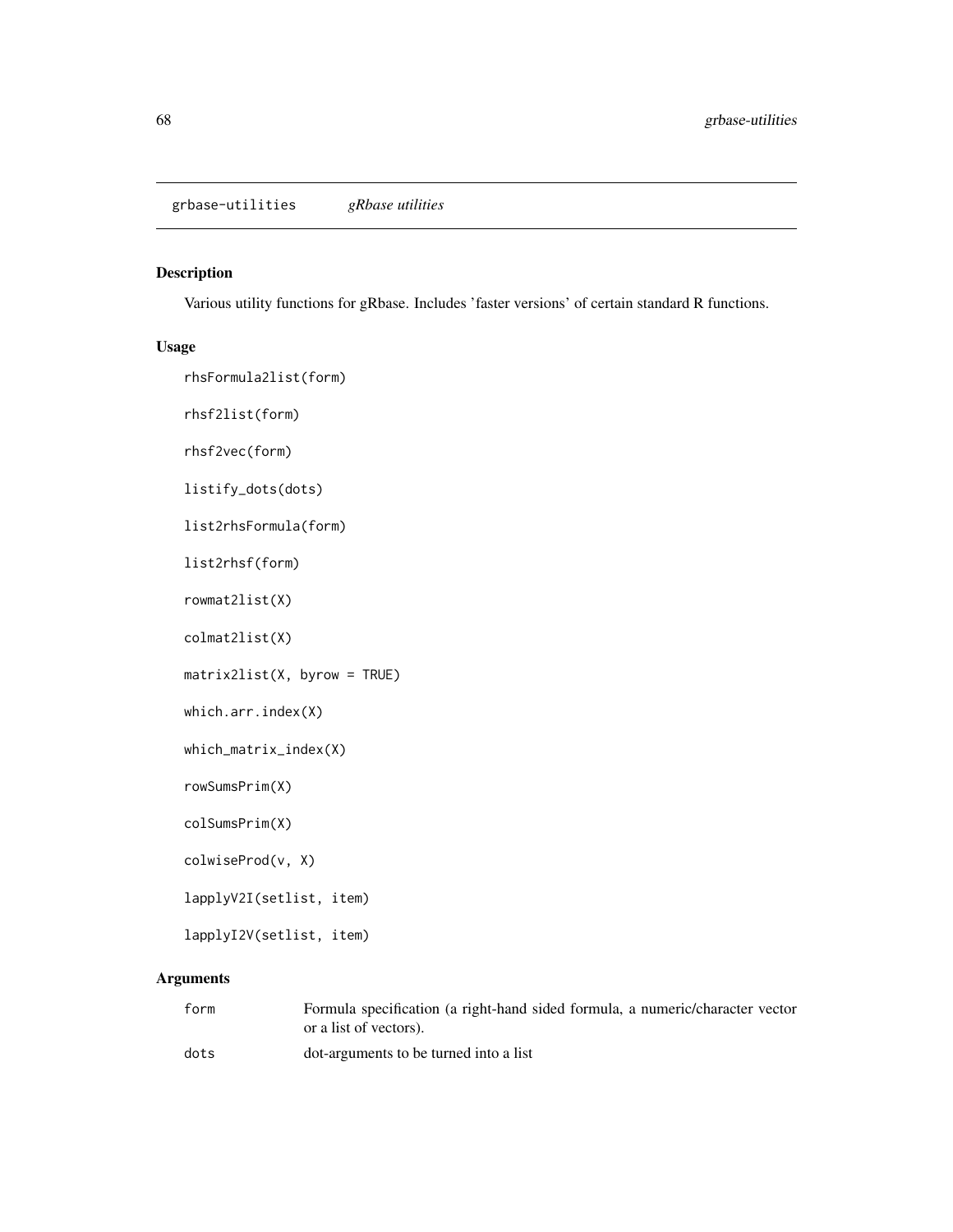# grbase-utilities 69

| X       | A matrix.                                |
|---------|------------------------------------------|
| byrow   | Should the split be by row or by column. |
|         | A vector.                                |
| setlist | A list of atomic vectors                 |
| item    | An atomic vector                         |

#### Details

which.arr.ind: Returns matrix n x 2 matrix with indices of non-zero entries in matrix X. Notice which\_matrix\_index\_\_ is cpp implementation.

colwiseProd: multiplies a vector v and a matrix X columnwise (as opposed to rowwise which is achieved by  $v \times X$ ). Hence colwiseProd does the same as  $t(v \times t(X))$  - but it does so faster for numeric values.

- lapplyV2I: same as but much faster than lapply(setlist, function(elt) match(elt, item))
- lapplyI2V: same as but faster than lapply(setlist, function(elt) item[elt])

#### Author(s)

Søren Højsgaard, <sorenh@math.aau.dk>

```
## colwiseProd
X \leq - matrix(1:16, nrow=4)
v < -1:4t(v * t(X))colwiseProd(v, X)
## Not run:
system.time(for (ii in 1:100000) t(v * t(X)))
system.time(for (ii in 1:100000) colwiseProd(v, X))
## End(Not run)
setlist <- list(c(1,2,3), c(2,3,4), c(2,4,5))
item \leftarrow c(2,3)
lapplyV2I(setlist, item)
lapply(setlist, function(gg) match(gg, item))
lapplyI2V(setlist, item)
lapply(setlist, function(x) item[x])
if (require(microbenchmark)){
microbenchmark(
  lapplyV2I(setlist, item),
  lapply(setlist, function(elt) match(elt, item)))
```
microbenchmark::microbenchmark(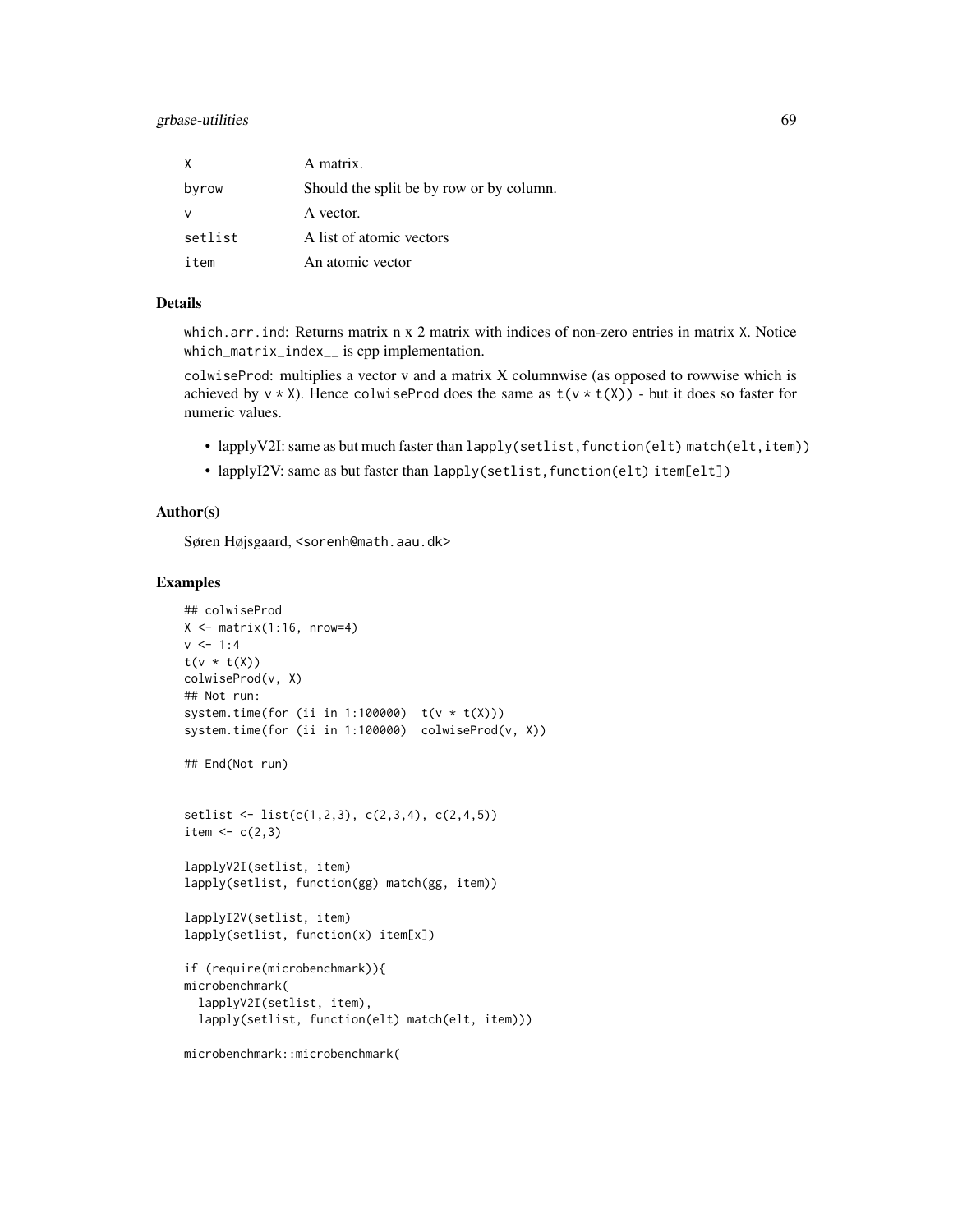```
lapplyI2V(setlist, item),
 lapply(setlist, function(elt) item[elt]))
}
```
grbase\_generics *Compile and propagate functions*

## Description

compile and propagate are generic functions which invoke particular methods which depend on the class of the first argument

# Usage

```
fit(object, ...)
compile(object, ...)
propagate(object, ...)
stepwise(object, ...)
```
#### Arguments

| object               | An object                                                     |
|----------------------|---------------------------------------------------------------|
| $\ddot{\phantom{0}}$ | Additional arguments which depends on the class of the object |

# Value

The value returned depends on the class of the first argument.

## Author(s)

Søren Højsgaard, <sorenh@math.aau.dk>

## References

Højsgaard, Søren; Edwards, David; Lauritzen, Steffen (2012): Graphical Models with R, Springer

internal *Internal functions for the gRbase package*

# Description

These functions are not intended to be called directly.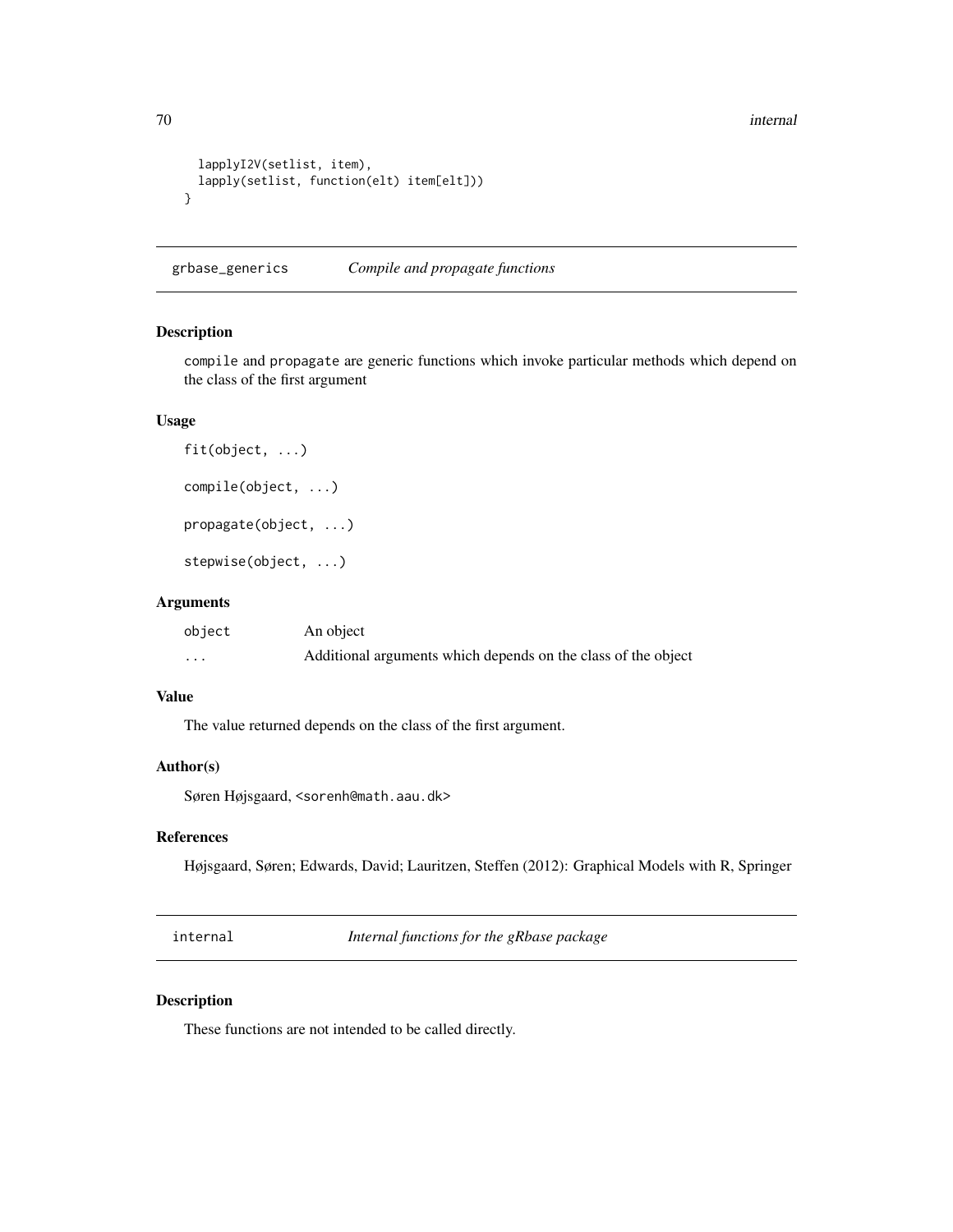set-operations *Suite of set operations*

## Description

Set operations for gRbase and related packages.

## Usage

```
maximal_sets(setlist, index = FALSE)
minimal_sets(setlist, index = FALSE)
remove_redundant(setlist, maximal = TRUE, index = FALSE)
is_inset(x, setlist, index = FALSE)
get_subset(x, setlist, all = FALSE)
get_superset(x, setlist, all = FALSE)
is_subsetof(set, set2)
is.subsetof(x, set)
subsetof(x, set)
```
#### **Arguments**

| setlist      | List of vectors (representing a set of subsets)                        |
|--------------|------------------------------------------------------------------------|
| index        | Logical; should indices (in set list) be returned or a set of subsets. |
| maximal      | Logical; see section 'Details' for a description.                      |
| x, set, set2 | Vector representing a set.                                             |
| all          | Logical; see section 'Details' for a description.                      |

### Details

'setlist' is a list of vectors representing a set of subsets; i.e. V1,...VQ where Vk is a subset of some base set V.

'all' If true, get\_superset will return index of all vectors containing the element; otherwise only the first index is returned.

is\_inset: Checks if the set x is in one of the Vk's.

remove\_redundant: Returns those Vk which are not contained in other subsets; i.e. gives the maximal sets. If maximal is FALSE then returns the minimal sets; i.e. Vk is returned if Vk is contained in one of the other sets Vl and there are no set Vn contained in Vk.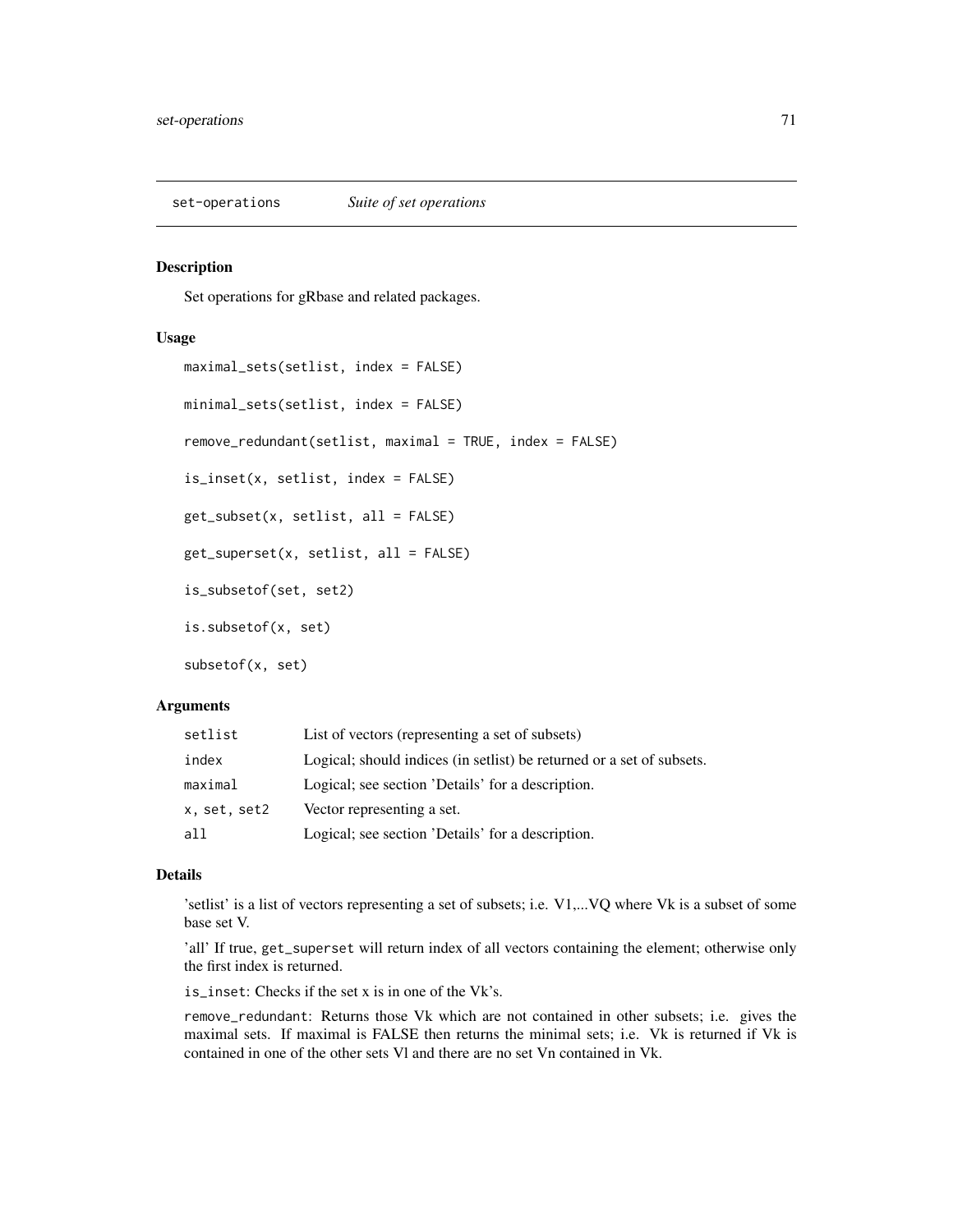Notice that the comparisons are made by turning the elements into characters and then comparing these. Hence 1 is identical to "1".

#### Author(s)

Søren Højsgaard, <sorenh@math.aau.dk>

## Examples

```
set <- list(c(1, 2), c(1, 2, 3), c(2, 3, 6), c(2, 4), c(5, 6), 5)
ell < -c(2, 1)el2 \leftarrow c(2, 3)el3 \leq c(4, 3)el4 \leftarrow c(2, 1, 3)maximal_sets(set)
minimal_sets(set)
remove_redundant(set)
remove_redundant(set, maximal=FALSE)
is_inset(el1, set)
is_inset(el2, set)
is_inset(el3, set)
get_subset(el1, set)
get_subset(el1, set)
get_subset(el2, set)
get_subset(el3, set)
get_superset(el1, set)
get_superset(el1, set, all=TRUE)
get_superset(el2, set)
get_superset(el3, set)
is_subsetof(el1, el1)
is_subsetof(el1, el2)
is_subsetof(el1, el4)
```
ug2dag *Coerce between undirected and directed graphs when possible*

#### Description

An undirected graph G can be converted to a dag if G is chordal. A dag D can be converted to an undirected graph if D can be moralized without adding edges.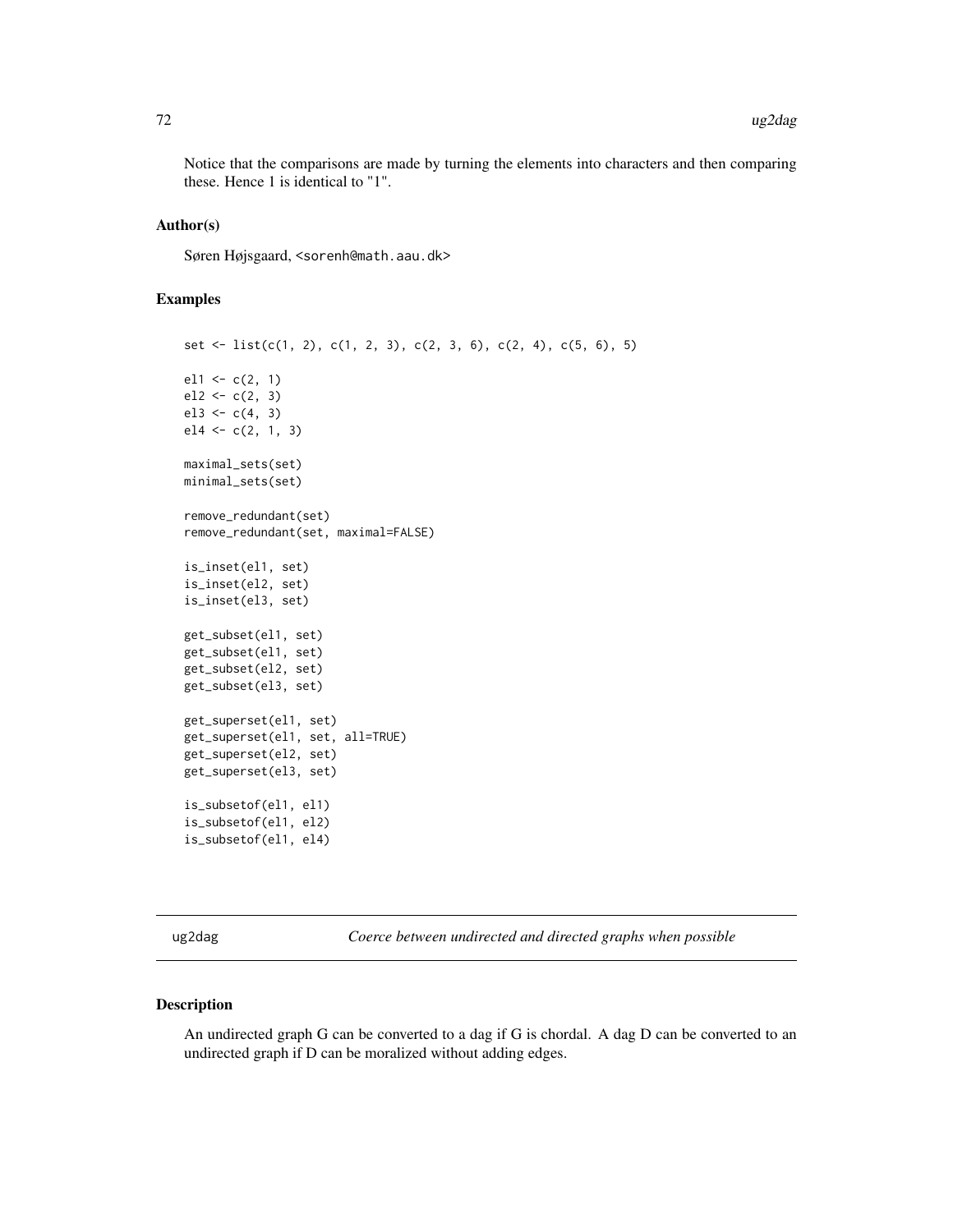#### ug2dag **73**

### Usage

ug2dag(gn)

## Arguments

gn A graphNEL object or an object that can be converted to a graphNEL object.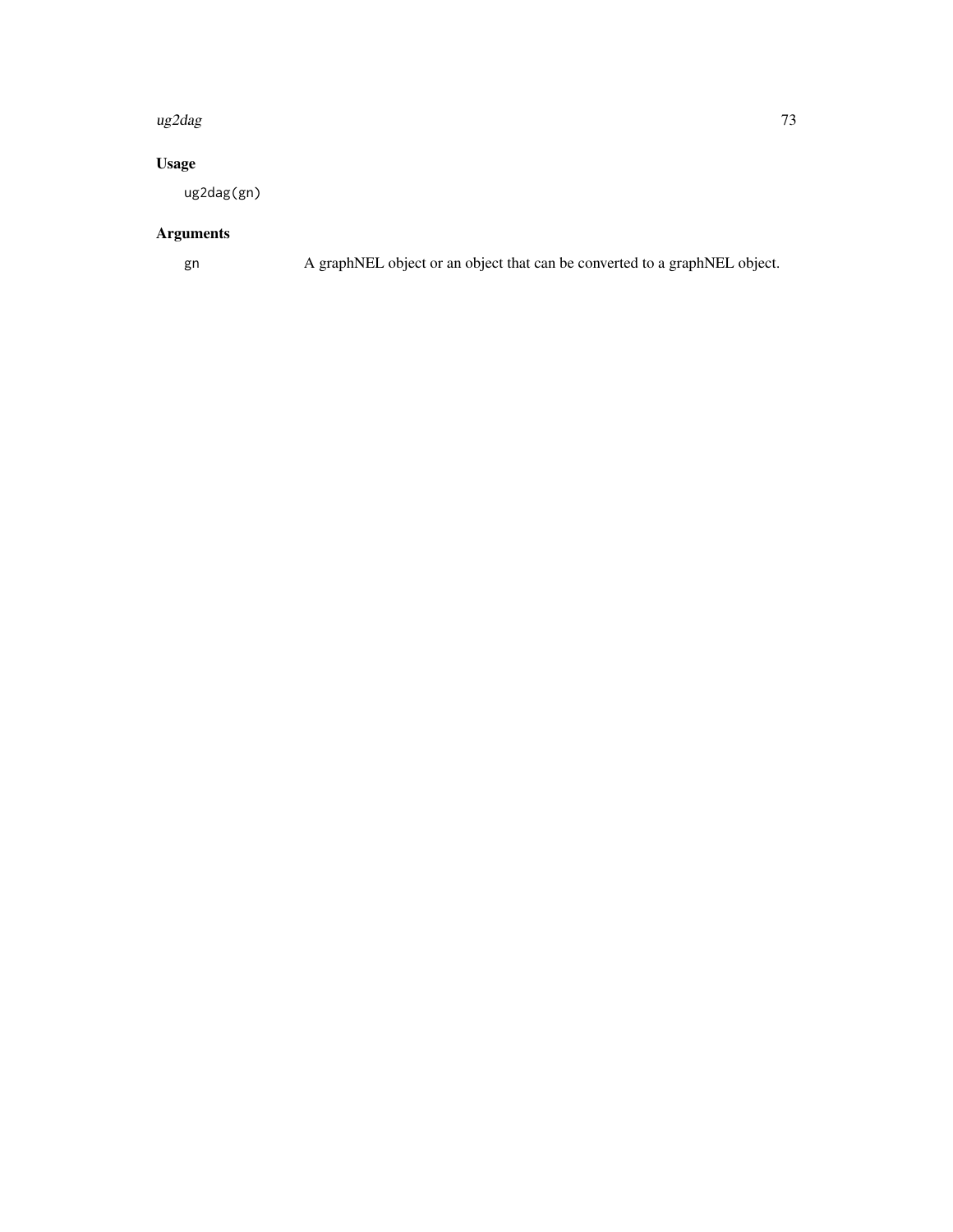# **Index**

∗ datasets data-ashtrees , [22](#page-21-0) data-BodyFat, [23](#page-22-0) data-breastcancer , [24](#page-23-0) data-cad, [25](#page-24-0) data-carcass , [26](#page-25-0) data-chestSim , [27](#page-26-0) data-dietox , [28](#page-27-0) data-dumping , [29](#page-28-0) data-lizard , [29](#page-28-0) data-mathmark , [30](#page-29-0) data-mildew , [31](#page-30-0) data-milkcomp, [32](#page-31-0) data-Nutrimouse , [33](#page-32-0) data-personality , [34](#page-33-0) data-rats , [35](#page-34-0) data-reinis , [35](#page-34-0) data-wine , [36](#page-35-0) ∗ graphics graph-iplot , [49](#page-48-0) ∗ graphs gRbase , [67](#page-66-0) ∗ models graph-gcproperties , [47](#page-46-0) gRbase , [67](#page-66-0) ∗ multivariate gRbase , [67](#page-66-0) ∗ utilities api-parray , [9](#page-8-0) api-tabDist , [12](#page-11-0) api-tabNew , [14](#page-13-0) array-simulate , [18](#page-17-0) compareModels , [20](#page-19-0) cov2pcor , [20](#page-19-0) fastcombn , [37](#page-36-0) graph-clique , [39](#page-38-0) graph-coerce-api , [41](#page-40-0) graph-create , [44](#page-43-0) graph-gcproperties , [47](#page-46-0)

```
graph-is
, 49
    graph-mcs
, 52
    graph-min-triangulate
, 54
    graph-moralize
, 55
    graph-mpd
, 57
    graph-randomdag
, 59
    60
    graph-toposort
, 62
    graph-triangulate
, 63
    grbase_generics
, 70
%>%
(internal
)
, 70
%a*%
(api-pct-operations
)
, 11
%a+%
(api-pct-operations
)
, 11
%a-%
(api-pct-operations
)
, 11
%a/0%
(api-pct-operations
)
, 11
%a/%
(api-pct-operations
)
, 11
%a==%
(api-pct-operations
)
, 11
%a_%
(api-pct-operations
)
, 11
%a^%
(api-pct-operations
)
, 11
%aalign%
(api-pct-operations
)
, 11
%amarg%
(api-pct-operations
)
, 11
%aperm%
(api-pct-operations
)
, 11
%aslice*%
(api-pct-operations
)
, 11
%aslice%
(api-pct-operations
)
, 11
addEdge.gModel
(internal
)
, 70
all_pairs
,
3
all_subsets
,
4
all_subsets0
(all_subsets
)
,
4
ancestors
(graph-query
)
, 58
ancestralGraph
(graph-query
)
, 58
ancestralSet
(graph-query
)
, 58
api-array-07
,
4
6
api-cell
,
7
api-cell_
,
8
```
api-parray , [9](#page-8-0)

api-tabDist , [12](#page-11-0) api-tabNew , [14](#page-13-0)

api-pct-operations , [11](#page-10-0)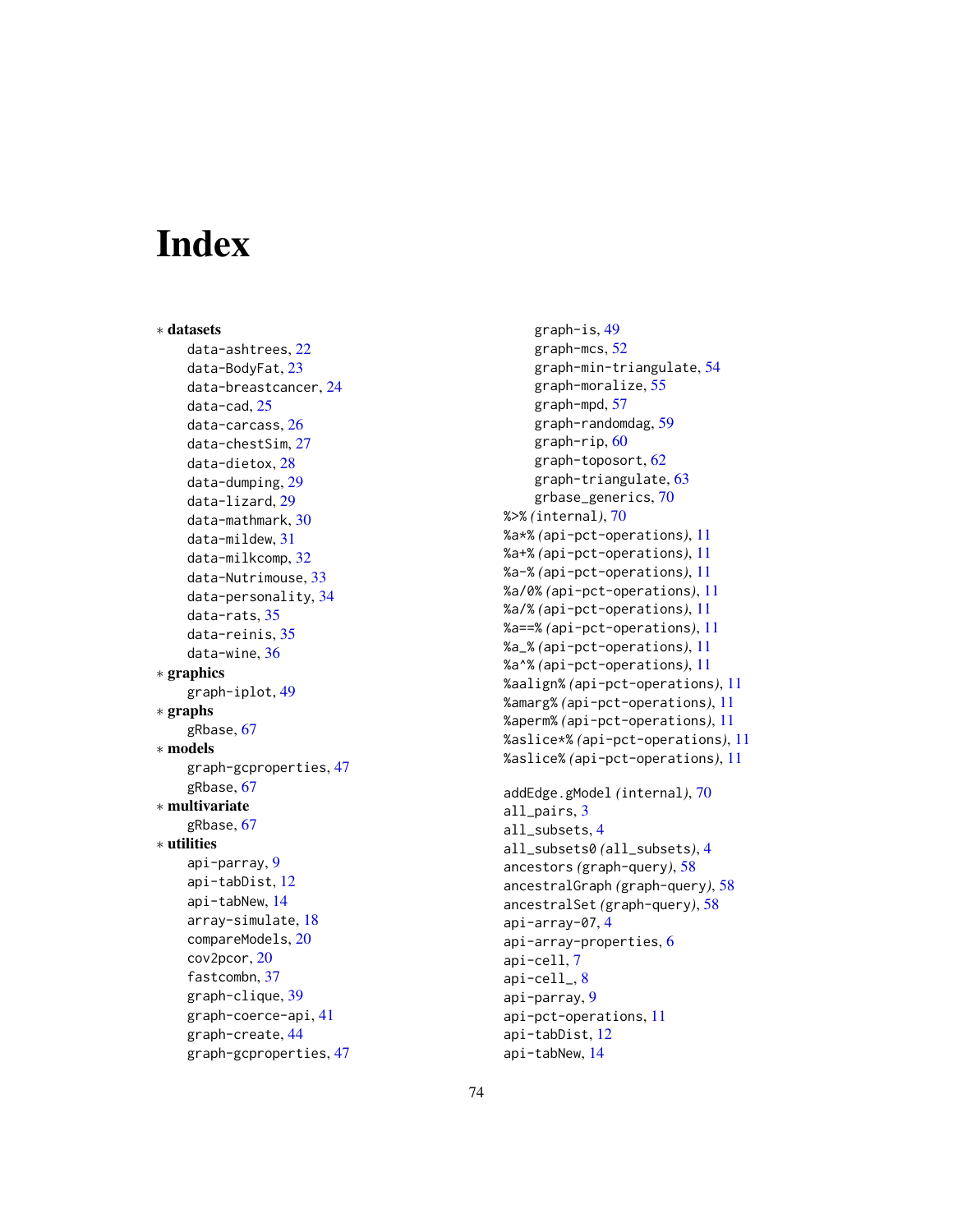### INDEX 75

api-tabX, [15](#page-14-0) api-tabX\_, [16](#page-15-0) api\_tabSlice, [17](#page-16-0) array-simulate, [18](#page-17-0) as.adjMAT *(*gmwr\_book*)*, [38](#page-37-0) as.parray *(*api-parray*)*, [9](#page-8-0) ashtrees *(*data-ashtrees*)*, [22](#page-21-0) BodyFat *(*data-BodyFat*)*, [23](#page-22-0) breastcancer *(*data-breastcancer*)*, [24](#page-23-0) cad1 *(*data-cad*)*, [25](#page-24-0) cad2 *(*data-cad*)*, [25](#page-24-0) carcass *(*data-carcass*)*, [26](#page-25-0) carcassall *(*data-carcass*)*, [26](#page-25-0) cell2entry *(*api-cell*)*, [7](#page-6-0) cell2entry\_ *(*api-cell\_*)*, [8](#page-7-0) cell2entry\_perm *(*api-cell*)*, [7](#page-6-0) cell2entry\_perm\_ *(*api-cell\_*)*, [8](#page-7-0) chestSim1000 *(*data-chestSim*)*, [27](#page-26-0) chestSim10000 *(*data-chestSim*)*, [27](#page-26-0) chestSim100000 *(*data-chestSim*)*, [27](#page-26-0) chestSim500 *(*data-chestSim*)*, [27](#page-26-0) chestSim50000 *(*data-chestSim*)*, [27](#page-26-0) children *(*graph-query*)*, [58](#page-57-0) closure *(*graph-query*)*, [58](#page-57-0) coerceGraph *(*graph-coerce*)*, [40](#page-39-0) colmat2list *(*grbase-utilities*)*, [68](#page-67-0) colSumsPrim *(*grbase-utilities*)*, [68](#page-67-0) colwiseProd *(*grbase-utilities*)*, [68](#page-67-0) combn, *[38](#page-37-0)* combn\_prim *(*fastcombn*)*, [37](#page-36-0) compareModels, [20](#page-19-0) compile *(*grbase\_generics*)*, [70](#page-69-0) conc2pcor *(*cov2pcor*)*, [20](#page-19-0) cov2pcor, [20](#page-19-0) dag, *[40](#page-39-0)*, *[43](#page-42-0)*, *[51](#page-50-0)*, *[53](#page-52-0)*, *[56](#page-55-0)*, *[61](#page-60-0)*, *[63](#page-62-0)*, *[65,](#page-64-0) [66](#page-65-0)* dag *(*graph-create*)*, [44](#page-43-0) dag2chol, [21](#page-20-0) dagi *(*graph-create*)*, [44](#page-43-0) dagList *(*graph-create*)*, [44](#page-43-0) data-ashtrees, [22](#page-21-0) data-BodyFat, [23](#page-22-0)

data-breastcancer, [24](#page-23-0)

data-cad, [25](#page-24-0) data-carcass, [26](#page-25-0) data-chestSim, [27](#page-26-0) data-dietox, [28](#page-27-0)

data-dumping, [29](#page-28-0) data-lizard, [29](#page-28-0) data-mathmark, [30](#page-29-0) data-mildew, [31](#page-30-0) data-milkcomp, [32](#page-31-0) data-Nutrimouse, [33](#page-32-0) data-personality, [34](#page-33-0) data-rats, [35](#page-34-0) data-reinis, [35](#page-34-0) data-wine, [36](#page-35-0) data2parray *(*api-parray*)*, [9](#page-8-0) dietox *(*data-dietox*)*, [28](#page-27-0) dimnames\_match *(*api-array-properties*)*, [6](#page-5-0) downstream-aliases, [37](#page-36-0) dropEdge.gModel *(*internal*)*, [70](#page-69-0) dumping *(*data-dumping*)*, [29](#page-28-0) edgeList *(*graph-edgeList*)*, [46](#page-45-0) edgeListMAT *(*graph-edgeList*)*, [46](#page-45-0) ell *(*downstream-aliases*)*, [37](#page-36-0) ellK *(*downstream-aliases*)*, [37](#page-36-0) entry2cell *(*api-cell*)*, [7](#page-6-0) entry2cell\_ *(*api-cell\_*)*, [8](#page-7-0) extract.power *(*internal*)*, [70](#page-69-0) fact\_grid *(*api-cell*)*, [7](#page-6-0) fastcombn, [37](#page-36-0) fit *(*grbase\_generics*)*, [70](#page-69-0) g\_adl2dm\_ *(*graph-coerce-list*)*, [43](#page-42-0) g\_adl2gn\_ *(*graph-coerce-list*)*, [43](#page-42-0)

```
g_adl2ig_ (graph-coerce-list), 43
g_adl2M_ (graph-coerce-list), 43
g_adl2sm_ (graph-coerce-list), 43
g_adl2XX_ (graph-coerce-list), 43
g_dagl2dm_ (graph-coerce-list), 43
g_dagl2gn_ (graph-coerce-list), 43
g_dagl2ig_ (graph-coerce-list), 43
g_dagl2M_ (graph-coerce-list), 43
g_dagl2sm_ (graph-coerce-list), 43
g_dagl2XX_ (graph-coerce-list), 43
g_dm2gn_ (graph-coerce-api), 41
g_dm2ig_ (graph-coerce-api), 41
g_dm2sm_ (graph-coerce-api), 41
g_gn2dm_ (graph-coerce-api), 41
g_gn2ftM_ (graph-coerce-api), 41
g_gn2ig_ (graph-coerce-api), 41
g_gn2sm_ (graph-coerce-api), 41
g_gn2tfM_ (graph-coerce-api), 41
```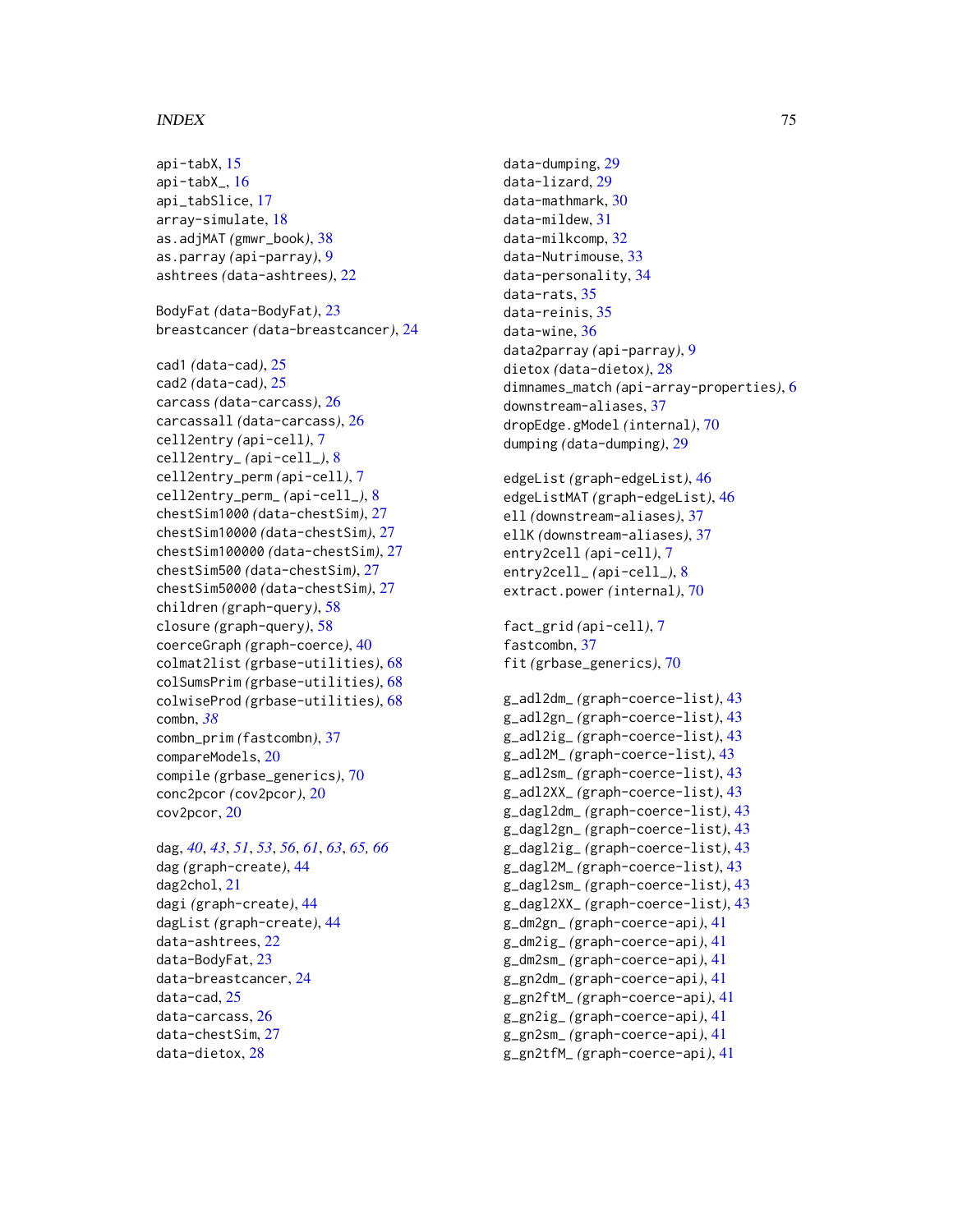```
g_gn2xm_ (graph-coerce-api), 41
g_ig2dm_ (graph-coerce-api), 41
g_ig2gn_ (graph-coerce-api), 41
g_ig2sm_ (graph-coerce-api), 41
g_M2adl_ (graph-coerce-list), 43
g_M2dagl_ (graph-coerce-list), 43
g_M2ugl_ (graph-coerce-list), 43
g_sm2dm_ (graph-coerce-api), 41
g_sm2gn_ (graph-coerce-api), 41
g_sm2ig_ (graph-coerce-api), 41
g_ugl2dm_ (graph-coerce-list), 43
g_ugl2gn_ (graph-coerce-list), 43
g_ugl2ig_ (graph-coerce-list), 43
g_ugl2M_ (graph-coerce-list), 43
g_ugl2sm_ (graph-coerce-list), 43
g_ugl2XX_ (graph-coerce-list), 43
g_xm2dm_ (graph-coerce-api), 41
g_xm2gn_ (graph-coerce-api), 41
g_xm2ig_ (graph-coerce-api), 41
g_xm2sm_ (graph-coerce-api), 41
g_xm2xm_ (graph-coerce-api), 41
get_cliques (graph-clique), 39
get_subset (set-operations), 71
get_superset (set-operations), 71
getCliques (graph-clique), 39
ggm (internal), 70
gmwr_book, 38
graph-clique, 39
graph-coerce, 40
graph-coerce-api, 41
graph-coerce-list, 43
graph-create, 44
graph-edgeList, 46
graph-gcproperties, 47
graph-iplot, 49
graph-is, 49
graph-mcs, 52
graph-min-triangulate, 54
graph-moralize, 55
graph-mpd, 57
graph-query, 58
graph-randomdag, 59
graph-rip, 60
graph-toposort, 62
graph-triangulate, 63
graph-vpar, 65
graph_as (graph-coerce), 40
graphNEL2adjMAT (graph-coerce-api), 41
```

```
grbase-utilities, 68
grbase_generics, 70
internal, 70
intersectPrim (internal), 70
iplot (graph-iplot), 49
is.adjMAT (graph-is), 49
is.complete (graph-query), 58
is.DAG (graph-is), 49
is.decomposition (graph-query), 58
is.DG (graph-is), 49
is.named.array, 10
is.named.array (api-array-properties), 6
is.simplicial (graph-query), 58
is.subsetof (set-operations), 71
is.TUG (graph-is), 49
is.UG (graph-is), 49
is_adjMAT (graph-is), 49
is_dag (graph-is), 49
is_dagMAT (graph-is), 49
is_dg (graph-is), 49
is_dgMAT (graph-is), 49
is_dimnames_ (api-array-properties), 6
is_inset (set-operations), 71
is_named_array_ (api-array-properties),
        6
is_number_vector_
        (api-array-properties), 6
is_subsetof (set-operations), 71
is_tug (graph-is), 49
is_tugMAT (graph-is), 49
is_ug (graph-is), 49
is_ugMAT (graph-is), 49
isDecomposable (graph-gcproperties), 47
isGraphical (graph-gcproperties), 47
isGSD_glist (internal), 70
jTree (graph-rip), 60
```
graphNEL2M *(*graph-coerce-api*)*, [41](#page-40-0)

gRbase, [67](#page-66-0)

junction\_tree, *[53](#page-52-0)*, *[56](#page-55-0)* junction\_tree *(*graph-rip*)*, [60](#page-59-0) junction\_treeMAT *(*graph-rip*)*, [60](#page-59-0) junctionTree *(*graph-rip*)*, [60](#page-59-0)

```
lapplyI2V (grbase-utilities), 68
lapplyV2I (grbase-utilities), 68
list2rhsf (grbase-utilities), 68
list2rhsFormula (grbase-utilities), 68
```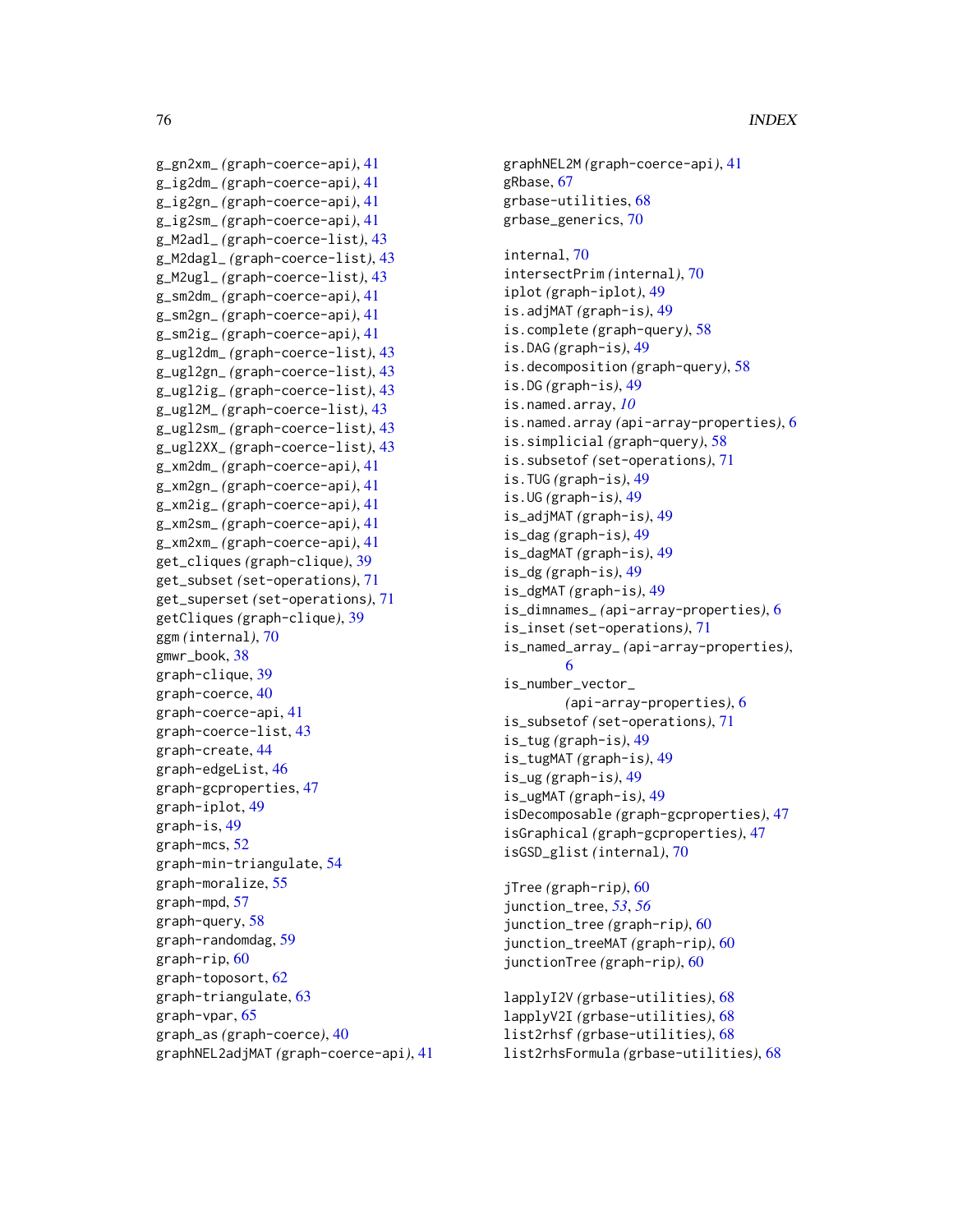### INDEX 277

```
listify_dots (grbase-utilities), 68
lizard (data-lizard), 29
lizardAGG (data-lizard), 29
lizardRAW (data-lizard), 29
M2graphNEL (graph-coerce-api), 41
make_plevels_ (api-cell_), 8
makeDimNames (api-parray), 9
MAT2ftM_ (internal), 70
matchPrim (internal), 70
math (data-mathmark), 30
mathmark (data-mathmark), 30
matrix2list (grbase-utilities), 68
max_cliqueMAT (graph-clique), 39
maxCliqueMAT (graph-clique), 39
maximal_sets (set-operations), 71
mcs, 40, 48, 56, 57, 61, 65
mcs (graph-mcs), 52
mcs_marked (graph-mcs), 52
mcs_markedMAT (graph-mcs), 52
mcsMAT, 40, 57, 65
mcsMAT (graph-mcs), 52
mildew (data-mildew), 31
milkcomp (data-milkcomp), 32
milkcomp1 (data-milkcomp), 32
minimal_sets (set-operations), 71
minimal_triang, 57
minimal_triang (graph-min-triangulate),
        54
minimal_triangMAT, 57
minimal_triangMAT
        (graph-min-triangulate), 54
moralize, 40, 53, 61, 65
moralize (graph-moralize), 55
moralizeMAT, 40, 65
moralizeMAT (graph-moralize), 55
mpd, 55
mpd (graph-mpd), 57
mpdMAT (graph-mpd), 57
names2pairs (all_pairs), 3
next_cell (api-cell), 7
next_cell2 (api-cell), 7
next_cell2_ (api-cell_), 8
next_cell_ (api-cell_), 8
next_cell_slice (api-cell), 7
next_cell_slice_ (api-cell_), 8
```
nonEdgeList *(*graph-edgeList*)*, [46](#page-45-0) nonEdgeListMAT *(*graph-edgeList*)*, [46](#page-45-0) pairs2num *(*grbase-utilities*)*, [68](#page-67-0) parents *(*graph-query*)*, [58](#page-57-0) parray *(*api-parray*)*, [9](#page-8-0) perm\_cell\_entries *(*api-cell*)*, [7](#page-6-0) perm\_cell\_entries\_ *(*api-cell\_*)*, [8](#page-7-0) personality *(*data-personality*)*, [34](#page-33-0) processFormula *(*internal*)*, [70](#page-69-0) propagate *(*grbase\_generics*)*, [70](#page-69-0) qgraph *(*graph-query*)*, [58](#page-57-0) querygraph *(*graph-query*)*, [58](#page-57-0) random\_dag *(*graph-randomdag*)*, [59](#page-58-0) randomGraph *(*internal*)*, [70](#page-69-0) rats *(*data-rats*)*, [35](#page-34-0) reinis *(*data-reinis*)*, [35](#page-34-0) remove\_redundant *(*set-operations*)*, [71](#page-70-0) rhsf2list *(*grbase-utilities*)*, [68](#page-67-0) rhsf2vec *(*grbase-utilities*)*, [68](#page-67-0) rhsFormula2list *(*grbase-utilities*)*, [68](#page-67-0) rip, *[40](#page-39-0)*, *[48](#page-47-0)*, *[53](#page-52-0)*, *[55](#page-54-0)[–57](#page-56-0)*, *[65](#page-64-0)* rip *(*graph-rip*)*, [60](#page-59-0) ripMAT, *[40](#page-39-0)*, *[57](#page-56-0)*, *[65](#page-64-0)* ripMAT *(*graph-rip*)*, [60](#page-59-0) rowmat2list *(*grbase-utilities*)*, [68](#page-67-0) rowSumsPrim *(*grbase-utilities*)*, [68](#page-67-0) selectOrder *(*internal*)*, [70](#page-69-0) set-operations, [71](#page-70-0) setdiffPrim *(*internal*)*, [70](#page-69-0) simplicialNodes *(*graph-query*)*, [58](#page-57-0) simulate.array *(*array-simulate*)*, [18](#page-17-0) simulate.table *(*array-simulate*)*, [18](#page-17-0) simulate.xtabs *(*array-simulate*)*, [18](#page-17-0) simulateArray *(*array-simulate*)*, [18](#page-17-0) slice2entry *(*api-cell*)*, [7](#page-6-0) slice2entry\_ *(*api-cell\_*)*, [8](#page-7-0) solveSPD *(*internal*)*, [70](#page-69-0) stepwise *(*grbase\_generics*)*, [70](#page-69-0) subsetof *(*set-operations*)*, [71](#page-70-0) symMAT2ftM\_ *(*internal*)*, [70](#page-69-0) tab\_add\_ *(*api-tabX\_*)*, [16](#page-15-0) tab\_align\_ *(*api-tabX\_*)*, [16](#page-15-0) tab\_div0\_ *(*api-tabX\_*)*, [16](#page-15-0) tab\_div\_ *(*api-tabX\_*)*, [16](#page-15-0)

Nutrimouse *(*data-Nutrimouse*)*, [33](#page-32-0)

outerPrim *(*internal*)*, [70](#page-69-0)